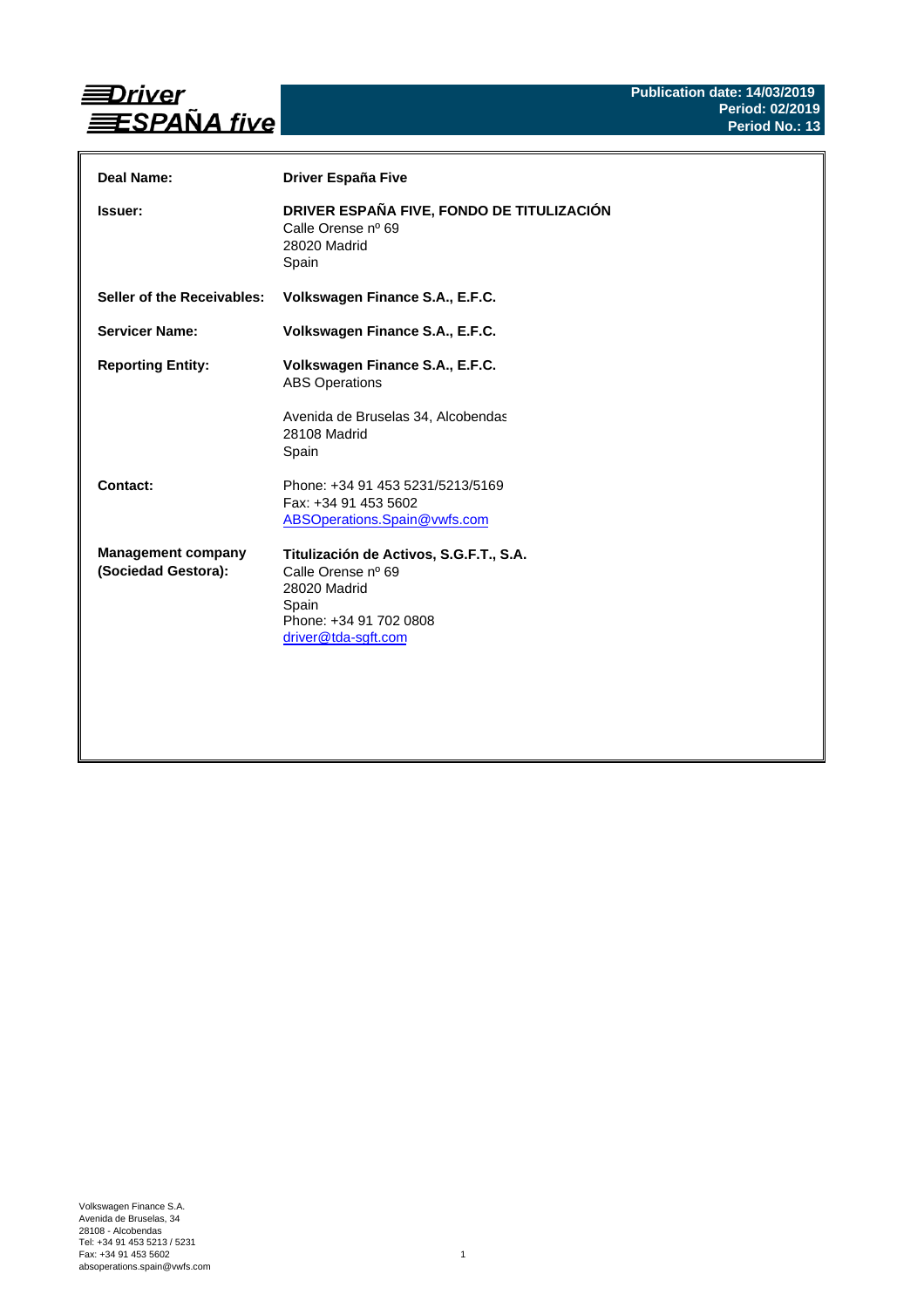

|                 | Page Table of contents                                                                            |
|-----------------|---------------------------------------------------------------------------------------------------|
|                 | 2 Contents                                                                                        |
|                 | <b>Deal Overview</b>                                                                              |
|                 | 4 Deal Overview: Counterparties I.                                                                |
| 5               | Deal Overview: Counterparties II.                                                                 |
|                 | Information regarding the Notes I.                                                                |
|                 | Information regarding the Notes II.                                                               |
|                 | <b>Credit Enhancement</b>                                                                         |
| 9               | <b>Swap/ Waterfall</b>                                                                            |
| 10 <sup>1</sup> | <b>Run Out Schedule</b>                                                                           |
|                 | <b>Amortisation Notes</b>                                                                         |
|                 | 12 Defaults/ Performance Trigger                                                                  |
| 13              | <b>Overview Outstanding Contracts</b>                                                             |
|                 | 14 Information on the retention of net economic interest                                          |
| 15              | <b>Delinquent Contracts</b>                                                                       |
| 16              | <b>Defaulted Contracts</b>                                                                        |
|                 | <b>Recovery Contracts</b>                                                                         |
| 18              | Prepayments                                                                                       |
| 19              | <b>Poolinformation I. - Down Payments</b>                                                         |
| 20              | Poolinformation II. - Customer Type and Type of Payment                                           |
| 21              | Poolinformation III. - Obligor Concentration                                                      |
|                 | Poolinformation IV. - Distribution by Outstanding Discounted Balance and Original Nominal Balance |
| 23              | Poolinformation V. - Interest Rate paid by the Receivable Debtor                                  |
| 24              | Poolinformation VI. - Distribution by Original Term, Remaining Term and Seasoning                 |
| 25              | Poolinformation VII. - Credit Type and Type of Car                                                |
| 26              | Poolinformation VIII. - Distribution by Vehicle Makes and Models                                  |
| 27              | Poolinformation IX. - Geographic Distribution                                                     |
|                 | 28 Poolinformation X. - Motor Type                                                                |
| 29              | Poolinformation XI - Loan Level Data                                                              |
|                 | 30 Glossary                                                                                       |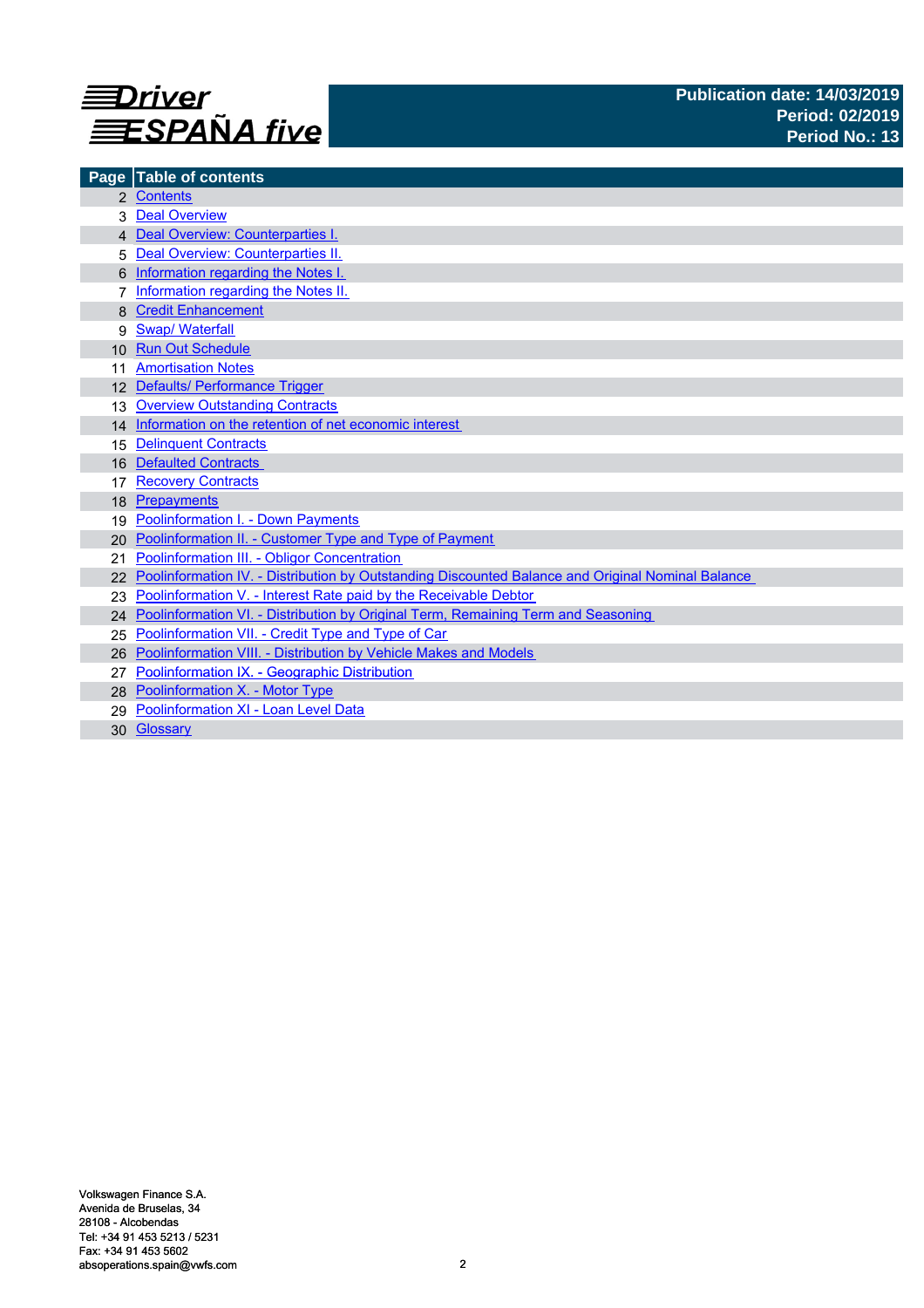

**Deal Overview**

| <b>Deal Overview</b>            |                                 |       |            |                          |    |
|---------------------------------|---------------------------------|-------|------------|--------------------------|----|
| Cut Off Date:                   | 31/01/2018                      |       |            |                          |    |
| <b>Issue Date:</b>              | 27/02/2018 Legal Maturity Date: |       | 21/12/2028 |                          |    |
| Reporting period:               | February                        |       |            |                          |    |
| Reporting date:                 | 14/03/2019                      |       |            |                          |    |
| <b>Reporting Frequency:</b>     | monthly                         |       |            |                          |    |
| Period No.:                     | 13                              |       |            |                          |    |
| Payment date:                   | 21/03/2019                      |       |            |                          |    |
| Next payment date:              | 22/04/2019                      |       |            |                          |    |
| Asset collection period:        | 01/02/2019                      | until | 28/02/2019 |                          |    |
| <b>Interest Accrual Period:</b> | 21/02/2019                      | until |            | 21/03/2019 Days accrued: | 28 |
| Note Payment Period:            | 21/02/2019                      | until | 21/03/2019 |                          |    |

# **Poolinformation at Cut Off Date**

|                                   | Number of<br><b>Contracts</b> | Outstanding<br><b>Discounted Principal</b><br><b>Balance</b> | <b>Outstanding Nominal</b><br><b>Balance</b> |
|-----------------------------------|-------------------------------|--------------------------------------------------------------|----------------------------------------------|
| <b>Outstanding Pool</b>           | 86.320                        | 1.000.002.231.57                                             | 1.029.405.033.97 €                           |
| <b>Repurchased Loan Contracts</b> |                               |                                                              | 0.00 €                                       |

| <b>Credit Type</b>    | (%)     | <b>Outstanding</b><br><b>Balance</b> | Percentage of Loans Discounted Principal Percentage of Balance (%) |
|-----------------------|---------|--------------------------------------|--------------------------------------------------------------------|
| Auto Credit           | 12.93%  | 88.987.892,58                        | 8.90%                                                              |
| <b>Classic Credit</b> | 87.07%  | 911.014.338.99                       | 91,10%                                                             |
| <b>Total</b>          | 100,00% | 1.000.002.231,57 €                   | 100,00%                                                            |

| <b>Type of Car</b> | <b>Percentage of Loans</b><br>(%) | <b>Outstanding</b><br><b>Balance</b> | Discounted Principal Percentage of Balance (%) |
|--------------------|-----------------------------------|--------------------------------------|------------------------------------------------|
| <b>New</b>         | 83.06%                            | 824.396.601.44                       | 82.44%                                         |
| Used               | 16.94%                            | 175.605.630.13                       | 17.56%                                         |
| <b>Total</b>       | 100,00%                           | 1.000.002.231,57 €                   | 100,00%                                        |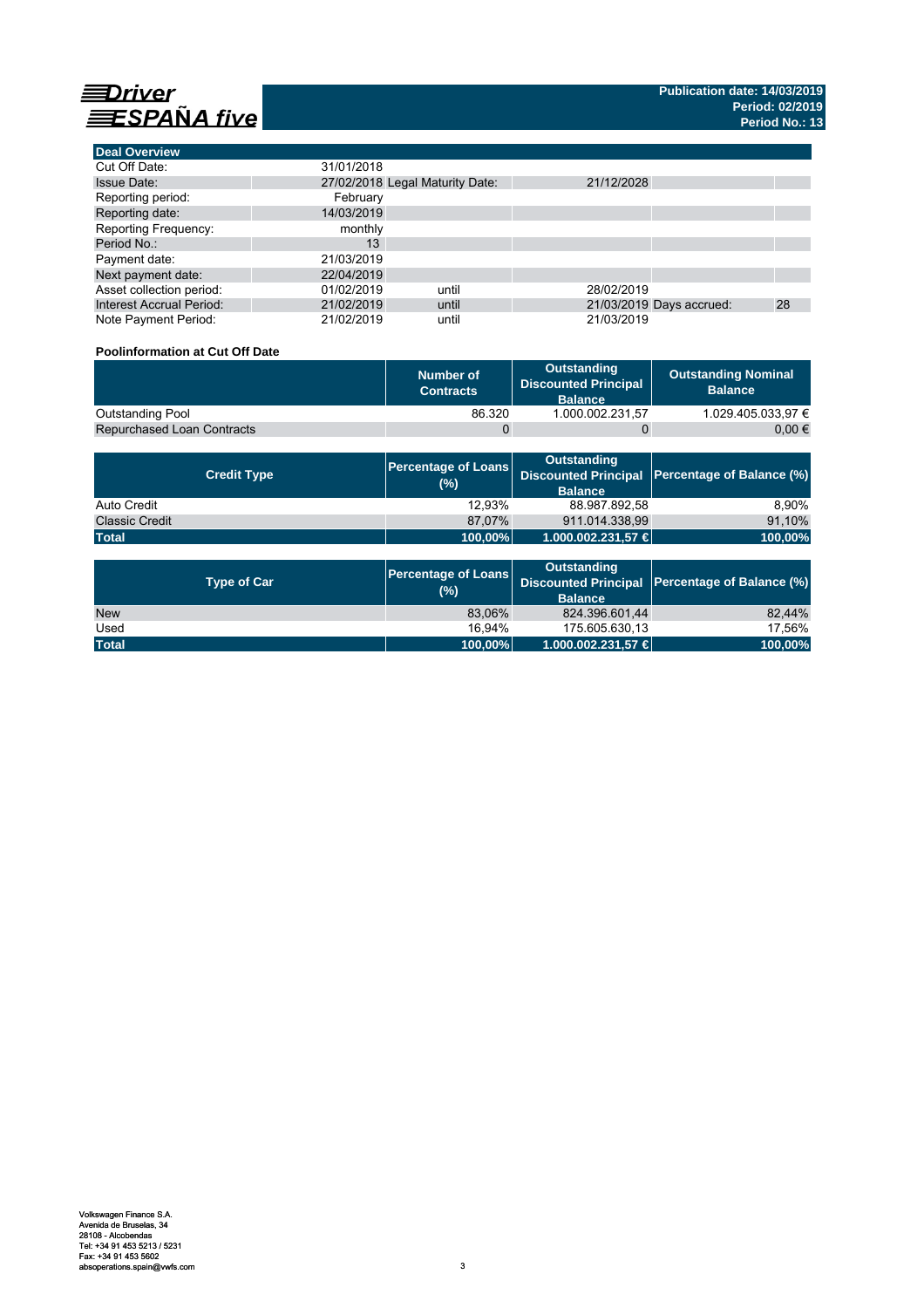| ı. |  |
|----|--|

**Publication date: 14/03/2019**

| <b>Clean-Up Call Condition</b>                                                                                                                                    |                                           |                                                       | <b>Current Outstanding</b>  |         |                                         | Min. Outstanding                                                                                                                                                  |               |                       |                   |               |                    |                         |               |
|-------------------------------------------------------------------------------------------------------------------------------------------------------------------|-------------------------------------------|-------------------------------------------------------|-----------------------------|---------|-----------------------------------------|-------------------------------------------------------------------------------------------------------------------------------------------------------------------|---------------|-----------------------|-------------------|---------------|--------------------|-------------------------|---------------|
|                                                                                                                                                                   |                                           |                                                       | <b>Discounted Portfolio</b> | 67,37%  |                                         | <b>Discounted Portfolio</b><br>10.00%                                                                                                                             |               |                       |                   |               |                    |                         |               |
|                                                                                                                                                                   |                                           |                                                       |                             |         |                                         |                                                                                                                                                                   |               |                       |                   |               |                    |                         |               |
| <b>Repurchase of Receivables</b>                                                                                                                                  |                                           |                                                       |                             |         |                                         |                                                                                                                                                                   |               |                       |                   |               |                    |                         |               |
|                                                                                                                                                                   |                                           |                                                       | Number of contracts         |         | Outstanding Discounted<br>Balance       | <b>Re-Purchase Price</b>                                                                                                                                          |               |                       |                   |               |                    |                         |               |
|                                                                                                                                                                   | <b>Current Period</b><br>Previous Periods |                                                       |                             |         |                                         |                                                                                                                                                                   |               |                       |                   |               |                    |                         |               |
| <b>Total</b>                                                                                                                                                      |                                           |                                                       |                             |         |                                         |                                                                                                                                                                   |               |                       |                   |               |                    |                         |               |
| If a repurchase of receivables occurred, it wouldonly result from non-eligibility as of the respective Cut Off Date (which has been discovered at a later stage). |                                           |                                                       |                             |         |                                         |                                                                                                                                                                   |               |                       |                   |               |                    |                         |               |
| <b>Credit Enhancement Increase Condition</b>                                                                                                                      |                                           |                                                       |                             |         |                                         |                                                                                                                                                                   |               |                       |                   |               |                    |                         |               |
| <b>Cumulative Gross Loss Ratio</b>                                                                                                                                |                                           |                                                       |                             |         | 0,12060%                                |                                                                                                                                                                   |               |                       |                   |               |                    |                         |               |
|                                                                                                                                                                   |                                           |                                                       |                             |         |                                         |                                                                                                                                                                   |               |                       |                   |               |                    |                         |               |
| <b>Targeted Overcollateralisation Percentage</b>                                                                                                                  |                                           |                                                       |                             |         | <b>Class A</b>                          | <b>Class B</b>                                                                                                                                                    |               |                       |                   |               |                    |                         |               |
|                                                                                                                                                                   |                                           | Initial OC @ Poolcut<br><b>Current OC Level</b>       |                             |         | 11,20%<br>16,78%                        | 8,60%<br>12,92%                                                                                                                                                   |               |                       |                   |               |                    |                         |               |
|                                                                                                                                                                   |                                           | <b>Current Target OC</b>                              |                             |         | 21,00%                                  | 14,50%                                                                                                                                                            |               |                       |                   |               |                    |                         |               |
|                                                                                                                                                                   |                                           | Regular Target OC<br>Level 1 Target OC                |                             |         | 21,00%<br>25,00%                        | 14,50%<br>18,00%                                                                                                                                                  |               |                       |                   |               |                    |                         |               |
|                                                                                                                                                                   |                                           | Level 2 Target OC<br>OC = Asset Overcollateralisation |                             |         | 100,00%                                 | 100,00%                                                                                                                                                           |               |                       |                   |               |                    |                         |               |
| Level 1 Credit Enhancement Increase Condition -                                                                                                                   |                                           |                                                       |                             |         |                                         | Cumulative Gross Loss Ratio exceeds (i) 1.8% on any Payment Date prior to or<br>during May 2019 (included); or (ii) 4.00% for any Payment Date after May 2019 and |               |                       |                   | no            |                    |                         |               |
| Level 2 Credit Enhancement Increase Condition -                                                                                                                   |                                           |                                                       |                             |         | until that for February 2020(inclusive) | Cumulative Gross Loss Ratio exceeds 8.0% for any Payment Date                                                                                                     |               |                       |                   | no            |                    |                         |               |
|                                                                                                                                                                   |                                           |                                                       |                             |         |                                         |                                                                                                                                                                   |               |                       |                   |               |                    |                         |               |
| <b>Transaction Party Replacements</b>                                                                                                                             |                                           |                                                       |                             |         |                                         |                                                                                                                                                                   |               |                       |                   |               |                    |                         |               |
|                                                                                                                                                                   | Capacity of                               |                                                       |                             |         |                                         |                                                                                                                                                                   |               |                       |                   |               | <b>Replaced by</b> |                         |               |
|                                                                                                                                                                   | <b>Transaction Party</b>                  |                                                       | Date of Replacement         |         | <b>Reason for Replacement</b>           |                                                                                                                                                                   |               | <b>Replaced Party</b> |                   |               |                    |                         |               |
|                                                                                                                                                                   |                                           |                                                       |                             |         |                                         |                                                                                                                                                                   |               |                       |                   |               |                    |                         |               |
|                                                                                                                                                                   |                                           |                                                       |                             |         |                                         |                                                                                                                                                                   |               |                       |                   |               |                    |                         |               |
| <b>Rating Information on relevant Transaction Parties</b>                                                                                                         |                                           |                                                       |                             |         |                                         |                                                                                                                                                                   |               |                       |                   |               |                    |                         |               |
|                                                                                                                                                                   |                                           |                                                       |                             |         |                                         |                                                                                                                                                                   |               |                       | Moody's           |               |                    | S&P                     |               |
|                                                                                                                                                                   |                                           | <b>Long Term</b>                                      | <b>Short Terr</b>           | Outloo  | <b>Long Term</b>                        | <b>Short Tern</b>                                                                                                                                                 | Outlook       | <b>Long Term</b>      | <b>Short Term</b> | Outlook       | <b>Long Term</b>   | <b>Short Term</b>       | Outlook       |
| <b>Account Bank:</b><br><b>BNP Paribas Securities Services</b>                                                                                                    |                                           |                                                       |                             |         |                                         |                                                                                                                                                                   |               |                       |                   |               |                    |                         |               |
|                                                                                                                                                                   |                                           |                                                       |                             |         |                                         |                                                                                                                                                                   |               |                       |                   |               |                    |                         |               |
| <b>Current Rating</b>                                                                                                                                             |                                           |                                                       |                             |         |                                         |                                                                                                                                                                   |               | Aa3                   | P-1               | Stable        | Α                  | A-1                     | <b>Stable</b> |
| <b>Minimum required Rating</b>                                                                                                                                    |                                           |                                                       |                             |         |                                         |                                                                                                                                                                   |               | A <sub>2</sub>        | $P-1$             |               | Α                  | $A-1$                   |               |
| (if no short term Rating available, the higher long term rating<br>is applicable)                                                                                 |                                           |                                                       |                             |         |                                         |                                                                                                                                                                   |               |                       |                   |               |                    |                         |               |
|                                                                                                                                                                   |                                           |                                                       |                             |         |                                         |                                                                                                                                                                   |               |                       |                   |               |                    |                         |               |
|                                                                                                                                                                   |                                           |                                                       |                             |         |                                         |                                                                                                                                                                   |               |                       |                   |               |                    | Required Rating:        |               |
|                                                                                                                                                                   |                                           |                                                       |                             |         |                                         |                                                                                                                                                                   |               |                       |                   |               |                    | fulfilled               |               |
|                                                                                                                                                                   |                                           |                                                       | Fitch                       |         |                                         | <b>DBRS</b>                                                                                                                                                       |               |                       | Moody's           |               |                    | S&P                     |               |
|                                                                                                                                                                   |                                           | Long Term                                             | <b>Short Terr</b>           | Outlool | <b>Long Term</b>                        | <b>Short Tern</b>                                                                                                                                                 | Outlook       | <b>Long Term</b>      | <b>Short Term</b> | Outlook       | <b>Long Term</b>   | <b>Short Term</b>       | Outlook       |
| <b>Paying Agent</b>                                                                                                                                               |                                           |                                                       |                             |         |                                         |                                                                                                                                                                   |               |                       |                   |               |                    |                         |               |
| <b>BNP Paribas Securities Services</b>                                                                                                                            |                                           |                                                       |                             |         |                                         |                                                                                                                                                                   |               | Aa3                   | P-1               | Stable        | А                  | A-1                     | <b>Stable</b> |
| <b>Current Rating</b>                                                                                                                                             |                                           |                                                       |                             |         |                                         |                                                                                                                                                                   |               |                       |                   |               |                    |                         |               |
| <b>Minimum required Rating</b><br>(if no short term Rating available, the higher long term rating                                                                 |                                           |                                                       |                             |         |                                         |                                                                                                                                                                   |               | A <sub>2</sub>        | $P-1$             |               | Α                  | $A-1$                   |               |
| is applicable)                                                                                                                                                    |                                           |                                                       |                             |         |                                         |                                                                                                                                                                   |               |                       |                   |               |                    |                         |               |
|                                                                                                                                                                   |                                           |                                                       |                             |         |                                         |                                                                                                                                                                   |               |                       |                   |               |                    | <b>Required Rating:</b> |               |
|                                                                                                                                                                   |                                           |                                                       |                             |         |                                         |                                                                                                                                                                   |               |                       |                   |               |                    | fulfilled               |               |
|                                                                                                                                                                   |                                           |                                                       |                             |         |                                         |                                                                                                                                                                   |               |                       |                   |               |                    |                         |               |
|                                                                                                                                                                   |                                           |                                                       | Fitch                       |         |                                         | S&P                                                                                                                                                               |               |                       | Moody's           |               |                    | S&P                     |               |
|                                                                                                                                                                   |                                           | <b>Long Term</b>                                      | <b>Short Term</b>           | Outlook | <b>Long Term</b>                        | <b>Short Term</b>                                                                                                                                                 | Outlook       | <b>Long Term</b>      | <b>Short Term</b> | Outlook       | <b>Long Term</b>   | <b>Short Term</b>       | Outlook       |
| <b>Swap Counterparty:</b>                                                                                                                                         |                                           |                                                       |                             |         |                                         |                                                                                                                                                                   |               |                       |                   |               |                    |                         |               |
| ING Bank N.V.<br><b>Current Rating</b>                                                                                                                            |                                           |                                                       |                             |         | A+                                      | A-1                                                                                                                                                               | <b>Stable</b> | Aa3                   | $P-1$             | <b>Stable</b> |                    |                         |               |
|                                                                                                                                                                   |                                           |                                                       |                             |         |                                         |                                                                                                                                                                   |               |                       |                   |               |                    |                         |               |
| <b>Minimum required Rating</b><br>(if no short term Rating available, the higher long term rating<br>is applicable)                                               |                                           |                                                       |                             |         |                                         |                                                                                                                                                                   |               |                       |                   |               |                    |                         |               |

**Servicer: Current Rating\* n.a. n.a. n.a. n.a. n.a. n.a.** *Minimum required Rating* **Volkswagen Finance S.A.** 

If none of the measures is taken within a given timespan, the Issuer may enter into new arrangements at its own initiative with another Swap Bank.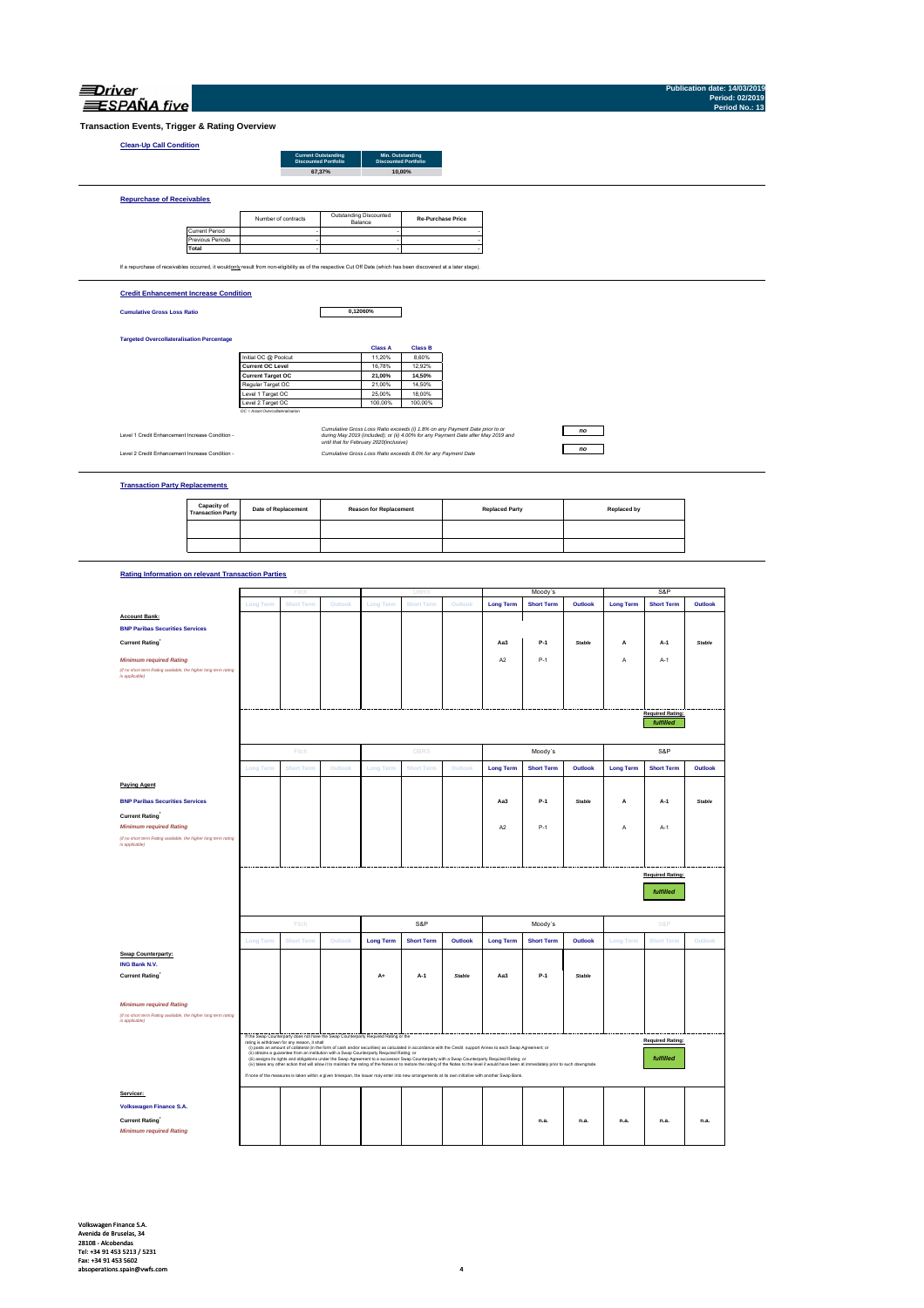

## **Deal Overview: Counterparties**

| <b>Joint Lead Managers:</b>                      | <b>ING Bank N.V.</b><br>Bijlmerplein 888<br>1102 MG, Amsterdam<br>The Netherlands                                                       |                                                                               | <b>DZ BANK AG DEUTSCHE ZENTRAL</b><br>Platz der Republik<br>60325 Frankfurt am Main<br>Germany                         |
|--------------------------------------------------|-----------------------------------------------------------------------------------------------------------------------------------------|-------------------------------------------------------------------------------|------------------------------------------------------------------------------------------------------------------------|
| <b>Management company</b><br>(Sociedad Gestora): | Titulización de Activos, S.G.F.T., S.A.<br>Calle Orense nº 69<br>28020 Madrid<br>Spain<br>phone: +34 91 702 0808<br>driver@tda-sqft.com |                                                                               |                                                                                                                        |
| Servicer:                                        | Volkswagen Finance E.F.C.<br>Avd de Bruselas 34<br>28108 Alcobendas (Madrid)<br>AbsOperations.Spain@vwfs.com                            | <b>Clearing Systems:</b>                                                      | <b>IBERCLEAR</b><br>Plaza de la Lealtad 1<br>28014 Madrid<br>Spain<br>phone: +34 91 709 5000<br>iberclear@iberclear.es |
| <b>Paying Agent:</b>                             | <b>BNP Paribas Securities Services,</b><br>Sucursal en España<br>Calle Ribera del Loira, 28<br>28042 Madrid<br>Spain                    | <b>Account Bank:</b><br>Cash Collateral<br>Distribution<br>Monthly Collateral | <b>BNP Paribas Securities Services,</b><br>Sucursal en España<br>Calle Ribera del Loira, 28<br>28042 Madrid<br>Spain   |
| <b>Rating Agencies:</b>                          | Moody's<br>Príncipe de Vergara, 131<br>28002 Madrid<br>Spain                                                                            |                                                                               | S&P<br>20 Canada Square<br>Canary Wharf, London<br>United Kingdom                                                      |
| <b>Swap Counterparty:</b>                        | <b>ING Bank N.V.</b><br>Bijlmerplein 888<br>1102 MG, Amsterdam<br>The Netherlands                                                       |                                                                               |                                                                                                                        |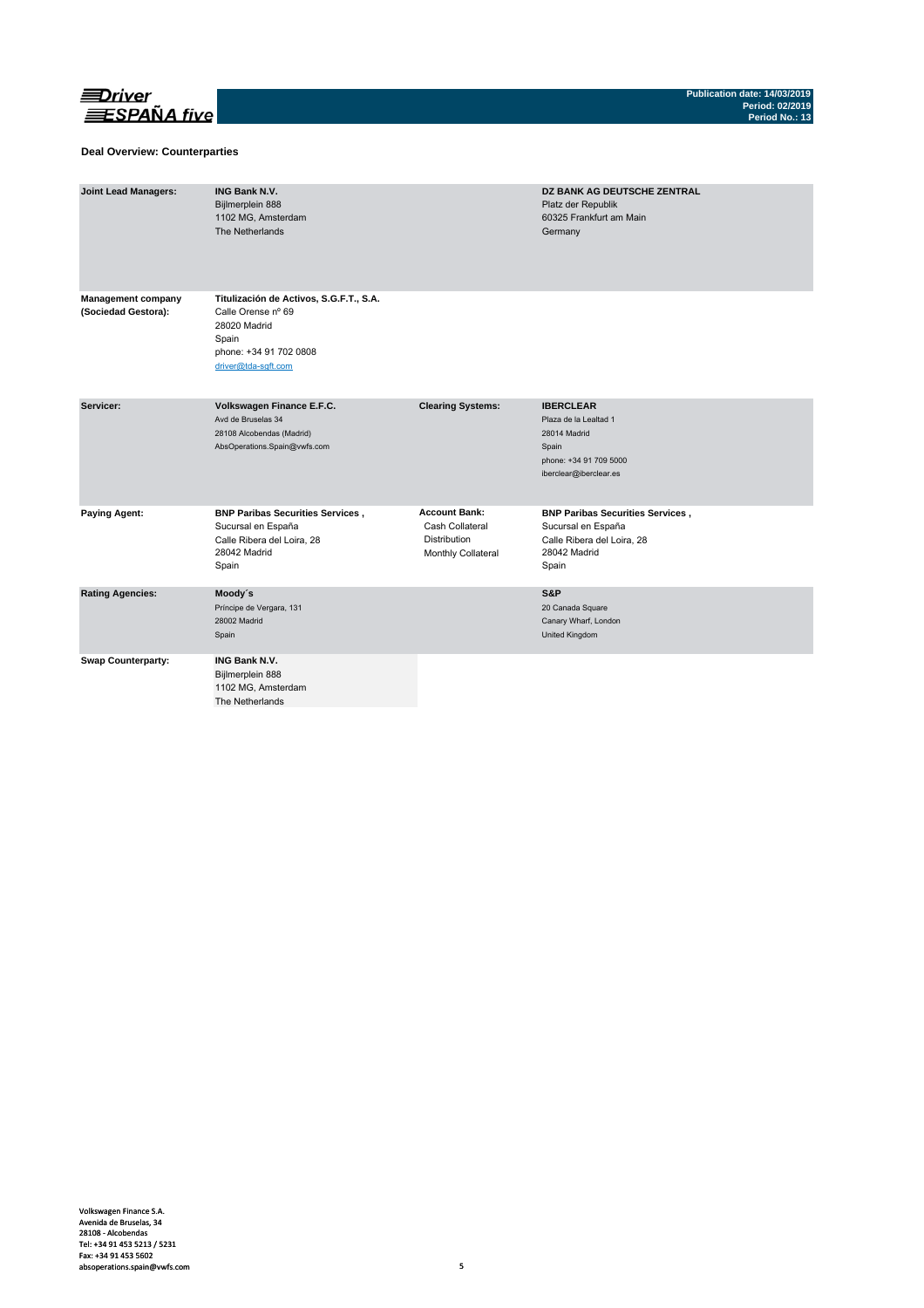

# **Information regarding the Notes I**

# **Rating Details:**

| <b>Rating at Issue Date</b> | <b>Class Al</b> | <b>Class B</b> |
|-----------------------------|-----------------|----------------|
| Moody's                     | Aa2             | A2             |
| S&P                         | AA+             | AA-            |

| <b>Current Rating</b> | Class A | <b>Class B</b> |
|-----------------------|---------|----------------|
| Moody's               | Aa1     | A2             |
| S&P                   | AAA     | AA-            |

| <b>Information on Notes</b>      | <b>Class A</b> | <b>Class B</b> |
|----------------------------------|----------------|----------------|
| <b>Final Maturity Date</b>       | 21/12/2028     | 21/12/2028     |
| <b>Scheduled Repayment Date:</b> | 21/10/2025     | 21/10/2025     |
| ISIN:                            | ES0305319008   | ES0305319016   |
| Common Code:                     | 175957723      | 175958193      |
| Nominal Amount:                  | 100.000,00 €   | 100.000,00 €   |
|                                  |                |                |
|                                  |                |                |

| Information on Interest | Class A                  | <b>Class B</b>           |
|-------------------------|--------------------------|--------------------------|
| Spread/Margin:          | 40 pbs                   | 54 pbs                   |
| Index Rate:             | 1-Month Euribor          | 1-Month Euribor          |
| Fixed/Floating:         | Floating                 | Floating                 |
| Current Coupon:         | 1-Month Euribor + 40 pbs | 1-Month Euribor + 54 pbs |
| Day Count Convention    | Actual/360               | Actual/360               |

# **Clean-Up Call**

Volkswagen Finance will have the right at its option to exercise a Clean-Up Call and to repurchase the Loan Receivables from Driver España One at any time when the sum of the Discounted Principal Balance for all loan contracts is less than 10 per cent. of the sum of the Discounted Principal Balance for all Loan contracts as of the Cut Off Date, provided that all payment obligations under the Notes will be thereby fulfilled.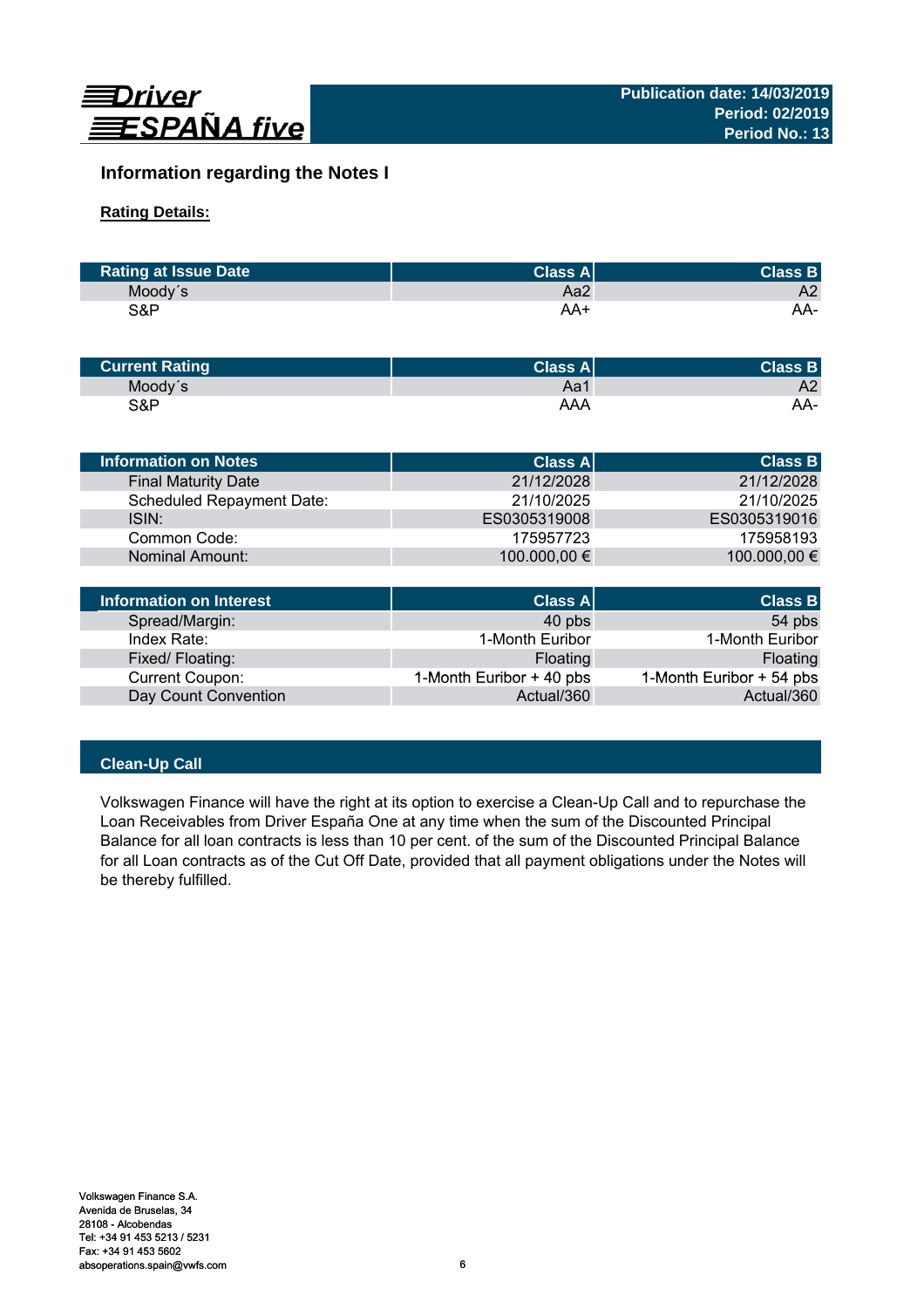

# **Information regarding the Notes II**

| <b>Monthly Period:</b>                       | February   |            |  |
|----------------------------------------------|------------|------------|--|
| <b>Payment Date:</b>                         | 21/03/2019 |            |  |
| <b>Interest Accrual Period (from/until):</b> | 21/02/2019 | 21/03/2019 |  |
| Days Accrued:                                | 28         |            |  |
| <b>Base Interest Rate (1-Month Euribor):</b> | $-0.367\%$ |            |  |
|                                              | <b>EUR</b> |            |  |
| <b>Day Count Convention:</b>                 | 30/360     |            |  |

| <b>Interest Payments</b>                      | <b>Class A</b> |             | <b>Class B</b> |
|-----------------------------------------------|----------------|-------------|----------------|
| Total Interest Amount of the Reporting Period |                | 15.007.20 € | 3.499.60 €     |
| Gross Paid interest:                          |                | 15.007.20 € | 3.499.60 €     |
| <b>Unpaid Interest:</b>                       |                |             |                |
| Unpaid interest of the Reporting Period:      |                | $ \epsilon$ | ∕€7            |
| Cumulative unpaid interest:                   |                |             |                |

| <b>Principal Payment</b>                                              |                 | <b>Class A</b>   | <b>Class B</b>  |
|-----------------------------------------------------------------------|-----------------|------------------|-----------------|
| Note Balance (Cut Off Date):                                          |                 | 888.000.000,00 € | 26.000.000,00 € |
| Note Balance (Beginning of Period):                                   |                 | 585.269.966.40 € | 26.000.000,00 € |
| Unallocated Redemption Amount from Previous<br>Period:                | $20.23 \in$     |                  |                 |
| Available Redemption Amount Reporting Period:                         | 24.635.670.32 € |                  |                 |
| Total Available Redemption Amount:                                    | 24.635.690,55 € |                  |                 |
| Redemption Amount per Class:                                          |                 | 24.635.606.40 €  | $0.00 \in$      |
| Unallocated Redemption Amount per note class from<br>current period:: |                 | 84.15 €          | $0,00 \in$      |
| Note Balance (End of Period):                                         |                 | 560.634.360,00   | 26.000.000,00   |
| Note Factor (End of Period):                                          |                 | 63.13%           | 100,00%         |

| <b>Overcollateralisation</b>     | Class A     | <b>Class B</b> |
|----------------------------------|-------------|----------------|
| Initial OC Percentage at Poolcut | $11.2023\%$ | 8.6023%        |
| Current OC Percentage            | 16.7809%    | 12.9215%       |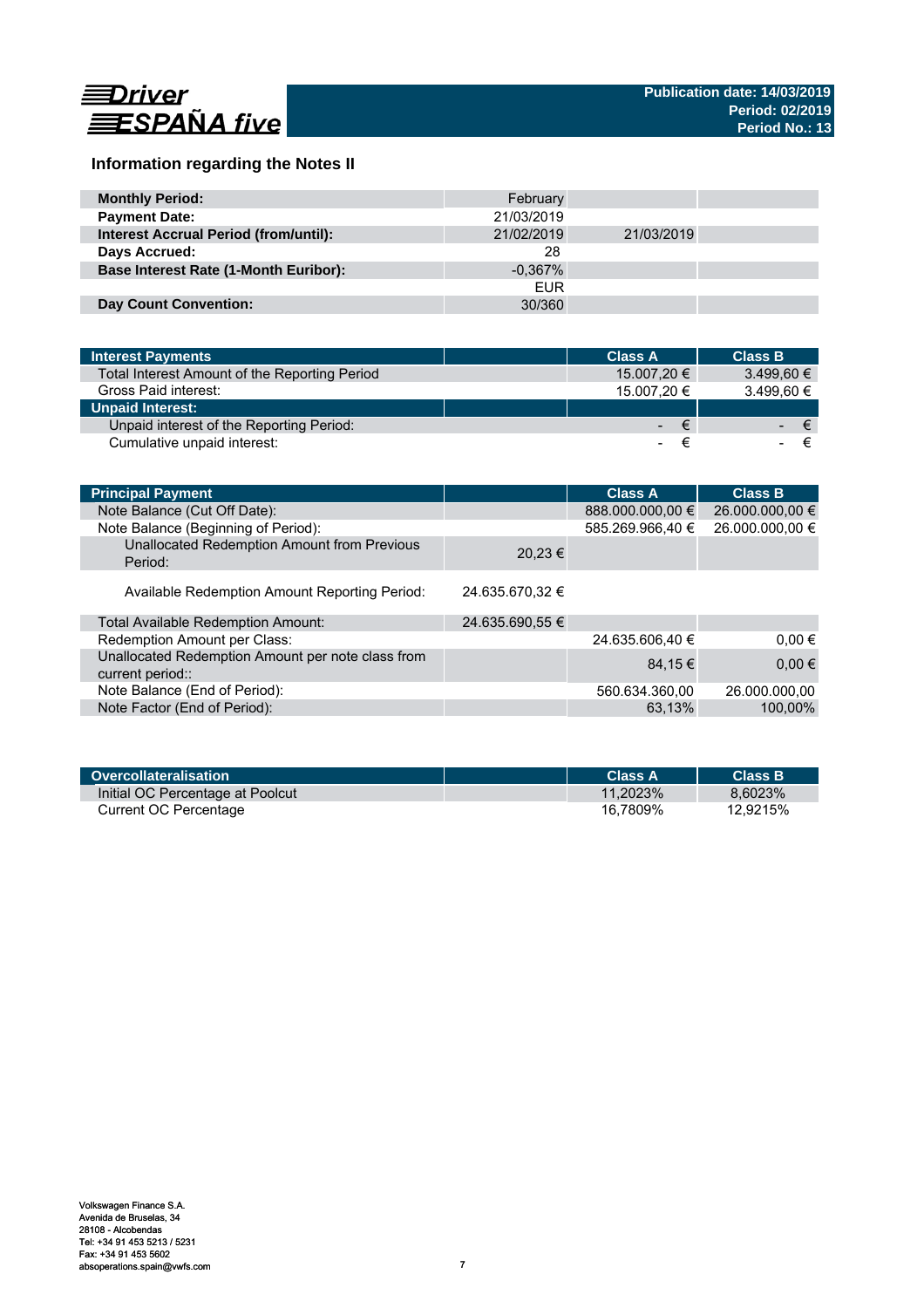

# **Credit Enhancement**

## *Credit Enhancement as of Cut Off Date*

|                                    | <b>Outstanding</b><br><b>Discounted Principal</b><br>Balance (%) | <b>Value</b>    |
|------------------------------------|------------------------------------------------------------------|-----------------|
| Class B Note*                      | 2.60%                                                            | 26.000.000,00 € |
| Subordinated Loan                  | 5,10%                                                            | 51.002.231,57 € |
| Overcollateralization              | 3,50%                                                            | 35.000.000,00 € |
| Cash Collateral Account            | 1.30%                                                            | 13.000.000.00 € |
| *for subordination to class A note |                                                                  |                 |

| <b>Cash Collateral Account (CCA)</b>      | in EUR          | in % of Outstanding Discounted<br><b>Balance as of</b> |                 |
|-------------------------------------------|-----------------|--------------------------------------------------------|-----------------|
| <b>Initial Balance at Poolcut</b>         | 13.000.000,00 € | 1.30%                                                  | <b>Poolcut</b>  |
| Targeted Balance (Floor)                  | 11.000.000,00 € | 1.10%                                                  | Poolcut         |
| Balance as of the Beginning of the Period | 11.000.000,00 € | 1.10%                                                  | <b>BoPeriod</b> |
| Payment from CCA/ Payment to CCA          | $0.00 \in$      |                                                        | -               |
| Balance as of the End of the Period       | 11.000.000,00 € | 1.63%                                                  | EoPeriod        |

# **Calculation of Credit Enhancement:**

The Class B Notes benefit from the Subordinated Loan, the Overcollateralisation and the Cash Collateral Account.

• The transaction starts with sequential amortisation and therefore initially only the Class A Notes will receive principal payments

● The transaction switches into pro rata amortisation once an overcollateralisation percentage (i.e. credit enhancement excluding cash collateral) of OC-Percentage for the Class A Notes and OC-Percentage for the Class B Notes has been reached

• The amortisation will revert to sequential in case the total amount of notes outstanding falls below 10% of the initial notes outstanding

# **Set off Risk**

No set off risk is applicable in this transaction.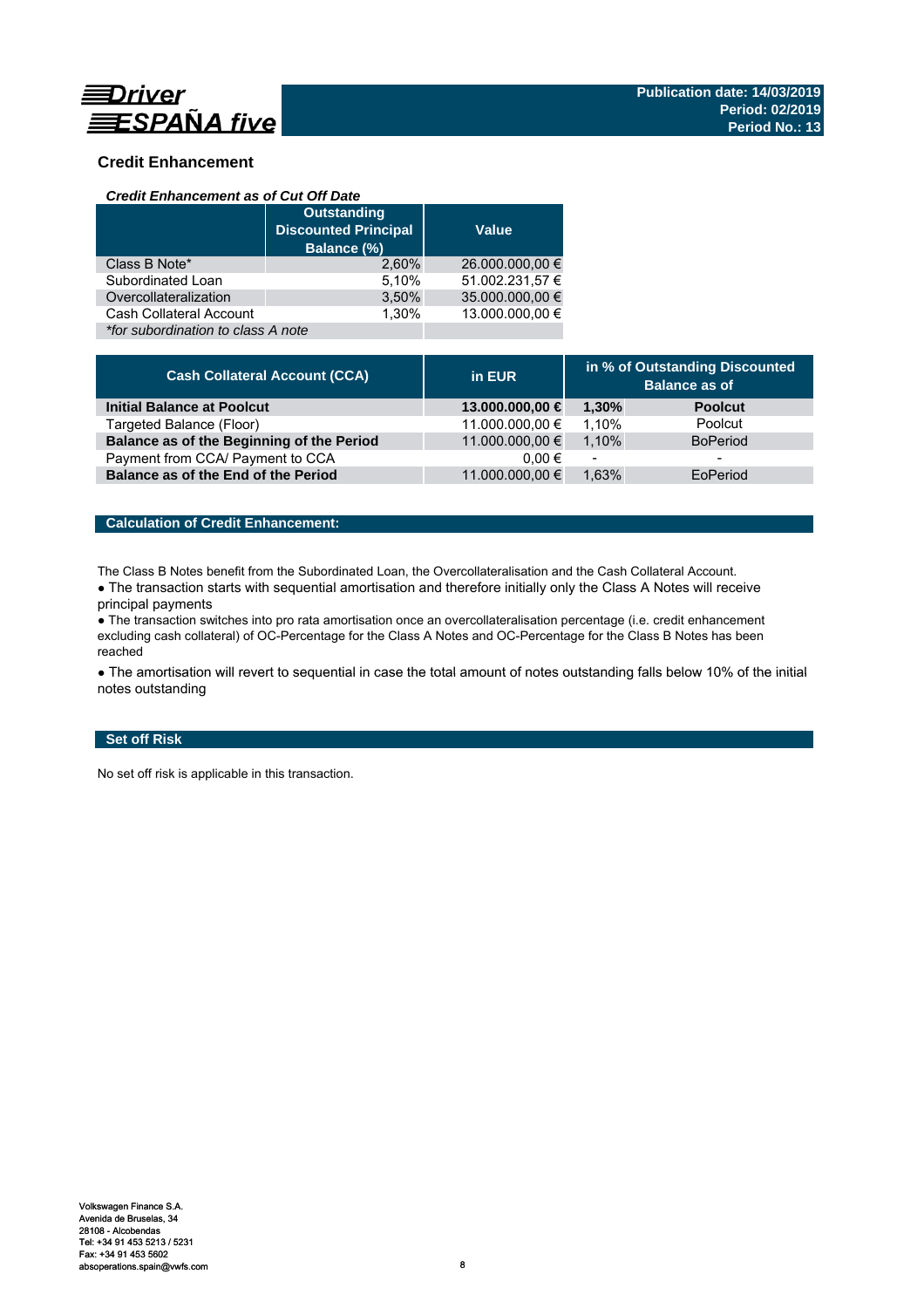

# **Swap/ Waterfall**

| <b>Amortising Interest Rate Swap</b>      | <b>Class A</b>                | <b>Class B</b>  |
|-------------------------------------------|-------------------------------|-----------------|
| Initial Principal                         | 585.269.966,40 €              | 26.000.000,00 € |
| Underlying Principal for Reporting Period | 585.269.966,40 €              | 26.000.000,00 € |
| Paying Leg                                | <b>Fix Interest Rate</b>      |                 |
|                                           |                               |                 |
| Receiving Leg                             | <b>Floating Interest Rate</b> |                 |
| Net Swap payments/ Receipts               | 145.000,63 € -                | $8.405,22 \in$  |

# **Waterfall**

|                                                  |      | <b>Payment</b>  | <b>Remaining Amount</b> |
|--------------------------------------------------|------|-----------------|-------------------------|
| Remaining Balance from Previous Period           |      | 20,23 €         |                         |
| Available Distribution Amount                    | plus | 25.420.419,20 € | 25.420.439,43 €         |
| Fees                                             | less | 612.836.23 €    | 24.807.603.20 €         |
| Net Swap Payments Class A                        | less | 145.000.63 €    | 24.662.602.57 €         |
| Net Swap Payments Class B                        | less | $8.405.22 \in$  | 24.654.197,35 €         |
| Interest Class A                                 | less | 15.007.20 €     | 24.639.190.15 €         |
| Interest Class B                                 | less | $3.499.60 \in$  | 24.635.690.55 €         |
| <b>Payment to Cash Collateral Account</b>        | less | €               | 24.635.690.55 €         |
| <b>Redemption Class A</b>                        | less | 24.635.606.40 € | 84.15€                  |
| Redemption Class B                               | less | €               | 84.15€                  |
| Remaining Amount Due to Rounding                 | less | 84,15€          | €                       |
| Other Payments to Swap Counterparties            | less | €               | €                       |
| Interest Subordinated Loan                       | less | €               | €                       |
| Redemption Subordinated Loan                     | less | €               | €                       |
| Payment to Subordinated Lender or VW Financeless |      | €               | €                       |
| <b>Payment from Cash Collateral Account</b>      |      | €               | €                       |
| Interest Subordinated Loan                       | less | €               | €                       |
| Redemption Subordinated Loan                     | less | €               | €                       |
| Payment to Subordinated Lender or VW Financeless |      | €               | €                       |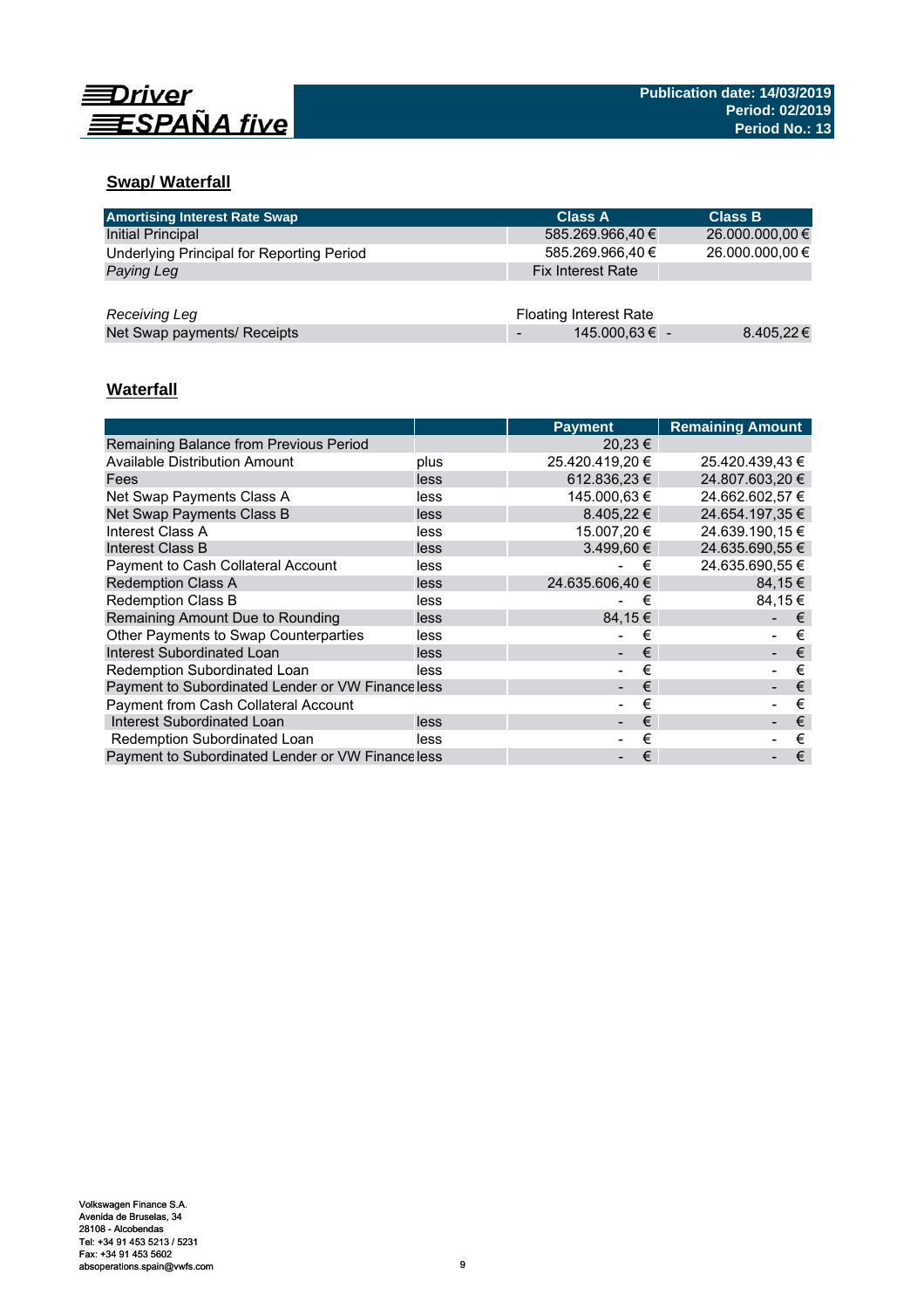

**Run Out Schedule**

|                       | At the End of Previous Reporting Period 31/01/2019 | At the end of Reporting Period 28/02/2019 |                                            |                       |                                             |                                         |                                            |
|-----------------------|----------------------------------------------------|-------------------------------------------|--------------------------------------------|-----------------------|---------------------------------------------|-----------------------------------------|--------------------------------------------|
| <b>Payment Period</b> | <b>ABS Remaining</b><br><b>Depreciation</b>        | <b>ABS Remaining</b><br><b>Interest</b>   | <b>ABS Remaining</b><br><b>Instalments</b> | <b>Payment Period</b> | <b>ABS Remaining</b><br><b>Depreciation</b> | <b>ABS Remaining</b><br><b>Interest</b> | <b>ABS Remaining</b><br><b>Instalments</b> |
| Arrears               | 1.143.524,13€                                      | 19.649,44 €                               | 1.163.173,57€                              | Arrears               | 1.319.486.92€                               | 19.093.60€                              | 1.338.580.52€                              |
| 02/2019               | 23.112.514,07€                                     | 827.835.39€                               | 23.940.349,46€                             |                       |                                             |                                         |                                            |
| 03/2019               | 23.008.095.50€                                     | 800.384,85€                               | 23.808.480,35€                             | 03/2019               | 22.949.106,07€                              | 798.434.60€                             | 23.747.540.67€                             |
| 04/2019               | 22.932.834,51€                                     | 773.062,03€                               | 23.705.896,54€                             | 04/2019               | 22.875.148,76€                              | 771.181,74€                             | 23.646.330,50€                             |
| 05/2019               | 22.764.747,21€                                     | 745.830,87€                               | 23.510.578,08€                             | 05/2019               | 22.707.648,05€                              | 744.019,11€                             | 23.451.667,16€                             |
| 06/2019               | 22.646.752.39€                                     | 718.796,51€                               | 23.365.548,90€                             | 06/2019               | 22.589.772,23€                              | 717.052,59€                             | 23.306.824,82€                             |
| 07/2019               | 22.474.678,17€                                     | 691.902,48€                               | 23.166.580,65€                             | 07/2019               | 22.417.868,09€                              | 690.226,21€                             | 23.108.094,30€                             |
| 08/2019               | 22.292.607,63€                                     | 665.215,53€                               | 22.957.823,16€                             | 08/2019               | 22.235.441,07€                              | 663.606,72€                             | 22.899.047,79€                             |
| 09/2019               | 22.159.489,21€                                     | 638.742,02€                               | 22.798.231,23€                             | 09/2019               | 22.102.284,85€                              | 637.201,00€                             | 22.739.485,85€                             |
| 10/2019               | 21.974.366,95€                                     | 612.428,28€                               | 22.586.795,23€                             | 10/2019               | 21.917.675,73€                              | 610.955,33€                             | 22.528.631,06€                             |
| 11/2019               | 21.724.772,56€                                     | 586.331,27€                               | 22.311.103,83€                             | 11/2019               | 21.668.282,99€                              | 584.925,61€                             | 22.253.208,60€                             |
| 12/2019               | 21.303.696,24€                                     | 560.533,61€                               | 21.864.229,85€                             | 12/2019               | 21.249.246,40€                              | 559.195,11€                             | 21.808.441,51€                             |
| 01/2020               | 20.816.749,89€                                     | 535.235,09€                               | 21.351.984,98€                             | 01/2020               | 20.765.550,63€                              | 533.961,16€                             | 21.299.511,79€                             |
| 02/2020               | 20.416.216,29€                                     | 510.516,51€                               | 20.926.732,80€                             | 02/2020               | 20.374.029,03€                              | 509.303,44 €                            | 20.883.332,47€                             |
| 03/2020               | 20.001.550.24€                                     | 486.273,69€                               | 20.487.823,93€                             | 03/2020               | 19.960.854,57€                              | 485.110,64€                             | 20.445.965.21€                             |
| 04/2020               | 19.364.767,16€                                     | 462.520,73€                               | 19.827.287,89€                             | 04/2020               | 19.324.247,06€                              | 461.405,98€                             | 19.785.653,04€                             |
| 05/2020               | 18.669.278,04€                                     | 439.525,73€                               | 19.108.803,77€                             | 05/2020               | 18.629.793,32€                              | 438.459,08€                             | 19.068.252,40€                             |
| 06/2020               | 18.095.134,55€                                     | 417.358,09€                               | 18.512.492,64€                             | 06/2020               | 18.055.875,66€                              | 416.338,39€                             | 18.472.214,05€                             |
| 07/2020               | 17.415.606,09€                                     | 395.868,04 €                              | 17.811.474,13€                             | 07/2020               | 17.377.520,81€                              | 394.894,93€                             | 17.772.415,74€                             |
| 08/2020               | 16.718.552.77€                                     | 375.188.99€                               | 17.093.741,76€                             | 08/2020               | 16.680.897.62€                              | 374.261.11€                             | 17.055.158,73€                             |
| 09/2020               | 16.270.569,51€                                     | 355.336,96€                               | 16.625.906,47€                             | 09/2020               | 16.233.835,50€                              | 354.453,85€                             | 16.588.289,35€                             |
| 10/2020               | 15.690.578,52€                                     | 336.015,50€                               | 16.026.594,02€                             | 10/2020               | 15.654.200,70€                              | 335.176,01€                             | 15.989.376,71€                             |
| 11/2020               | 15.137.643,48€                                     | 317.381,92€                               | 15.455.025,40€                             | 11/2020               | 15.101.660,28€                              | 316.585,56€                             | 15.418.245,84€                             |
| 12/2020               | 14.811.414,04€                                     | 299.402,78€                               | 15.110.816,82€                             | 12/2020               | 14.776.433,75€                              | 298.649,18€                             | 15.075.082,93€                             |
| 01/2021               | 14.496.663,00€                                     | 281.814,08€                               | 14.778.477,08€                             | 01/2021               | 14.462.245,96€                              | 281.102,02€                             | 14.743.347,98€                             |
| 02/2021               | 14.227.480,86€                                     | 264.596,52€                               | 14.492.077,38€                             | 02/2021               | 14.196.447,25€                              | 263.925,35€                             | 14.460.372,60€                             |
| 03/2021               | 13.858.959,62€                                     | 247.703,84€                               | 14.106.663,46€                             | 03/2021               | 13.828.668,36€                              | 247.069,44€                             | 14.075.737,80€                             |
| 04/2021               | 13.063.639,74€                                     | 231.247,79€                               | 13.294.887,53€                             | 04/2021               | 13.034.771,89€                              | 230.649,43€                             | 13.265.421,32€                             |
| 05/2021               | 12.140.438,87€                                     | 215.734,20€                               | 12.356.173,07€                             | 05/2021               | 12.113.026,75€                              | 215.170,05€                             | 12.328.196,80€                             |
| 06/2021               | 11.336.866,11€                                     | 201.316,09€                               | 11.538.182,20€                             | 06/2021               | 11.310.575,66€                              | 200.784,61€                             | 11.511.360,27€                             |
| 07/2021               | 10.271.867,87€                                     | 187.853,30€                               | 10.459.721,17€                             | 07/2021               | 10.246.510,48€                              | 187.352,99€                             | 10.433.863,47€                             |
| 08/2021               | 9.246.041.48€                                      | 175.655.82€                               | 9.421.697.30€                              | 08/2021               | 9.222.236.80€                               | 175.185,63€                             | 9.397.422,43€                              |
| 09/2021               | 8.542.414,70€                                      | 164.675,34 €                              | 8.707.090,04€                              | 09/2021               | 8.519.534,90€                               | 164.233,40€                             | 8.683.768,30€                              |
| 10/2021               | 7.631.119,00€                                      | 154.532,27€                               | 7.785.651,27€                              | 10/2021               | 7.609.651,00€                               | 154.117,49€                             | 7.763.768,49€                              |
| 11/2021               | 6.855.349,02€                                      | 145.469,91€                               | 7.000.818,93€                              | 11/2021               | 6.834.853,00€                               | 145.080,69€                             | 6.979.933,69€                              |
| 12/2021               | 6.725.146,45€                                      | 137.329,98€                               | 6.862.476,43€                              | 12/2021               | 6.705.236,87€                               | 136.965,09€                             | 6.842.201,96€                              |
| 01/2022               | 6.573.239.72€                                      | 129.343,59€                               | 6.702.583,31 €                             | 01/2022               | 6.554.493,04€                               | 129.002,30€                             | 6.683.495,34€                              |
| 02/2022               | 6.453.008,75€                                      | 121.537,35€                               | 6.574.546,10€                              | 02/2022               | 6.435.735,44€                               | 121.218,31 €                            | 6.556.953,75€                              |
| 03/2022               | 6.321.757,16€                                      | 113.874,39€                               | 6.435.631,55€                              | 03/2022               | 6.304.685,94€                               | 113.575,90€                             | 6.418.261,84€                              |
| 04/2022               | 6.056.798.78€                                      | 106.367,85€                               | 6.163.166,63€                              | 04/2022               | 6.041.254,87€                               | 106.089,62€                             | 6.147.344,49€                              |
| 05/2022               | 5.720.931,20€                                      | 99.175,59€                                | 5.820.106,79€                              | 05/2022               | 5.705.775,34€                               | 98.915,80€                              | 5.804.691,14€                              |
| 06/2022               | 5.402.566,15€                                      | 92.381,94€                                | 5.494.948,09€                              | 06/2022               | 5.388.121,08€                               | 92.140,17€                              | 5.480.261,25€                              |
| 07/2022               | 4.990.968,49€                                      | 85.966,18€                                | 5.076.934,67€                              | 07/2022               | 4.976.728,01€                               | 85.741,52€                              | 5.062.469,53€                              |
| 08/2022               | 4.553.119,72€                                      | 80.039,88€                                | 4.633.159,60 €                             | 08/2022               | 4.539.615,44€                               | 79.832,14 €                             | 4.619.447,58€                              |
| 09/2022               | 4.294.407,87€                                      | 74.633,12€                                | 4.369.040,99€                              | 09/2022               | 4.282.306,25€                               | 74.441,47€                              | 4.356.747,72€                              |
| 10/2022               | 3.924.931,62€                                      | 69.533,64 €                               | 3.994.465,26€                              | 10/2022               | 3.914.077,63€                               | 69.356,30€                              | 3.983.433,93 €                             |
| 11/2022               | 3.581.355,75€                                      | 64.873,38€                                | 3.646.229,13€                              | 11/2022               | 3.570.766,08€                               | 64.708,95€                              | 3.635.475,03€                              |
| 12/2022               | 3.503.659,45€                                      | 60.619,99€                                | 3.564.279,44 €                             | 12/2022               | 3.493.444,23€                               | 60.468,10€                              | 3.553.912,33€                              |
| 01/2023               | 3.412.542.65€                                      | 56.459.20€                                | 3.469.001,85€                              | 01/2023               | 3.403.229.39€                               | 56.319,47€                              | 3.459.548.86€                              |
| 02/2023               | 3.339.180,01€                                      | 52.407,02€                                | 3.391.587,03€                              | 02/2023               | 3.331.168,46€                               | 52.278,37€                              | 3.383.446,83€                              |
| <b>Subtotal</b>       | 657.470.593,19€                                    | 16.186.478,57 €                           | 673.657.071,76 €                           | Subtotal              | 632.992.020,21 €                            | 15.320.215,56 €                         | 648.312.235,77€                            |
| >02/2023              | 40.792.722,90 €                                    | 473.975,69€                               | 41.266.698,61€                             | >02/2023              | 40.692.391,21€                              | 472.736,99€                             | 41.165.128,20€                             |
|                       |                                                    |                                           |                                            | Total                 |                                             |                                         |                                            |
| <b>Total</b>          | 698.263.316,09€                                    | 16.660.454,26€                            | 714.923.770,37 €                           |                       | 673.684.411,42 €                            | 15.792.952,55 €                         | 689.477.363,97€                            |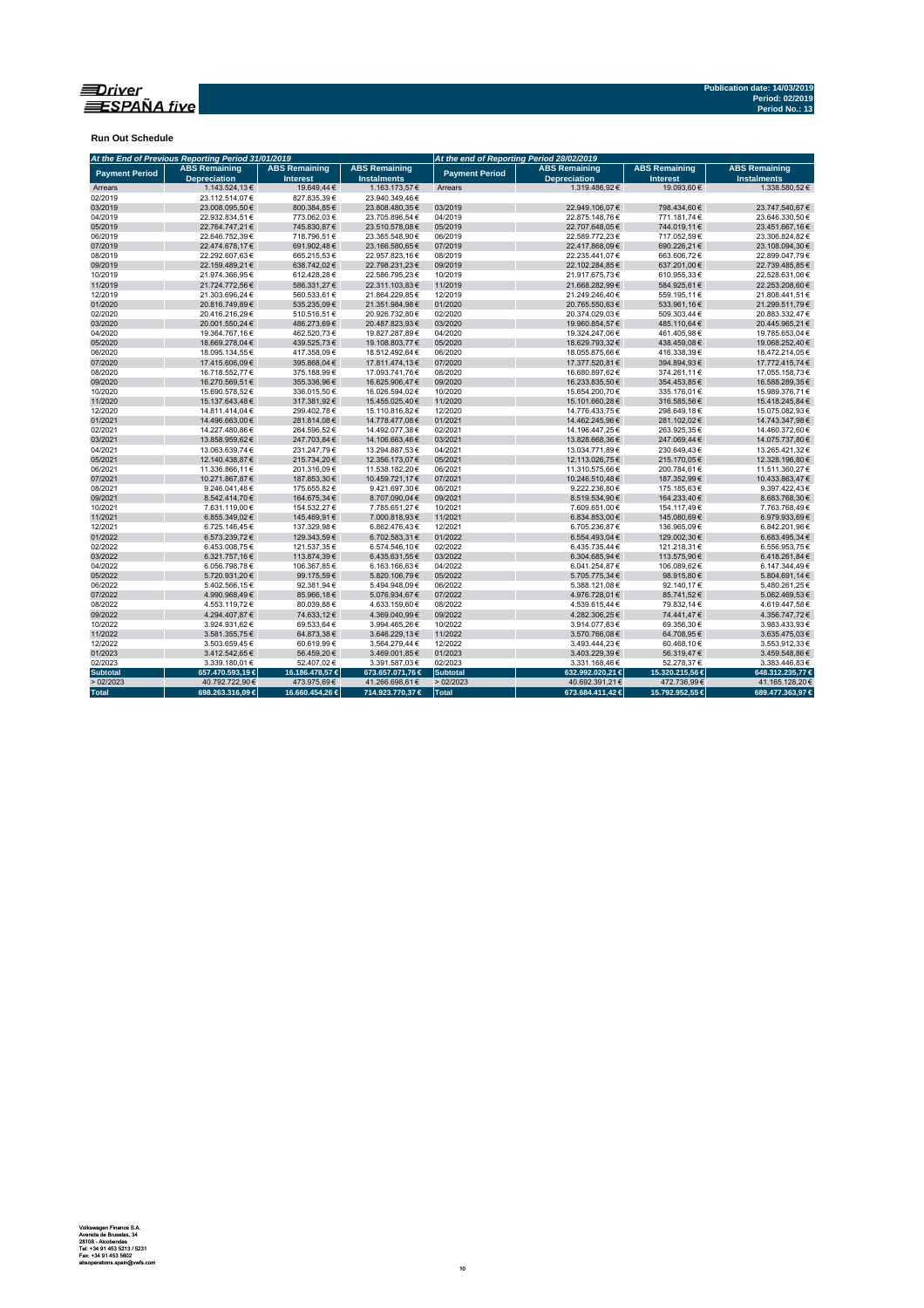

# **Amortisation Profile**

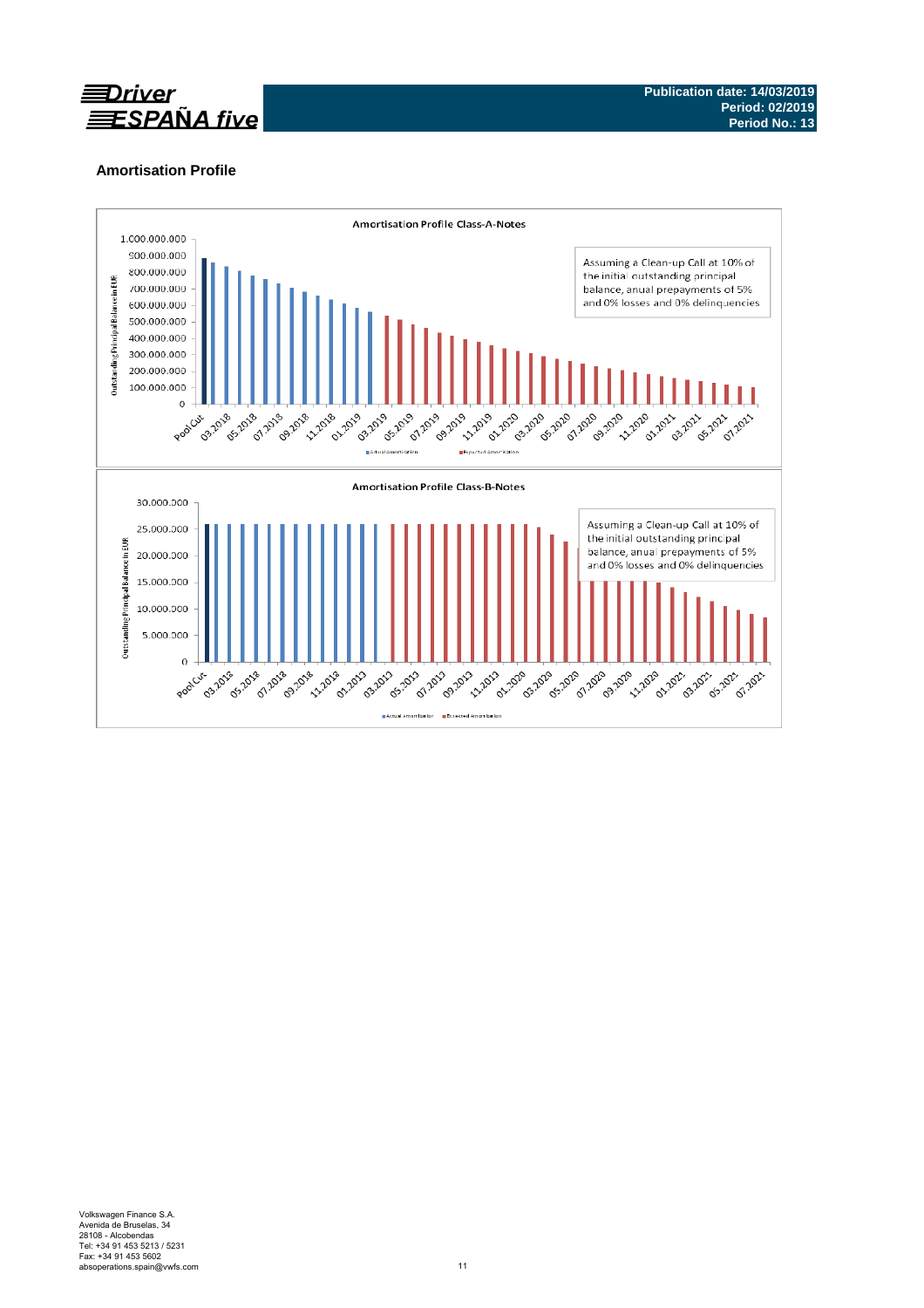

# **Defaults/ Performance Trigger**

| <b>Cumulative Gross Losses</b> |  |
|--------------------------------|--|
|                                |  |

|                 | <b>Number of Contracts</b> | Defaults - Discounted<br>principal balance |
|-----------------|----------------------------|--------------------------------------------|
| Begin of Period | 67                         | 979.724.13                                 |
| Defaults        | 18                         | 225.822.55                                 |
| End of Period   | 85                         | 1.205.546,68                               |
|                 |                            |                                            |

### **Cumulative Gross Loss Ratio**

| Cumulative Defaults as percentage of Discounted Principal Balance at Pool cut Date $(\epsilon)$ | 0.1206% |
|-------------------------------------------------------------------------------------------------|---------|
|                                                                                                 |         |

# **Performance Triggers**

A Targeted Note Balance was implemented to assure on a monthly basis that no cash is paid to lower steps in the waterfall unless there is sufficient overcollateralization to support the notes.

The performance trigger in form of a credit enhancement increase condition will be activated when the cumulative Gross Loss Ratio exceeds the defined limits. In this case the overcollateralization will be increased accordingly.

|                                                            | <b>OC-Percentage</b> | <b>OC-Percentage</b> |
|------------------------------------------------------------|----------------------|----------------------|
|                                                            | <b>Class A Notes</b> | <b>Class B Notes</b> |
| Until a Credit Enhancement Increase condition is in place  | 21.00%               | 14.50%               |
| Level I Credit Enhancement Increase condition is in place  | 25.00%               | 18.00%               |
| Level II Credit Enhancement Increase condition is in place | 100.00%              | 100.00%              |

### *Performance Trigger*

| <b>Levels</b> | <b>Credit Enhancement increase condition</b>                                                                                                                                                                 | <b>Credit Enhancement</b><br>increase condition in<br>place? |
|---------------|--------------------------------------------------------------------------------------------------------------------------------------------------------------------------------------------------------------|--------------------------------------------------------------|
| Level 1       | Cumulative Gross Loss Ratio exceeds (i) 1.8% on any Payment Date prior to or<br>during May 2019 (included); or (ii) 4.00% for any Payment Date after May 2019<br>and until that for February 2020(inclusive) | No.                                                          |
| Level 2       | Cumulative Gross Loss Ratio exceeds 8.0% for any Payment Date                                                                                                                                                | No.                                                          |

### *Performance Pool vis-a-vis Triggers*

### **Cumulated Grossloss**

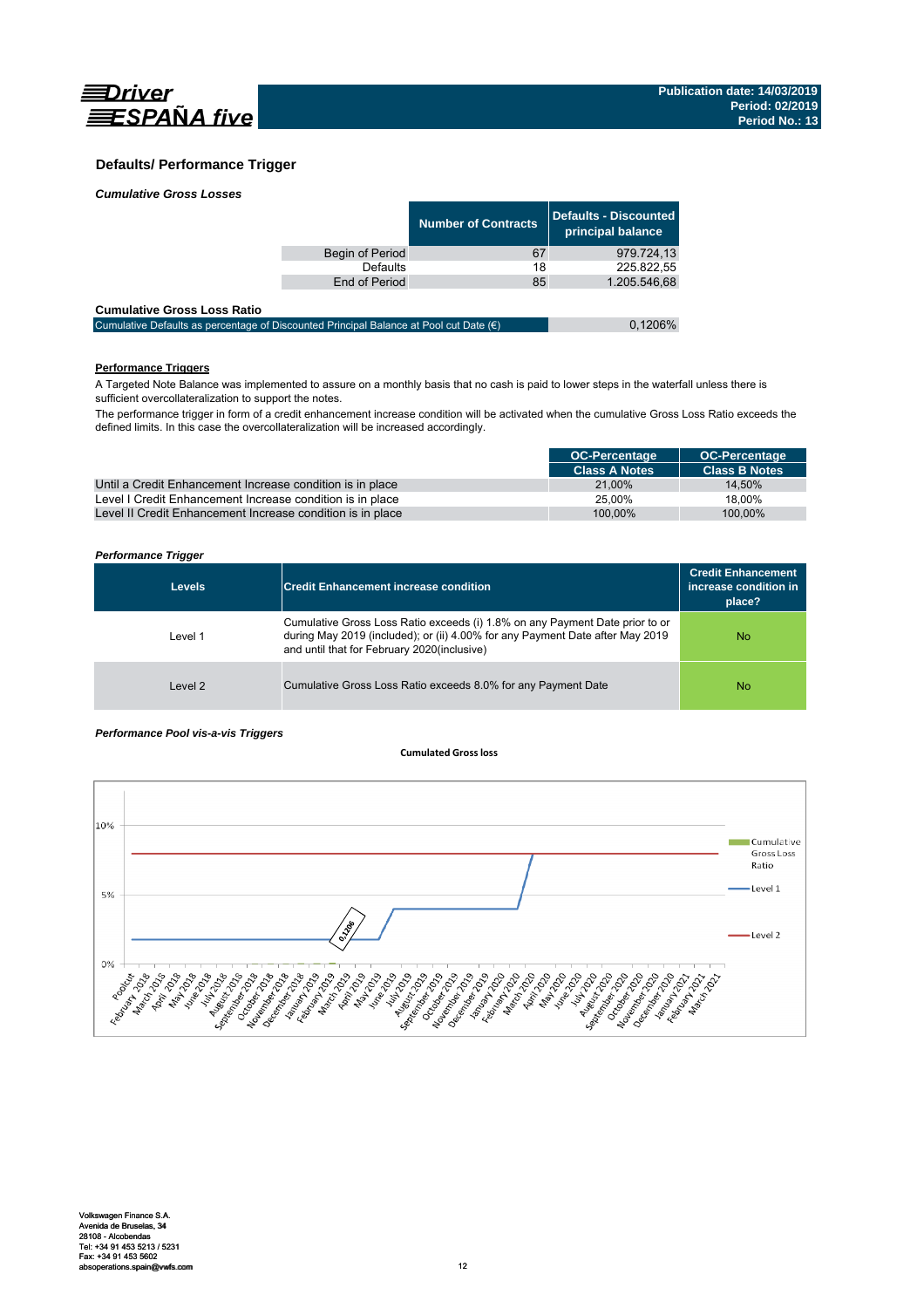

### **Overview Outstanding Contracts**

### *Development of Pool within Reporting Period*

|                                      | <b>Number of</b><br>contracts | <b>Adjustments</b> | <b>Outstanding Nominal</b><br><b>Balance</b> |
|--------------------------------------|-------------------------------|--------------------|----------------------------------------------|
| <b>Begin of Period</b>               |                               |                    | 714.923.770.37 €                             |
| <b>End of Period</b>                 |                               |                    | 689.477.363.97 €                             |
| Periodic reduction of Nominal        |                               | 25.446.406.40 €    | 25.446.406.40 €                              |
| Excess provision at pool cut         |                               | $0.00 \in$         |                                              |
| Adjustment due to outdated arrears   |                               | 0.00€              |                                              |
| Cancelled interest in prepayments    |                               | $-39.112,47€$      |                                              |
| Fees for prolongation                |                               | 30.09€             |                                              |
| Write Off / Write Down               |                               | $-0.78€$           |                                              |
| Recoveries after Write Off           |                               | 0.00€              |                                              |
| Cancelation fees                     |                               | 11.087,09 €        |                                              |
| Interest in arrears                  |                               | 2.008.87 €         |                                              |
| Net Swaps                            |                               | 0.00€              |                                              |
| <b>Available Distribution Amount</b> |                               | 25.420.419.20 €    |                                              |

#### *Status of Contracts*

| <b>Status of Contracts</b> | <b>Pool Balance at Poolcut</b>       |                                                           |                     | <b>Credit Type</b>                                                  |                       |                                                              | <b>Vehicle Status</b>      |                                                              |                     |                                                             |
|----------------------------|--------------------------------------|-----------------------------------------------------------|---------------------|---------------------------------------------------------------------|-----------------------|--------------------------------------------------------------|----------------------------|--------------------------------------------------------------|---------------------|-------------------------------------------------------------|
|                            |                                      |                                                           | <b>Auto Credit</b>  |                                                                     | <b>Classic Credit</b> |                                                              |                            | <b>New</b>                                                   | <b>Used</b>         |                                                             |
| <b>Status</b>              | <b>Number of</b><br><b>Contracts</b> | <b>Outstanding Discounted</b><br><b>Principal Balance</b> | Number of Contracts | <b>Outstanding</b><br><b>Discounted Principal</b><br><b>Balance</b> | Number of Contracts   | Outstanding<br><b>Discounted Principal</b><br><b>Balance</b> | <b>Number of Contracts</b> | Outstanding<br><b>Discounted Principal</b><br><b>Ralance</b> | Number of Contracts | Outstanding<br><b>Discounted Principa</b><br><b>Balance</b> |
| Current                    | 86.320                               | 1.000.002.231,57 €                                        | 11.160              | 88.987.892,58 €                                                     | 75.160                | 911.014.338,99 €                                             | 71.700                     | 824.396.601.44 €                                             | 14.620              | 175.605.630,13 €                                            |
| Delinquent                 |                                      |                                                           |                     |                                                                     |                       |                                                              |                            |                                                              |                     |                                                             |
| Defaulted                  |                                      |                                                           |                     | $-$                                                                 |                       | $\sim$                                                       |                            | $-$                                                          |                     | $-$                                                         |
| Partial Prepayment         |                                      |                                                           |                     |                                                                     |                       |                                                              |                            |                                                              |                     |                                                             |
| End of Term                |                                      | . .                                                       |                     | $-1$                                                                |                       | $\sim$                                                       |                            | $\sim$                                                       |                     | $-1$                                                        |
| Write Off                  |                                      |                                                           |                     | $\sim$                                                              |                       |                                                              |                            |                                                              |                     | $\sim$                                                      |
| <b>Full Prepayment</b>     |                                      |                                                           |                     | $ +$                                                                |                       | $\sim$                                                       |                            | $\sim$                                                       |                     | $\sim$                                                      |
| Repurchase                 |                                      |                                                           |                     |                                                                     |                       |                                                              |                            |                                                              |                     |                                                             |
| <b>Total</b>               | 86.320                               | 1.000.002.231,57 €                                        | 11.160              | 88.987.892,58 €                                                     | 75.160                | 911.014.338,99 €                                             | 71.700                     | 824.396.601,44 €                                             | 14.620              | 175.605.630,13 €                                            |

|                        | Pool Balance at the End of Period |                               |                     | <b>Credit Type</b>          |                                            |                  | <b>Vehicle Status</b> |                             |                        |                             |
|------------------------|-----------------------------------|-------------------------------|---------------------|-----------------------------|--------------------------------------------|------------------|-----------------------|-----------------------------|------------------------|-----------------------------|
|                        |                                   |                               | <b>Auto Credit</b>  |                             | <b>Classic Credit</b>                      |                  |                       | New                         | <b>Used</b>            |                             |
|                        | <b>Number of</b>                  | <b>Outstanding Discounted</b> |                     | <b>Outstanding</b>          |                                            | Outstanding      |                       | <b>Outstanding</b>          |                        | Outstanding                 |
| <b>Status</b>          | <b>Contracts</b>                  | <b>Principal Balance</b>      | Number of Contracts | <b>Discounted Principal</b> | Number of Contracts   Discounted Principal |                  | Number of Contracts   | <b>Discounted Principal</b> | al Number of Contracts | <b>Discounted Principal</b> |
|                        | (End of Period)                   | (End of Period)               |                     | <b>Balance</b>              |                                            | <b>Balance</b>   |                       | <b>Ralance</b>              |                        | <b>Balance</b>              |
| Current                | 81.295                            | 665.143.349.24 €              | 10.253              | 53.293.579.27 €             | 71.042                                     | 611.849.769.97 € | 67.581                | 544.476.167.76 €            | 13.714                 | 120.667.181.48 €            |
| Delinquent             | 626                               | 7.406.677.54 €                | 96                  | 635.432.52 €                | 530                                        | 6.771.245.02 €   | 491                   | 5.811.629.57 €              | 135                    | 1.595.047.97 €              |
| Defaulted              | 80                                | 1.068.276.04 €                | 10 <sup>1</sup>     | 94.267.26 €                 | 70                                         | 974.008.78 €     | 64                    | 905.876.61 €                | 16                     | 162.399.43 €                |
| Partial Prepayment     |                                   | 66.108.60 €                   |                     | 684,63€                     |                                            | 65.423,97 €      |                       | 57.424.62 €                 |                        | 8.683,98 €                  |
| End of Term            | 2.654                             | $0.00 \in$                    | 545                 | $0,00 \in$                  | 2.109                                      | $0.00 \in$       | 2.275                 | $\sim$                      | 379                    | $ \epsilon$                 |
| Write Off              |                                   | $0.00 \in$                    |                     | 0,00€                       |                                            | $0,00$ €         |                       |                             |                        |                             |
| <b>Full Prepayment</b> | 1.643                             | $0.00 \in$                    | 255                 | $0.00 \in$                  | 1.388                                      | $0.00 \in$       | 1.270                 | $\sim$                      | 373                    | $ \epsilon$                 |
| Repurchase             |                                   | 0,00€                         |                     | 0,00€                       |                                            | $0,00 \in$       |                       |                             |                        |                             |
| <b>Total</b>           | 86.320                            | 673.684.411,42 €              | 11.160              | 54.023.963,68 €             | 75.160                                     | 619.660.447.74 € | 71.700                | 551.251.098,56 €            | 14.620                 | 122.433.312.86 €            |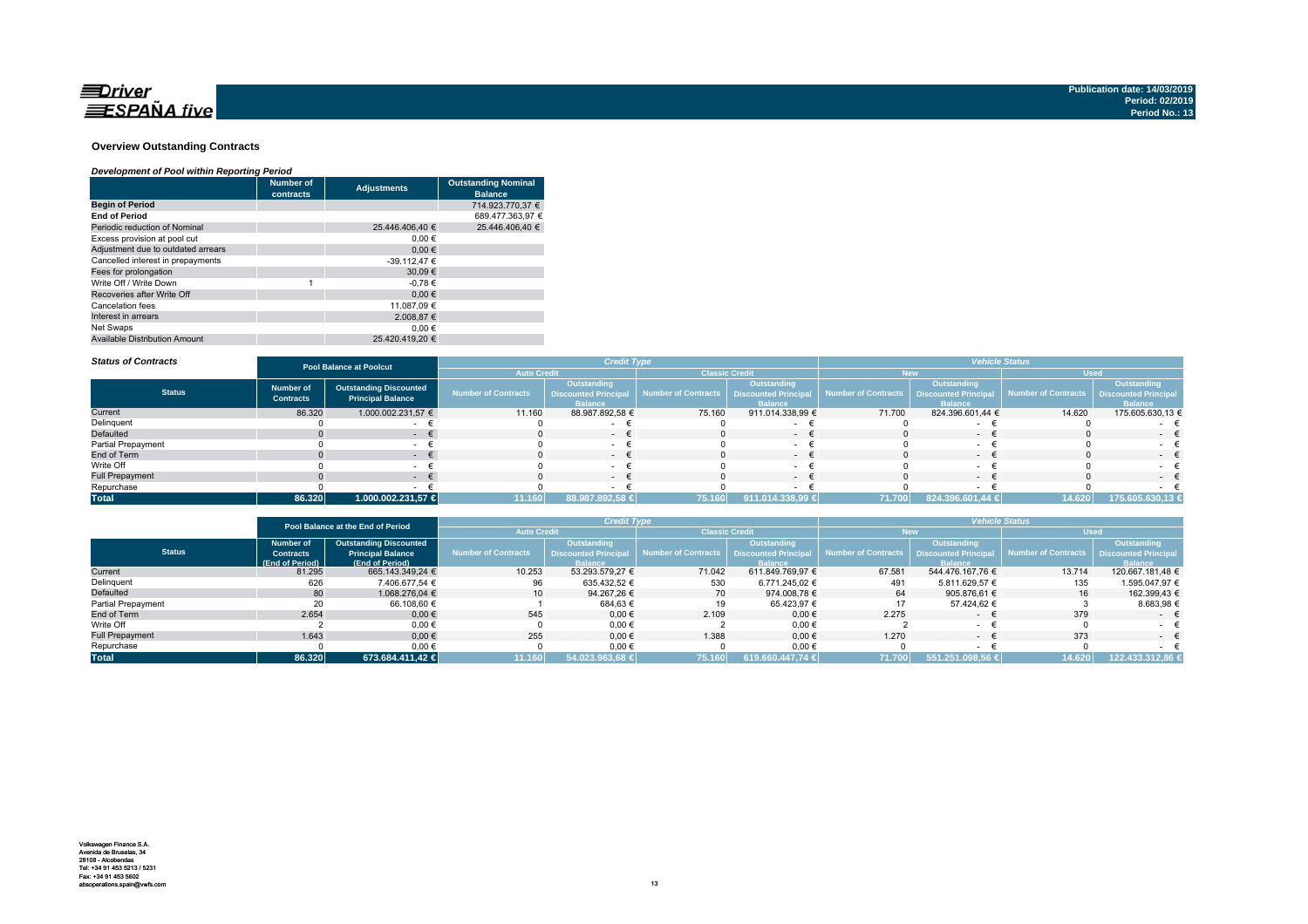# **Information on the retention of net economic interest**

## *Retention Amount at Poolcut*

| <b>Type of Asset</b>            | Number of<br><b>Loans</b> | Percentage of<br>Loans<br>(%) | <b>Outstanding Nominal</b><br><b>Balance</b> | Percentage of<br><b>Balance</b><br>(%) |
|---------------------------------|---------------------------|-------------------------------|----------------------------------------------|----------------------------------------|
| Portfolio sold to Fund          | 86.320                    | 94,94%                        | 1.029.405.033,97 €                           | 95,00%                                 |
| Retention of Volkswagen Finance | 4.598                     | 5,06%                         | 54.189.288,02 €                              | 5,00%                                  |
| <b>Total</b>                    | 90.918                    | 100,00%                       | 1.083.594.321,99 €                           | 100,00%                                |
|                                 |                           |                               |                                              |                                        |
| <b>Retention Amounts</b>        |                           |                               |                                              |                                        |
| Minimum Retention               | 51.470.251,70 €           | 5,00%                         |                                              |                                        |
| <b>Actual Retention</b>         | 54.189.288.02 €           | 5.00%                         |                                              |                                        |

## *Retention Amount End of Period*

| <b>Type of Asset</b>            | Number of<br><b>Loans</b> | Percentage of<br>Loans<br>(%) | <b>Outstanding Nominal</b><br><b>Balance</b> | Percentage of<br><b>Balance</b><br>(%) |
|---------------------------------|---------------------------|-------------------------------|----------------------------------------------|----------------------------------------|
| Portfolio sold to Fund          | 82.021                    | 94,97%                        | 689.477.363,97 €                             | 95,03%                                 |
| Retention of Volkswagen Finance | 4.341                     | 5.03%                         | 36.069.089,00 €                              | 4.97%                                  |
| <b>Total</b>                    | 86.362                    | 100,00%                       | 725.546.452,97 €                             | 100,00%                                |

| <b>Retention Amounts</b> |                 |       |
|--------------------------|-----------------|-------|
| Minimum Retention        | 36.277.322.65 € | 5.00% |
| <b>Actual Retention</b>  | 36.069.089.00 € | 4.97% |

In its capacity as originator and original lender, Volkswagen Finance, S.A. complies with the retention requirement of a material net economic interest in accordance with §122a CRD.

By adhering to option c) of the directive, Volkswagen Finance, S.A. will keep the exposures designated for retention on its balance sheet on an ongoing basis.

The latest end of month level of retention will be published on a monthly basis within the Investor Report.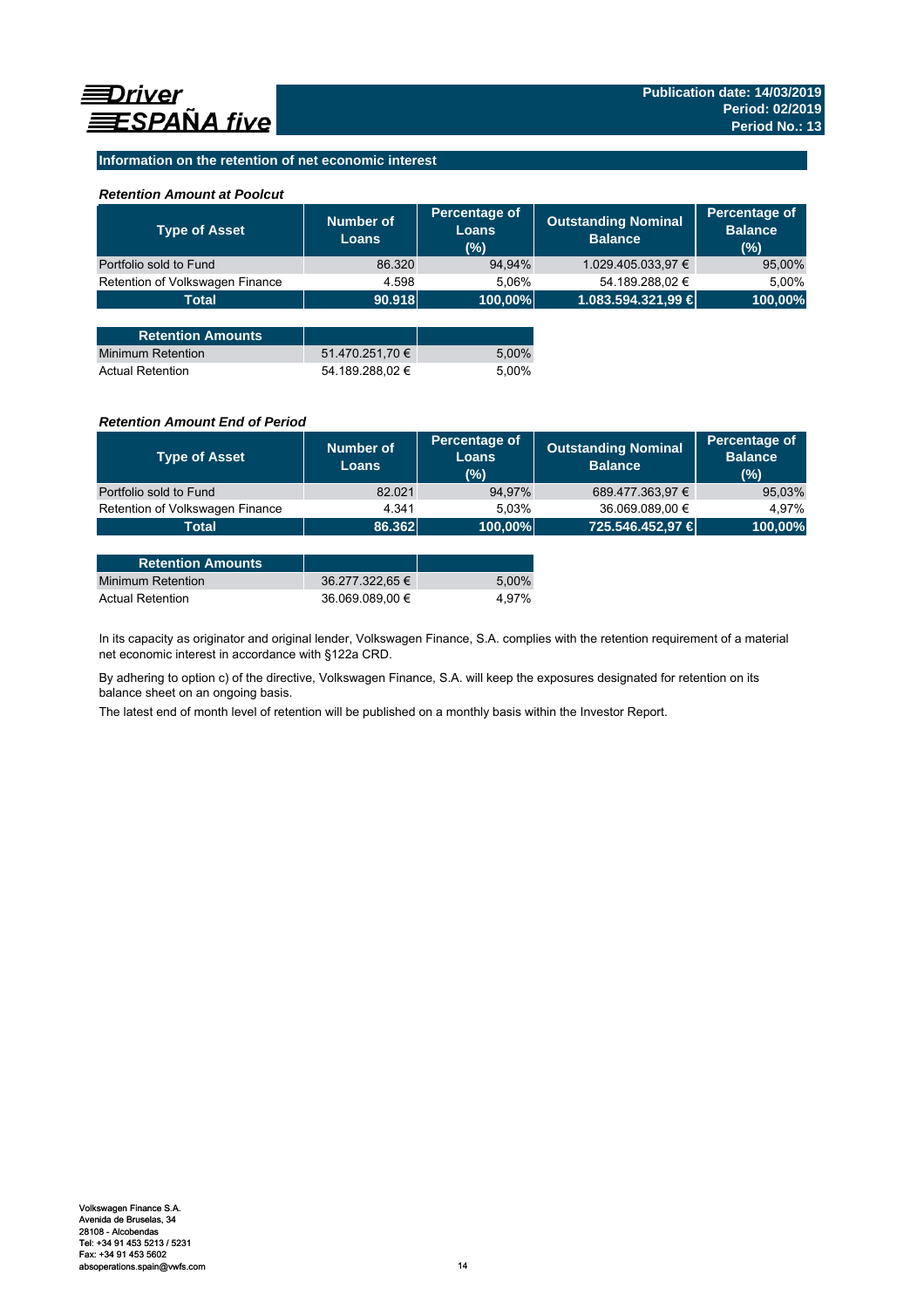### $\equiv$ Driver **ESPAÑA** five

#### **Delinquent Contracts**

|                 | <b>Total Portfolio</b>                      |                                   |                                                           |                                                        |                                       |                                               | <b>Credit Type</b>            |                                                               |                                      |                                                              | <b>Vehicle Status</b>         |                                                                     |                                      |                                                                     |
|-----------------|---------------------------------------------|-----------------------------------|-----------------------------------------------------------|--------------------------------------------------------|---------------------------------------|-----------------------------------------------|-------------------------------|---------------------------------------------------------------|--------------------------------------|--------------------------------------------------------------|-------------------------------|---------------------------------------------------------------------|--------------------------------------|---------------------------------------------------------------------|
|                 | <b>Auto Credit</b><br><b>Classic Credit</b> |                                   |                                                           |                                                        |                                       |                                               |                               |                                                               | <b>New</b>                           |                                                              | <b>Used</b>                   |                                                                     |                                      |                                                                     |
| Days in Arrears | <b>Number of</b><br><b>Contracts</b>        | <b>Number of</b><br>Contracts (%) | <b>Outstanding Discounted</b><br><b>Principal Balance</b> | <b>Outstanding Discounted</b><br>Principal Balance (%) | Outstanding<br><b>Nominal Balance</b> | Outstanding<br><b>Nominal Balance</b><br>10/1 | Number of<br><b>Contracts</b> | Outstanding,<br><b>Discounted</b><br><b>Principal Balance</b> | <b>Number of</b><br><b>Contracts</b> | Outstanding<br><b>Discounted</b><br><b>Principal Balance</b> | Number of<br><b>Contracts</b> | <b>Outstanding</b><br><b>Discounted</b><br><b>Principal Balance</b> | <b>Number of</b><br><b>Contracts</b> | <b>Outstanding</b><br><b>Discounted</b><br><b>Principal Balance</b> |
| $> 1 \le 30$    | 251                                         | 0,31%                             | 2.884.468,12 €                                            | 0,43%                                                  | 2.974.639,50 €                        | 0.41%                                         | 38                            | 243.621,07 €                                                  | 213                                  | 2.640.847.05 €                                               | 197                           | 2.225.109,17 €                                                      | 54                                   | 659.358,95€                                                         |
| $> 30 \le 60$   | 205                                         | 0.25%                             | 2.502.819.74 €                                            | 0,37%                                                  | 2.583.688.40 €                        | 0,36%                                         | 33                            | 209.926,38 €                                                  | 172                                  | 2.292.893,36 €                                               | 163                           | 2.024.948,53 €                                                      | 42                                   | 477.871.21 €                                                        |
| $> 60 \le 90$   | 65                                          | 0,08%                             | 817.361,46 €                                              | 0,12%                                                  | 843.591,97 €                          | 0,12%                                         | 13                            | 89.296,64 €                                                   | 52                                   | 728.064.82 €                                                 | 52                            | 662.777.89 €                                                        | 13                                   | 154.583,57 €                                                        |
| $> 90 \le 120$  | 41                                          | 0.05%                             | 464.371.40 €                                              | 0,07%                                                  | 479.662.20 €                          | 0,07%                                         |                               | 51.800,43 €                                                   | 33                                   | 412.570.97 €                                                 | 30                            | 341.074.17 €                                                        | 11                                   | 123.297,23€                                                         |
| $> 120 \le 150$ | 20                                          | 0,02%                             | 239.526,37 €                                              | 0,04%                                                  | 247.175,83 €                          | 0,03%                                         |                               | 7.334,29 €                                                    | 19                                   | 232.192,08 €                                                 | 15                            | 169.126,08 €                                                        | 5                                    | 70.400,29 €                                                         |
| $> 150 \le 180$ | 16                                          | 0.02%                             | 196.398,80 €                                              | 0.03%                                                  | 203.156,65 €                          | 0,03%                                         |                               | 4.827,92 €                                                    |                                      | 191.570,88 €                                                 |                               | 145.910,03 €                                                        |                                      | 50.488,77€                                                          |
| <b>Subtotal</b> | 598                                         | 0,73%                             | 7.104.945.89 €                                            | 1.06%                                                  | 7.331.914.55 €                        | 1,02%                                         |                               | 606.806.73 €                                                  | 504                                  | 498.139.16 €                                                 | 169                           | $5.568.945.87 \in$                                                  | 129                                  | .536.000.02 €                                                       |
| $> 180 \le 210$ |                                             | 0.01%                             | 82.594.28 €                                               | 0,01%                                                  | 85.218.17 €                           | 0.01%                                         | $\Omega$                      | $\sim$                                                        |                                      | 82.594.28 €                                                  |                               | 75.448.45 €                                                         |                                      | 7.145,83 €                                                          |
| > 210 < 240     |                                             | 0.01%                             | 59.293,35 €                                               | 0.01%                                                  | 61.182.72 €                           | 0.01%                                         |                               | 12.200.07 €                                                   |                                      | 47.093.28 €                                                  |                               | 59.293,35 €                                                         |                                      | $\sim$                                                              |
| $> 240 \le 270$ |                                             | 0,01%                             | 59.020,11 €                                               | 0,01%                                                  | 60.798,79€                            | 0,01%                                         |                               | 16.425,72 €                                                   |                                      | 42.594,39 €                                                  |                               | 46.042,80 €                                                         |                                      | 12.977,31 €                                                         |
| $> 270 \le 300$ |                                             | 0.01%                             | 76.041,67 €                                               | 0.01%                                                  | 78.568,16 €                           | 0,01%                                         |                               | $\sim$                                                        |                                      | 76.041.67 €                                                  |                               | 44.230,21 €                                                         | $\Omega$                             | 31.811.46 €                                                         |
| $>$ 300 <= 330  |                                             | 0.00%                             | 17.074.51 €                                               | 0,00%                                                  | 17.440.76 €                           | 0.00%                                         |                               | - +                                                           |                                      | 17.074,51 €                                                  |                               | 9.961,16 $\in$                                                      |                                      | 7.113,35 €                                                          |
| $>$ 330 <= 360  |                                             | 0,00%                             | $\sim$                                                    | 0,00%                                                  | $ -$                                  | 0,00%                                         |                               | $\sim$ 10 $\pm$                                               |                                      | $\sim$                                                       |                               | $\sim$                                                              |                                      | $\sim$                                                              |
| > 360           |                                             | 0,00%                             | $\sim$                                                    | 0,00%                                                  | $\sim$                                | 0,00%                                         |                               | $\sim$ 100 $\mu$                                              |                                      | $ \epsilon$                                                  |                               | $ \epsilon$                                                         |                                      | $\sim$                                                              |
| <b>Subtotal</b> | 27 <sup>1</sup>                             | 0.04%                             | 294.023.92 €                                              | 0,04%                                                  | 303.208.60 €                          | 0.04%                                         |                               | 28.625.79 €                                                   | 25 I                                 | 265.398.13€                                                  |                               | 234.975.97€                                                         |                                      | 59.047.95                                                           |
| <b>Total</b>    | 625                                         | 0.77%                             | 7.398.969.81 €                                            | 1.10%                                                  | 7.635.123.15 €                        | 1.06%                                         |                               | 635.432.52 €                                                  | 529                                  | 6.763.537,29 €                                               | 190 l                         | 5.803.921.84 €                                                      | 135                                  | 1.595.047.97 €                                                      |

#### *Performance Delinquencies*

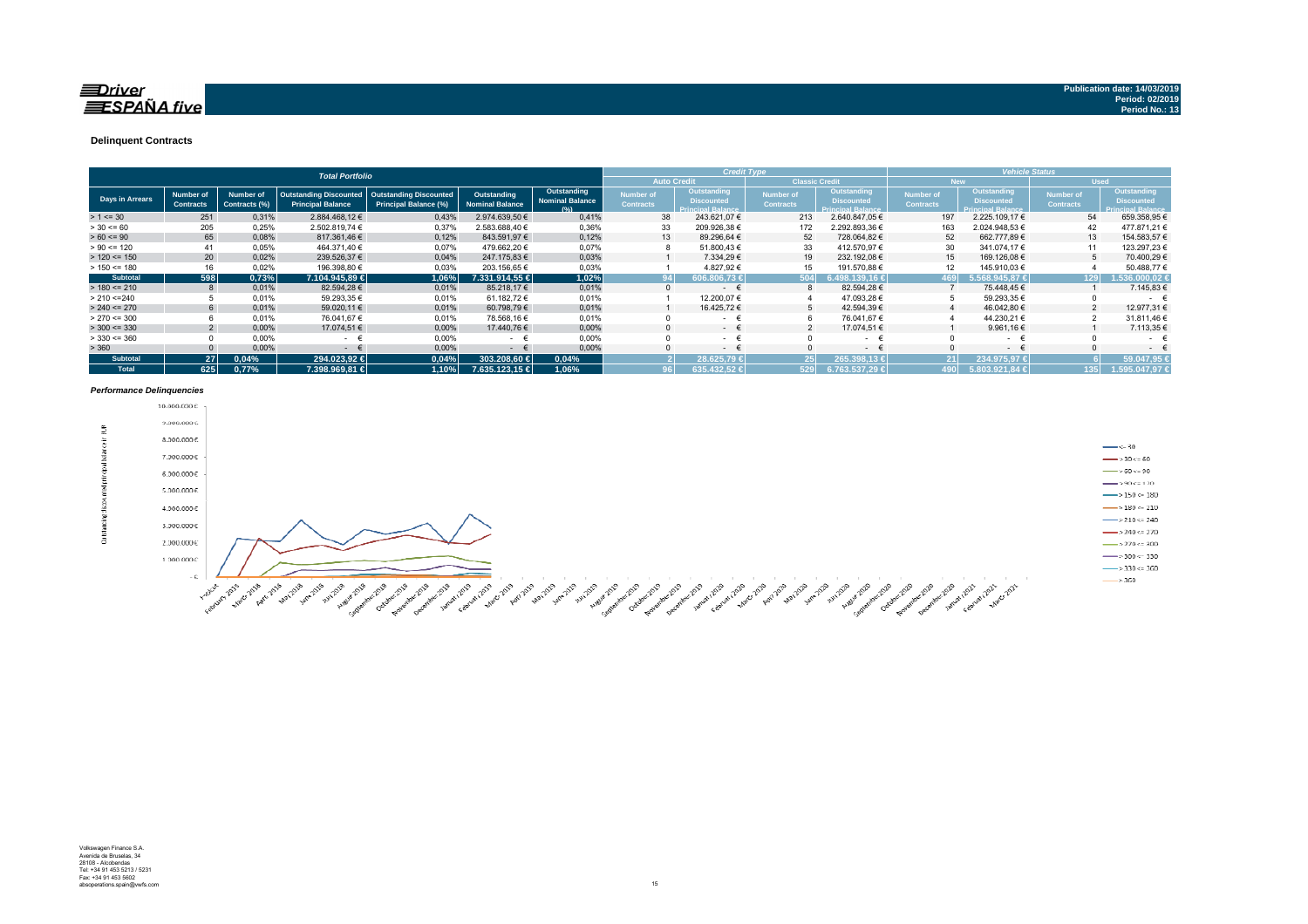### $\equiv$ Driver  $ESPA\tilde{N}A$  five

#### **Defaulted Contracts**

|                        | <b>Defaulted Profile Total Portfolio</b> |                  |                                                                                                                                                                                                        |                               |                                               |                  |                                              |                  | <b>Credit Type</b>                            |                    | <b>Vehicle Status</b> |                    |             |                    |
|------------------------|------------------------------------------|------------------|--------------------------------------------------------------------------------------------------------------------------------------------------------------------------------------------------------|-------------------------------|-----------------------------------------------|------------------|----------------------------------------------|------------------|-----------------------------------------------|--------------------|-----------------------|--------------------|-------------|--------------------|
|                        |                                          |                  |                                                                                                                                                                                                        |                               |                                               |                  | <b>Auto Credit</b>                           |                  | <b>Classic Credit</b>                         |                    | <b>New</b>            |                    | <b>Used</b> |                    |
|                        | <b>Number of</b>                         | <b>Number of</b> | Outstanding                                                                                                                                                                                            | <b>Outstanding Discounted</b> | Outstanding                                   | Outstanding      | <b>Number of</b>                             | Outstanding      | Number of                                     | <b>Outstanding</b> | <b>Number of</b>      | <b>Outstanding</b> | Number of   | <b>Outstanding</b> |
| <b>Days in Arrears</b> | <b>Contracts</b>                         | Contracts (%)    | <b>Discounted Principal</b><br><b>Nominal</b><br><b>Discounted Principal</b><br><b>Principal Balance (%)</b><br><b>Contracts</b><br>Nominal Balance<br><b>Balance</b><br><b>Balance</b><br>Balance (%) | <b>Contracts</b>              | <b>Discounted Principal</b><br><b>Balance</b> | <b>Contracts</b> | <b>Discounted Principa</b><br><b>Balance</b> | <b>Contracts</b> | <b>Discounted Principal</b><br><b>Balance</b> |                    |                       |                    |             |                    |
| $= 30$                 |                                          | 0,00%            | $0,00$ €                                                                                                                                                                                               | 0,00%                         | $ \epsilon$                                   | 0,00%            |                                              | $0,00 \in$       |                                               | $0,00 \in$         |                       | $0,00 \in$         |             | $0,00 \in$         |
| $> 30 \le 60$          |                                          | 0,00%            | 8.853,74 €                                                                                                                                                                                             | 0,00%                         | 8.861,10€                                     | 0.00%            |                                              | $0,00 \in$       |                                               | 8.853,74 €         |                       | 8.853,74 €         |             | $0,00 \in$         |
| $> 60 \le 90$          |                                          | 0,00%            | $0,00$ €                                                                                                                                                                                               | 0,00%                         | $ \epsilon$                                   | 0,00%            |                                              | $0.00 \in$       |                                               | $0,00 \in$         |                       | $0.00 \in$         |             | $0,00 \in$         |
| $> 90 \le 120$         |                                          | 0,00%            | 3.002,65 €                                                                                                                                                                                             | 0,00%                         | 3.003,72 €                                    | 0.00%            |                                              | $0,00 \in$       |                                               | 3.002,65 €         |                       | $0,00 \in$         |             | 3.002,65€          |
| $> 120 \le 150$        |                                          | 0.00%            | 53.702,78€                                                                                                                                                                                             | 0.01%                         | 53.859,32 €                                   | 0.01%            |                                              | $0.00 \in$       |                                               | 53.702.78€         |                       | 40.675,97€         |             | 13.026,81€         |
| $> 150 \le 180$        | 15                                       | 0.02%            | 199.426.08 €                                                                                                                                                                                           | 0.03%                         | 200.525.58€                                   | 0.03%            |                                              | 38.246.51 €      | 11                                            | 161.179,57 €       | 12                    | 168.905,79€        |             | 30.520,29€         |
| <b>Subtotal</b>        | 21 <sup>1</sup>                          | 0,02%            | 264.985,25 €                                                                                                                                                                                           | 0,04%                         | 266.249.72 €                                  | 0,04%            |                                              | 38.246.51 €      | 17                                            | 226.738.74 €       |                       | 218.435.50 €       |             | 46.549,75          |
| $> 180 \le 210$        | 12                                       | 0.01%            | 145.333,53 €                                                                                                                                                                                           | 0,02%                         | 146.171.52 €                                  | 0.02%            |                                              | 14.515,26 €      | 10 <sup>10</sup>                              | 130.818,27 €       |                       | 96.463,49€         |             | 48.870,04 €        |
| $> 210 \le 240$        |                                          | 0,01%            | 81.747,77 €                                                                                                                                                                                            | 0,01%                         | 82.157,35 €                                   | 0,01%            |                                              | 8.633,87 €       |                                               | 73.113,90 €        |                       | 81.747,77 €        |             | $0,00 \in$         |
| $> 240 \le 270$        |                                          | 0,01%            | 126.503,45 €                                                                                                                                                                                           | 0,02%                         | 127.268,34 €                                  | 0.02%            |                                              | $0,00 \in$       |                                               | 126.503,45 €       |                       | 126.503,45 €       |             | $0,00$ €           |
| $> 270 \le 300$        |                                          | 0.01%            | 146.764,38 €                                                                                                                                                                                           | 0,02%                         | 147.503.58 €                                  | 0.02%            |                                              | $0.00 \in$       |                                               | 146.764,38 €       |                       | 136.971.84 €       |             | 9.792,54 €         |
| $>$ 300 <= 330         |                                          | 0.01%            | 56.242,91 €                                                                                                                                                                                            | 0.01%                         | 56.531,36 €                                   | 0.01%            |                                              | 18.429,86 €      | 6                                             | 37.813,05 €        |                       | 45.162,59€         |             | 11.080,32€         |
| $>$ 330 <= 360         |                                          | 0.01%            | 101.254.17 €                                                                                                                                                                                           | 0.02%                         | 101.852.82 €                                  | 0.01%            |                                              | 14.441.76 €      | 5                                             | 86.812.41 €        |                       | 70.255.11 €        |             | 30.999,06 €        |
| > 360                  |                                          | 0,01%            | 145.444.58 €                                                                                                                                                                                           | 0,02%                         | 146.357,19€                                   | 0.02%            |                                              | $0.00 \in$       |                                               | 145.444.58€        |                       | 130.336,86 €       |             | 15.107,72€         |
| <b>Subtotal</b>        | 59 <sup>1</sup>                          | 0,07%            | 803.290.79 €                                                                                                                                                                                           | 0.12%                         | 807.842.16 €                                  | 0,11%            |                                              | 56.020.75 €      | 53                                            | 747.270.04 €       |                       | 687.441.11 €       |             | 115.849.68         |
| <b>Total</b>           | 80 <sup>2</sup>                          | 0.09%            | 1.068.276.04 €                                                                                                                                                                                         | 0,16%                         | 1.074.091.88 €                                | 0,15%            |                                              | 94.267.26 €      |                                               | 974.008.78 €       |                       | 905.876.61         |             | 162.399,43         |

#### **Performance Defaults**

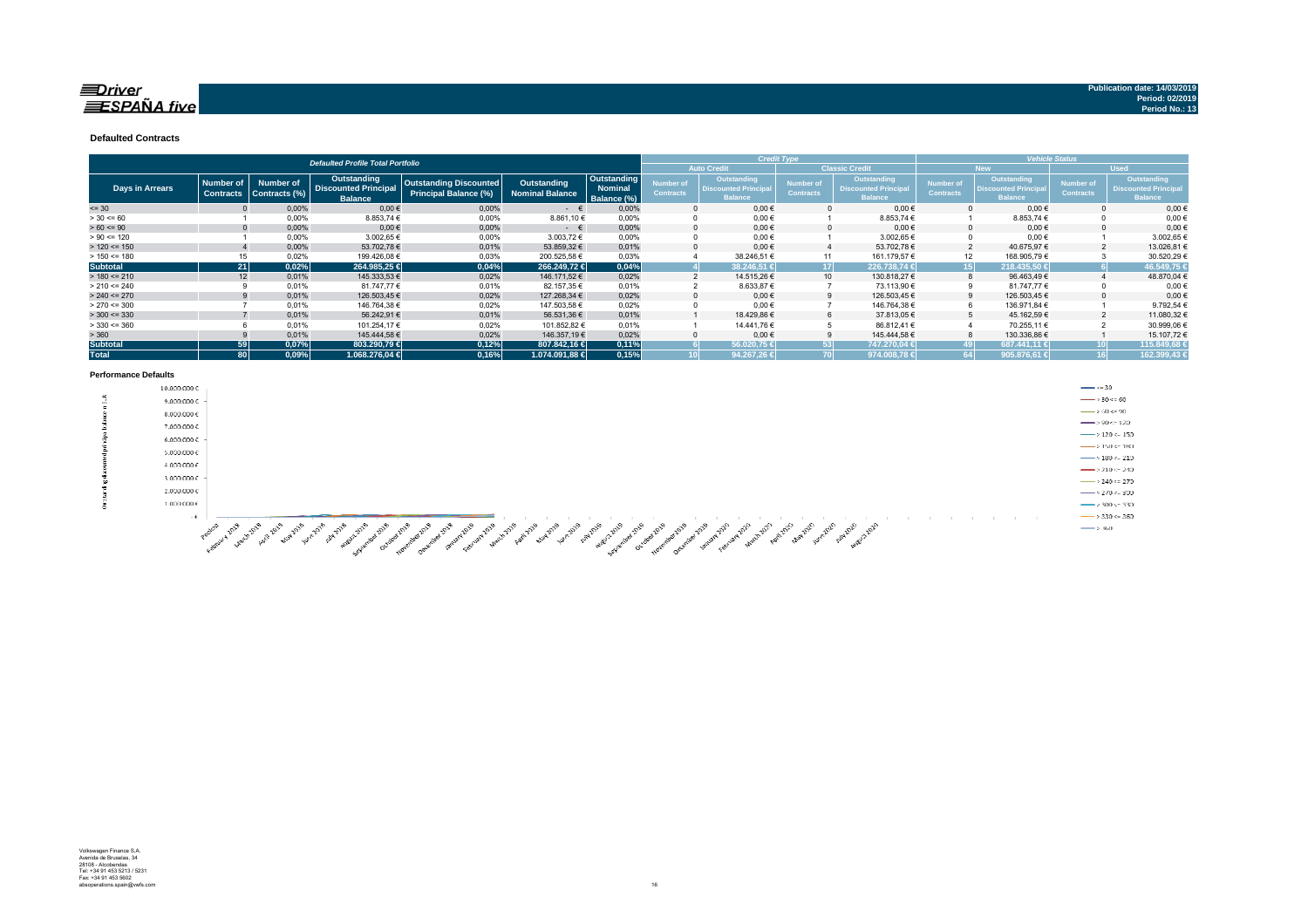

# **EDriver**  $\equiv$ SPAÑA five

## **Prepayments**

| <b>Unscheduled Prepayments</b>                                                              | <b>Number of Contracts</b>                                     |                                      | <b>Outstanding Discounted</b><br><b>Balance as of the Beginning</b><br>of the Period | <b>Unscheduled</b><br><b>Prepayments</b> | <b>Outstanding Discounted</b><br>Balance as of the End of the<br><b>Period</b> |
|---------------------------------------------------------------------------------------------|----------------------------------------------------------------|--------------------------------------|--------------------------------------------------------------------------------------|------------------------------------------|--------------------------------------------------------------------------------|
| <b>Full and Partial Prepayments</b>                                                         | 205                                                            |                                      | 1.541.885.85€                                                                        | 1.444.280.05€                            | 66.108.60€                                                                     |
| <b>Full and Partial Prepayments</b><br>with another status at the end of<br>the month $(*)$ | 3                                                              |                                      | 27.267,13€                                                                           | 26.563,62€                               | 196,94€                                                                        |
| <b>Total</b>                                                                                | 208                                                            |                                      | 1.569.152,98 €                                                                       | 1.470.843,67 €                           | 66.305.54 €                                                                    |
| <b>Partial Prepayments</b>                                                                  |                                                                |                                      |                                                                                      |                                          |                                                                                |
| <b>Credit type</b>                                                                          | <b>Type of vehicle</b>                                         | <b>Number of</b><br><b>Contracts</b> | <b>Outstanding Discounted</b><br><b>Balance as of the Beginning</b><br>of the Period | <b>Unscheduled</b><br><b>Prepayments</b> | <b>Outstanding Discounted</b><br>Balance as of the End of the<br>Period        |
| AutoCredit                                                                                  | New Car                                                        | $\mathbf{1}$                         | 4.124.59€                                                                            | 3.067,23€                                | 684.63€                                                                        |
|                                                                                             | Used Car                                                       | 0                                    | $0,00 \in$                                                                           | $0,00 \in$                               | $0,00 \in$                                                                     |
|                                                                                             | <b>Subtotal AC</b>                                             | 1                                    | 4.124.59 €                                                                           | 3.067,23 €                               | 684.63 €                                                                       |
| <b>Classic Credit</b>                                                                       | New Car                                                        | 16                                   | 151.944.54 €                                                                         | 90.659.58€                               | 56.739.99€                                                                     |
|                                                                                             | Used Car                                                       | 3                                    | 13.505.23 €                                                                          | 4.058,94€                                | 8.683,98€                                                                      |
|                                                                                             | <b>Subtotal CC</b>                                             | 19                                   | 165.449,77 €                                                                         | 94.718,52 €                              | 65.423,97 €                                                                    |
| <b>Total</b>                                                                                |                                                                | 20                                   | 169.574,36 €                                                                         | 97.785,75 €                              | 66.108,60 €                                                                    |
| <b>Full Prepayments</b><br><b>Credit type</b>                                               | <b>Type of vehicle</b>                                         | <b>Number of</b>                     | <b>Outstanding Discounted</b>                                                        | <b>Unscheduled</b>                       | <b>Outstanding Discounted</b><br>Balance as of the End of the                  |
|                                                                                             |                                                                | <b>Contracts</b>                     | <b>Principal Balance</b>                                                             | <b>Prepayments</b>                       | Period                                                                         |
| AutoCredit                                                                                  | New Car                                                        | 25                                   | 87.690,32€                                                                           | 84.315,49€                               | $0.00 \in$                                                                     |
|                                                                                             | Used Car                                                       | $\overline{2}$                       | 11.473,33€                                                                           | 10.706,36€                               | $0,00 \in$                                                                     |
|                                                                                             | <b>Subtotal AC</b>                                             | $\overline{27}$                      | 99.163.65 €                                                                          | 95.021.85 €                              | $0.00 \in$                                                                     |
| <b>Classic Credit</b>                                                                       | New Car                                                        | 116                                  | 955.422,42€                                                                          | 939.688,23€                              | $0,00 \in$                                                                     |
|                                                                                             | Used Car                                                       | 42                                   | 317.725,42€                                                                          | 311.784,22€                              | $0,00 \in$                                                                     |
|                                                                                             | <b>Subtotal CC</b>                                             | 158                                  | 1.273.147,84 €                                                                       | 1.251.472,45 €                           | $0.00 \in$                                                                     |
| <b>Total</b>                                                                                |                                                                | 185                                  | 1.372.311,49 €                                                                       | 1.346.494,30 €                           | $0.00 \in$                                                                     |
| <b>Full and Partial Prepayments</b>                                                         |                                                                |                                      |                                                                                      |                                          |                                                                                |
| <b>Credit type</b>                                                                          | <b>Number of</b><br><b>Type of vehicle</b><br><b>Contracts</b> |                                      | <b>Outstanding Discounted</b><br><b>Balance as of the Beginning</b><br>of the Period | <b>Unscheduled</b><br><b>Prepayments</b> | <b>Outstanding Discounted</b><br>Balance as of the End of the<br>Period        |
| AutoCredit                                                                                  | New Car                                                        | 26                                   | 91.814.91€                                                                           | 87.382.72€                               | 684.63€                                                                        |
|                                                                                             | Used Car                                                       | $\overline{2}$                       | 11.473.33 €                                                                          | 10.706.36€                               | 0.00€                                                                          |

|                       |             |     |                |                 | .           |
|-----------------------|-------------|-----|----------------|-----------------|-------------|
| AutoCredit            | New Car     | 26  | 91.814,91 €    | 87.382,72€      | 684,63€     |
|                       | Used Car    |     | 11.473.33 €    | 10.706.36€      | 0.00€       |
|                       | Subtotal AC | 28  | 103.288.24 €   | 98,089,08 $\in$ | 684.63 €    |
| <b>Classic Credit</b> | New Car     | 132 | 1.107.366,96€  | 1.030.347,81€   | 56.739,99€  |
|                       | Used Car    | 45  | 331.230.65 €   | 315.843.16€     | 8.683.98€   |
|                       | Subtotal CC | 177 | 1.438,597.61 € | 1.346.190.97 €  | 65.423.97 € |
| <b>Total</b>          |             | 205 | 1.541.885,85 € | 1.444.280,05 €  | 66.108,60 € |

(\*) Contracts with unscheduled payment during the period but classified as delinquent, default or write off as of the end of the month.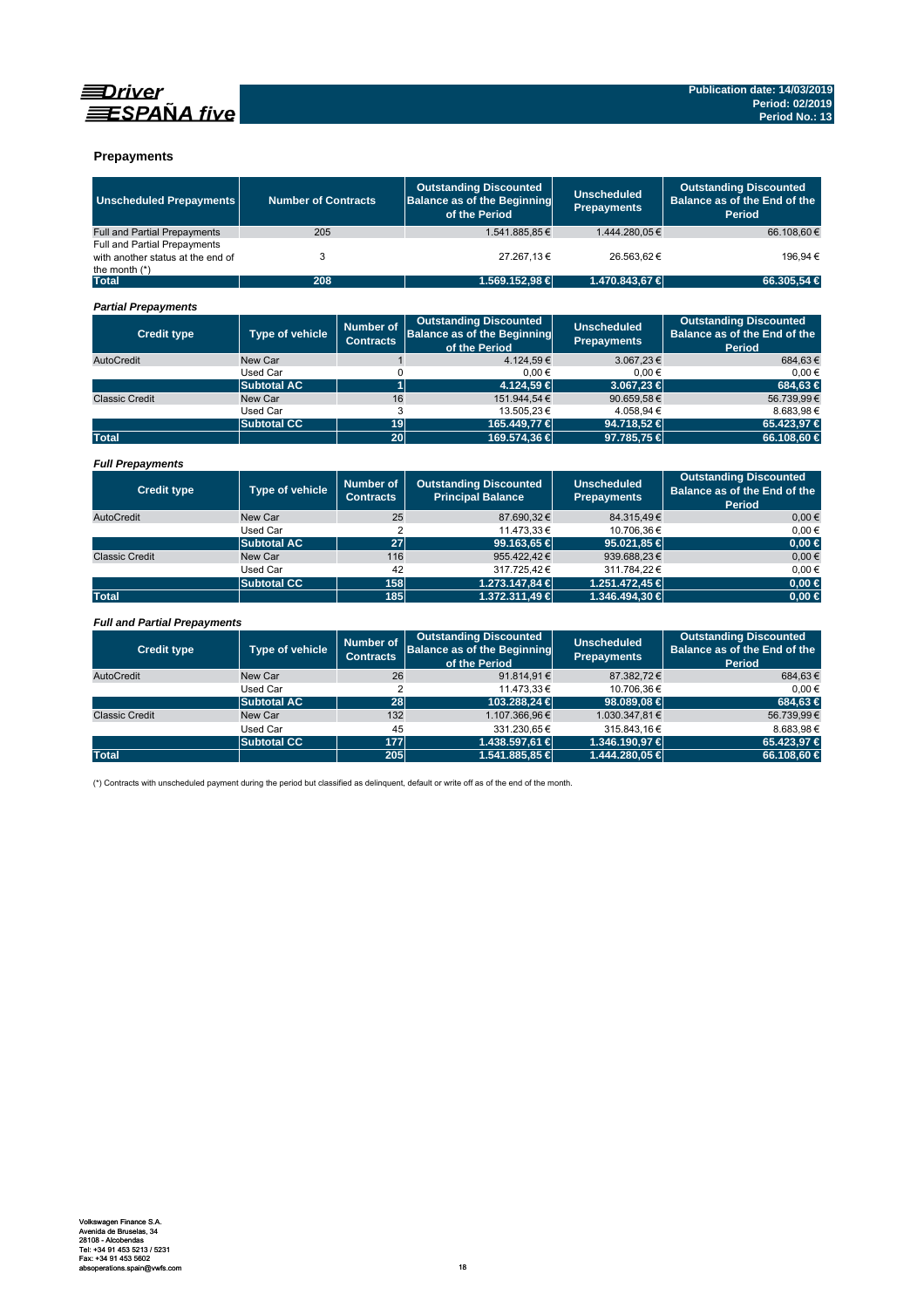

## **Recovery Contracts**

# *Recoveries - after Default before Write Off*

| <b>Credit Type</b>    | <b>Vehicle Status</b> | Number of<br><b>Contracts</b> | Outstanding<br>Nominal Balance at Total Recoveries<br><b>Dav of Default</b> |                | <b>Total Write</b><br><b>Down</b> | <b>Outstanding Nominal</b><br><b>Balance End of</b><br><b>Reporting Period</b> |
|-----------------------|-----------------------|-------------------------------|-----------------------------------------------------------------------------|----------------|-----------------------------------|--------------------------------------------------------------------------------|
| AutoCredit            | <b>New</b>            | 10                            | 101.012.70 €                                                                | 6.197.42 €     | $0.00 \in$                        | 94.815,28 €                                                                    |
|                       | Used                  |                               | 0.00€                                                                       | 0.00€          | 0.00€                             | 0.00€                                                                          |
|                       | <b>Subtotal AC</b>    | 10 <sup>1</sup>               | 101.012.70 €                                                                | $6.197.42 \in$ | $0.00 \in$                        | 94.815,28 €                                                                    |
| <b>Classic Credit</b> | <b>New</b>            | 54                            | 920.904.59 €                                                                | 102.477.49 €   | $0.00 \in$                        | 818.427.10 €                                                                   |
|                       | Used                  | 16                            | 191.447.53 €                                                                | 28.134.90 €    | 0.00€                             | 163.312.63 €                                                                   |
|                       | <b>Subtotal CC</b>    | <b>70</b>                     | $1.112.352.12 \in$                                                          | 130.612.39 €   | $0.00 \in$                        | 981.739.73 €                                                                   |
| <b>Total</b>          |                       | 80                            | 1.213.364.82 €                                                              | 136,809,81 €   | $0.00 \in$                        | 1.076.555.01 €                                                                 |

### *Recoveries - after Write Off \*\**

| <b>Credit Type</b> | <b>Vehicle Status</b> | Number of<br><b>Contracts</b> | Outstanding<br>Nominal Balance at   Total Recoveries<br>Day of Write Off |            | <b>Total Write</b><br><b>Down</b> | <b>Outstanding Nominal</b><br><b>Balance End of</b><br><b>Reporting Period</b> |
|--------------------|-----------------------|-------------------------------|--------------------------------------------------------------------------|------------|-----------------------------------|--------------------------------------------------------------------------------|
| AutoCredit         | <b>New</b>            |                               | $0.00 \in$                                                               | $0.00 \in$ | $0,00 \in$                        | $0,00 \in$                                                                     |
|                    | Used                  |                               | $0.00 \in$                                                               | 0.00€      | 0.00€                             | 0,00€                                                                          |
|                    | <b>Subtotal AC</b>    |                               | 0.00 ∈                                                                   | $0,00 \in$ | $0.00 \in$                        | $0,00 \in$                                                                     |
| Classic Credit     | <b>New</b>            |                               | $3.386.33 \in$                                                           | $0.00 \in$ | $0,00 \in$                        | 3.386,33 €                                                                     |
|                    | Used                  |                               | $0.00 \in$                                                               | 0.00€      | 0.00€                             | $0.00 \in$                                                                     |
|                    | <b>Subtotal AC</b>    |                               | $3.386.33 \in$                                                           | $0,00 \in$ | $0.00 \in$                        | $3.386,33 \in$                                                                 |
| <b>Total</b>       |                       | $\mathbf{2}$                  | $3.386.33 \in$                                                           | $0,00 \in$ | $0.00 \in$                        | $3.386,33 \in$                                                                 |

**Classification by end of term & defaulted write off:**

## *Recoveries - after Write Off (contracts previously defaulted) \*\**

| <b>Credit Type</b> | <b>Vehicle Status</b> | Number of<br><b>Contracts</b> | <b>Outstanding</b><br>Nominal Balance at   Total Recoveries<br>Day of Write Off |            | <b>Total Write</b><br><b>Down</b> | <b>Outstanding Nominal</b><br><b>Balance End of</b><br><b>Reporting Period</b> |
|--------------------|-----------------------|-------------------------------|---------------------------------------------------------------------------------|------------|-----------------------------------|--------------------------------------------------------------------------------|
| AutoCredit         | <b>New</b>            |                               | 0.00€                                                                           | $0.00 \in$ | $0,00 \in$                        | $0,00 \in$                                                                     |
|                    | Used                  |                               | 0.00€                                                                           | $0.00 \in$ | 0.00€                             | $0.00 \in$                                                                     |
|                    | <b>Subtotal AC</b>    |                               | 0.00 ∈                                                                          | $0,00 \in$ | $0.00 \in$                        | $0,00 \in$                                                                     |
| Classic Credit     | <b>New</b>            |                               | 2.463,13€                                                                       | $0.00 \in$ | 0.00€                             | 2.463,13 €                                                                     |
|                    | Used                  |                               | 0.00€                                                                           | $0.00 \in$ | 0.00€                             | $0.00 \in$                                                                     |
|                    | <b>Subtotal CC</b>    |                               | $2.463.13 \in$                                                                  | $0,00 \in$ | $0.00 \in$                        | $2.463,13 \in$                                                                 |
| <b>Total</b>       |                       |                               | $2.463.13 \in$                                                                  | $0,00 \in$ | $0.00 \in$                        | 2.463,13 €                                                                     |

*Recoveries - after Write Off (contracts directly written off) \*\**

| <b>Credit Type</b> | <b>Vehicle Status</b> | Number of<br><b>Contracts</b> | <b>Outstanding</b><br>Nominal Balance at   Total Recoveries<br>Day of Write Off |            | <b>Total Write</b><br>Down | <b>Outstanding Nominal</b><br><b>Balance End of</b><br><b>Reporting Period</b> |
|--------------------|-----------------------|-------------------------------|---------------------------------------------------------------------------------|------------|----------------------------|--------------------------------------------------------------------------------|
| AutoCredit         | <b>New</b>            |                               | 0.00€                                                                           | $0.00 \in$ | 0.00€                      | $0,00 \in$                                                                     |
|                    | Used                  |                               | 0.00€                                                                           | 0.00€      | 0.00€                      | $0.00 \in$                                                                     |
|                    | <b>Subtotal AC</b>    |                               | $0.00 \in$                                                                      | $0,00 \in$ | $0.00 \in$                 | $0,00 \in$                                                                     |
| Classic Credit     | <b>New</b>            |                               | 923,20€                                                                         | $0.00 \in$ | 0.00€                      | 923,20€                                                                        |
|                    | Used                  |                               | 0.00€                                                                           | 0.00€      | 0.00€                      | $0.00 \in$                                                                     |
|                    | <b>Subtotal CC</b>    |                               | 923.20 $\in$                                                                    | $0.00 \in$ | $0.00 \in$                 | 923,20 €                                                                       |
| <b>Total</b>       |                       |                               | 923.20 $\in$                                                                    | $0,00 \in$ | $0.00 \in$                 | 923,20 €                                                                       |

\*\* This table exclusively covers contracts with the Status Write off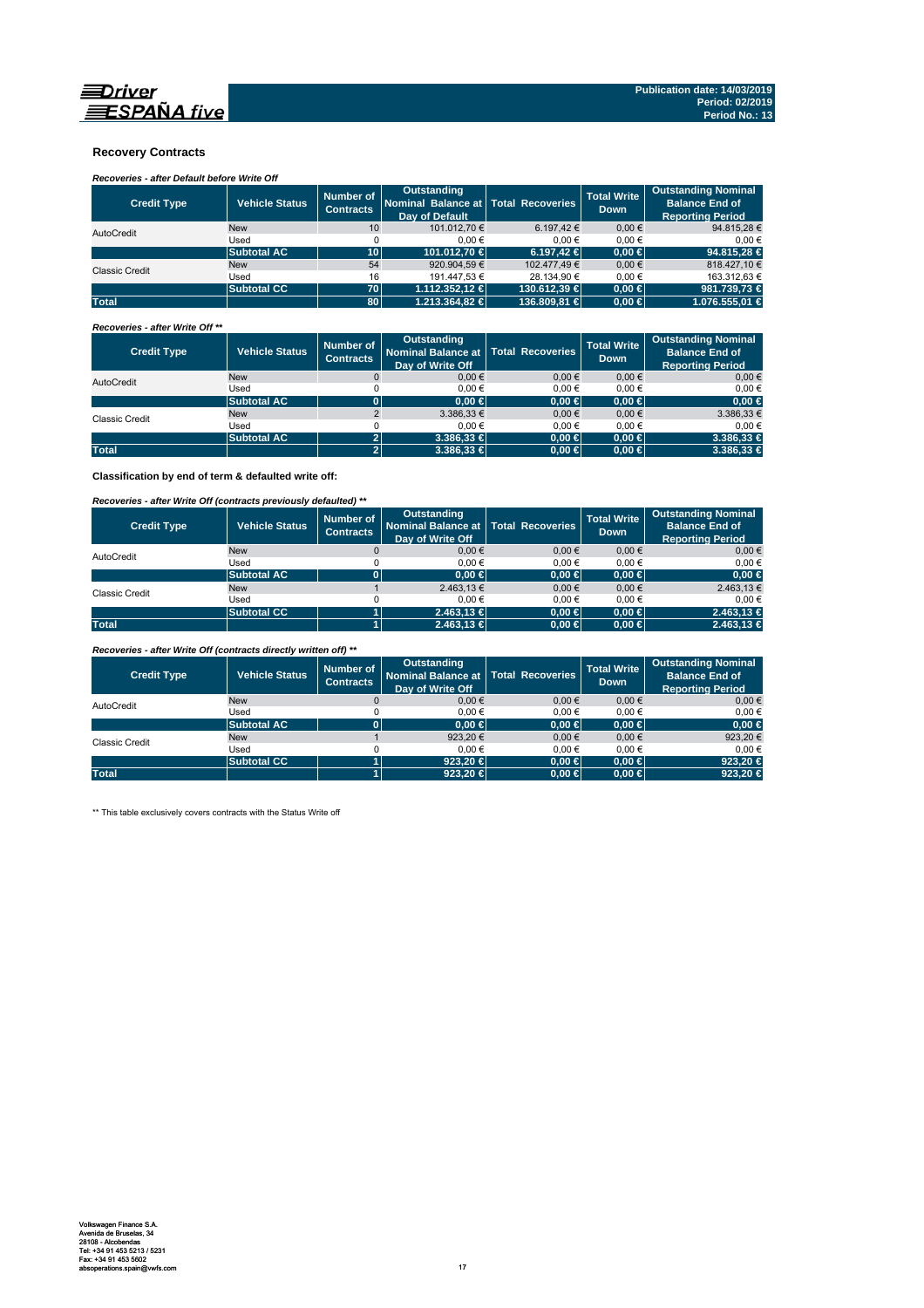#### <u>=Driver</u> ESPAÑA five

**Publication date: 14/03/20** 

#### **Poolinformation I. - Down Payments**

|                       |               |                            | <b>Down Payments Total Porfolio</b>                       |                               |                                      | ______ |                                   |        |                  |                        |        |                 |                        |        |             |                  |        |
|-----------------------|---------------|----------------------------|-----------------------------------------------------------|-------------------------------|--------------------------------------|--------|-----------------------------------|--------|------------------|------------------------|--------|-----------------|------------------------|--------|-------------|------------------|--------|
|                       |               |                            |                                                           |                               |                                      |        | <b>Auto Credit</b>                |        |                  | <b>Classic Credita</b> |        |                 | <b>RW</b>              |        | <b>Head</b> |                  |        |
| <b>Down Payment</b>   | umber of Loan | Percentage of<br>Loang (%) | <b>Outstanding Discounted</b><br><b>Princinal Balance</b> | Percentage of<br>lalance (%). | Down Payment/<br>Purchase Price in % |        | umber of   Outstanding Discounted |        | <b>Jumber of</b> | Outstanding Discounted |        | mber of Contrac | Outstanding Discounted |        |             |                  |        |
| No downpayment        | 3.138         | 3.83%                      | 36.778.702.50 €                                           | 5.46%                         | 0.00%                                | 289    | 1.833.704.70 €                    | 0.00%  | 2.849            | 34.944.997.80 €        | 0.00%  | 2.496           | 29.201.405.18 €        | 0.00%  | 642         | 7.577.297.32 €   | 0.00%  |
| $0.01 - 1.000.00$     | 5.463         | 6.66%                      | 54.517.325.86 6                                           | 8.09%                         | 4.37%                                | 452    | 2.593.882,20 €                    | 4.09%  | 5.011            | 51.923.443.66 €        | 4 4 1% | 4.287           | 41.705.488.22 €        | 4.33%  | 1.176       | 12.811.837.64 €  | 4,53%  |
| $1.000.01 - 2.000.00$ | 6.568         | 8.01%                      | 60.316.556.20 €                                           | 8.95%                         | 11.15%                               | 721    | 3.821.809.72 €                    | 9.89%  | 5.847            | 56.494.746.48 €        | 11.34% | 4.804           | 44.165.409.43 €        | 10.99% | 1.764       | 16.151.146.77 €  | 11.59% |
| 2.000.01 - 3.000.00   | 6.911         | 8.43%                      | 60.511.050.81 €                                           | 8.98%                         | 16.69%                               | 1.143  | 5.865.234.53 €                    | 15.00% | 5.768            | 54.645.816.28 €        | 17.09% | 5.597           | 48.133.770.28 €        | 16.69% | 1.314       | 12.377.280.53 €  | 16,69% |
| $3.000.01 - 4.000.00$ | 6.449         | 7.86%                      | 53.624.456.23 €                                           | 7.96%                         | 21.38%                               | 1.124  | 5.448.348.15 €                    | 18.88% | 5.325            | 48.176.108.08 €        | 22.01% | 5.314           | 43.201.236.17 €        | 21.34% | 1.135       | 10.423.220.06 €  | 21.54% |
| 4.000.01 - 5.000.00   | 5.943         | 7.25%                      | 50.051.701.10 €                                           | 7.43%                         | 25.12%                               | 1.052  | 5.753.616.26 €                    | 21.26% | 4.891            | 44.298.084.84 €        | 26.16% | 4897            | 40.606.988.13 €        | 24.92% | 1.046       | 9.444.712.97 €   | 26,09% |
| $5.000.01 - 6.000.00$ | 5.475         | 6.68%                      | 45.176.318.31 €                                           | 6.71%                         | 28.80%                               | 1.009  | 5.355.019.31 €                    | 24.21% | 4.466            | 39.821.299.00 €        | 30.11% | 4.507           | 36.710.010.68 €        | 28.51% | 968         | 8.466.307.63 €   | 30,21% |
| 6.000.01 - 7.000.00   | 4.665         | 5.69%                      | 37.105.095.57 €                                           | 5.51%                         | 32.42%                               | 775    | 3.915.128.26 €                    | 27.32% | 3,890            | 33.189.967.31 €        | 33.70% | 3.929           | 31.161.741.48 €        | 32.14% | 736         | 5.943.354.09 €   | 34,00% |
| 7.000.01 - 8.000.00   | 4.331         | 5.28%                      | 33.297.816.26 €                                           | 4.94%                         | 35.46%                               | 727    | 3.683.972.77 €                    | 29.29% | 3.604            | 29.613.843.49 €        | 37.05% | 3.660           | 28.041.924.77 €        | 35.09% | 671         | 5.255.891.49 €   | 37,58% |
| 8.000.01 - 9.000.00   | 3.760         | 4.58%                      | 27.565.953.09 €                                           | 4.09%                         | 39.00%                               | 524    | 2.523.721.41 €                    | 32.15% | 3.236            | 25.042.231.68 €        | 40.42% | 3.134           | 23.066.305.02 €        | 38.62% | 626         | 4.499.648.07 €   | 41.07% |
| 9.000.01 - 10.000.00  | 3.982         | 4.85%                      | 30.778.070.75 €                                           | 4.57%                         | 40.20%                               | 699    | 3.779.237.65 €                    | 32.45% | 3.283            | 26.998.833.10 €        | 42.39% | 3.393           | 26.074.630.99 €        | 39.83% | 589         | 4.703.439.76 0   | 42.43% |
| 10.000.01 - 11.000.00 | 3.040         | 3.71%                      | 23.329.663.49 €                                           | 3.46%                         | 43.81%                               | 332    | 1.572.749.49 €                    | 36.26% | 2.708            | 21.756.914.00 €        | 44.96% | 2.608           | 19.883.311.82 €        | 43.65% | 432         | 3.446.351.67 €   | 44.76% |
| 11.000.01 - 12.000.00 | 2.996         | 3.65%                      | 22.793.321.99 €                                           | 3.38%                         | 45.60%                               | 352    | 1.979.494.82 €                    | 35.73% | 2.644            | 20.813.827.17 €        | 47.37% | 2.582           | 19.395.370.10 €        | 45.51% | 414         | 3.397.951.89 €   | 46.18% |
| 12.000.01 - 13.000.00 | 2.628         | 3.20%                      | 19.303.024.52 €                                           | 2.87%                         | 48.69%                               | 215    | 1.088.202.61 €                    | 38.21% | 2.413            | 18.214.821.91 €        | 49.92% | 2.242           | 16.373.129.13 €        | 48.63% | 386         | 2.929.895.39 €   | 49.06% |
| 13.000.01 - 14.000.00 | 2.403         | 2.93%                      | 17.710.830.88 €                                           | 2.63%                         | 50.65%                               | 190    | 891.568.93 €                      | 40.61% | 2.213            | 16.819.261.95 €        | 51.76% | 2.091           | 15.343.487.67 €        | 50.61% | 312         | 2.367.343.21 €   | 50,97% |
| 14.000.01 - 15.000.00 | 2.338         | 2.85%                      | 17.604.007.25 €                                           | 2.61%                         | 51.12%                               | 240    | 1.156.951.47 €                    | 40.65% | 2.098            | 16.447.055.78 €        | 52.70% | 2.054           | 15.314.048.70 €        | 51.01% | 284         | 2.289.958.55 €   | 51.91% |
| >15.000,00            | 11.931        | 14.55%                     | 83.220.516.61 €                                           | 12.35%                        | 61.88%                               |        | 2.761.321.40 €                    | 45.71% | 11.415           | 80.459.195.21 €        | 62.84% | 10.558          | 72.872.840.79 €        | 61.97% | 1.373       | 10.347.675.82 €  | 61.19% |
| <b>Total</b>          | 82.021        | 100%                       | 673,684,411,42 €                                          | 100%                          |                                      | 10.360 | $54.023.963.68 \in$               |        | 71.661           | 619,660,447,74€        |        | 68.153          | $551.251.098.56 \in$   |        | 13,868      | 122.433.312.86 € |        |

| <b>Statistics</b>                                              |              |
|----------------------------------------------------------------|--------------|
| Minimum Down Payment                                           | $0.01 \in$   |
| Maximum Down Payment                                           | 100 422 31 6 |
| Weighted Average Down Payment (Customers who did Down Payment) | 7.840.31 €   |
| Weighted Average Down Payment                                  | 7.412.28 €   |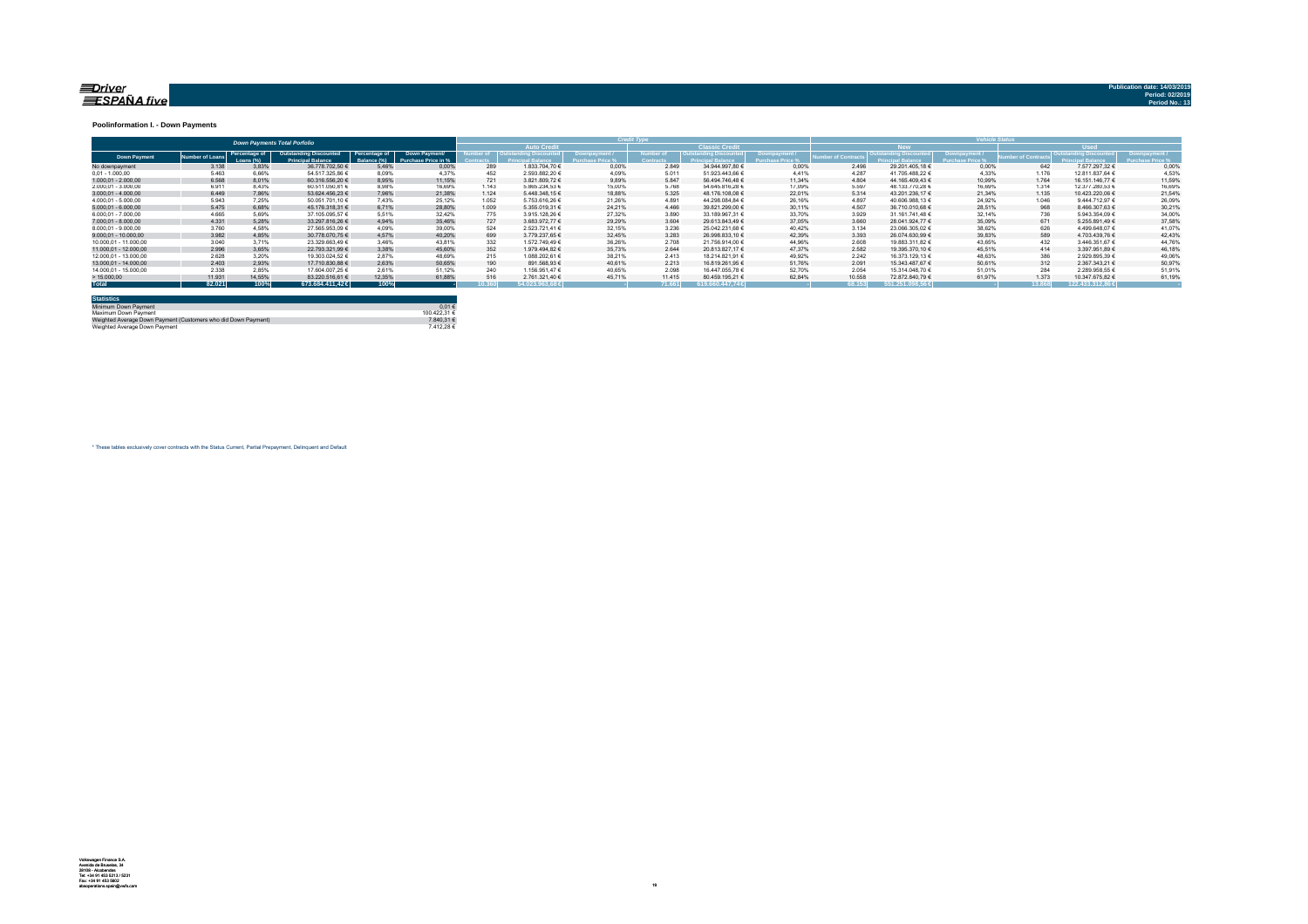

### **Poolinformation II. - Customer Type\_Type of Payment**

|                      |                     | <b>Customer Type Total Portfolio</b> |                                                                                    |             |                               | Credit Type                                                  |                                      |                                                                    | <b>Vehicle Status</b> |                                                                          |                                |                                                           |  |
|----------------------|---------------------|--------------------------------------|------------------------------------------------------------------------------------|-------------|-------------------------------|--------------------------------------------------------------|--------------------------------------|--------------------------------------------------------------------|-----------------------|--------------------------------------------------------------------------|--------------------------------|-----------------------------------------------------------|--|
|                      |                     |                                      |                                                                                    |             | <b>Auto Credi</b>             |                                                              | Classic Credit                       |                                                                    | <b>New</b>            |                                                                          | <b>Used</b>                    |                                                           |  |
| <b>Customer Type</b> | Number of<br>Loans. | Loans (%)                            | Percentage of   Outstanding Discounted   Percentage of<br><b>Principal Balance</b> | Balance (%) | Number of<br><b>Contracts</b> | Outstanding<br><b>Discounted Principal</b><br><b>Balance</b> | <b>Number of</b><br><b>Contracts</b> | <b>Outstanding</b><br><b>Discounted Principa</b><br><b>Balance</b> |                       | Outstanding<br>umber of Contracts丨 Discounted Principa<br><b>Balance</b> | <b>All Number of Contracts</b> | <b>Outstanding Discounted</b><br><b>Principal Balance</b> |  |
| Private              | 69.808              | 85.11%                               | 568.449.044.80€                                                                    | 84.38%      | 8.488                         | 43.464.830.15€                                               | 61.320                               | 524.984.214.65€                                                    | 57.807                | 463.078.425.36€                                                          | 12.001                         | 105.370.619,44€                                           |  |
| Company              | 12.213              | 14,89%                               | 105.235.366.62€                                                                    | 15,62%      | 1.872                         | 10.559.133.53€                                               | 10.341                               | 94.676.233.09€                                                     | 10.346                | 88.172.673.20€                                                           | 1.867                          | 17.062.693.42€                                            |  |
| <b>Total</b>         | 82.021              | 100%                                 | 673.684.411,42 €                                                                   | 100%        | 0.360                         | 54.023.963,68 €                                              | 71.661                               | 619.660.447,74 €                                                   | 68.153                | $551.251.098,56 \in$                                                     | 13.868                         | 122.433.312,86 €                                          |  |

|                                        |        |              |                                                                                          |                   |                                      | Credit Type                                                  |                               |                                                                     | <b>/ehicle Status</b> |                                                         |                    |                                                           |
|----------------------------------------|--------|--------------|------------------------------------------------------------------------------------------|-------------------|--------------------------------------|--------------------------------------------------------------|-------------------------------|---------------------------------------------------------------------|-----------------------|---------------------------------------------------------|--------------------|-----------------------------------------------------------|
| <b>Type of Payment Total Portfolio</b> |        |              |                                                                                          | <b>Auto Credi</b> |                                      | <b>Classic Credit</b>                                        |                               | <b>New</b>                                                          |                       | Wsed                                                    |                    |                                                           |
| Type of Payment                        | Loans  | Loans $(\%)$ | Number of Percentage of Outstanding Discounted Percentage of<br><b>Principal Balance</b> | Balance (%)       | <b>Number of</b><br><b>Contracts</b> | Outstanding<br><b>Discounted Principal</b><br><b>Balance</b> | Number of<br><b>Contracts</b> | <b>Outstanding</b><br><b>Discounted Principal</b><br><b>Balance</b> |                       | Outstanding<br><b>Discounted Prin</b><br><b>Balance</b> | umber of Contracts | <b>Outstanding Discounted</b><br><b>Principal Balance</b> |
| Direct Borrower Account DeUt           | 82.021 | 100,00%      | 673.684.411.42€                                                                          | 100.00%           | 10.360                               | 54.023.963.68€                                               | 71.661                        | 619.660.447.74€                                                     | 68.153                | 551.251.098.56€                                         | 13.868             | 122.433.312,86€                                           |
| Other                                  |        | 0.00%        |                                                                                          | 0.00%             |                                      | $0.00 \in$                                                   |                               | 0.00€                                                               |                       | $0.00 \in$                                              |                    | $0.00 \in$                                                |
| <b>Total</b>                           | 82.021 | 100%         | 673.684.411.42 €                                                                         | 100%              | 10.360                               | 54.023.963.68 €                                              | 71.661                        | 619.660.447.74 €                                                    | 68.153                | 551.251.098.56 €                                        | 13.868             | 122.433.312,86 €                                          |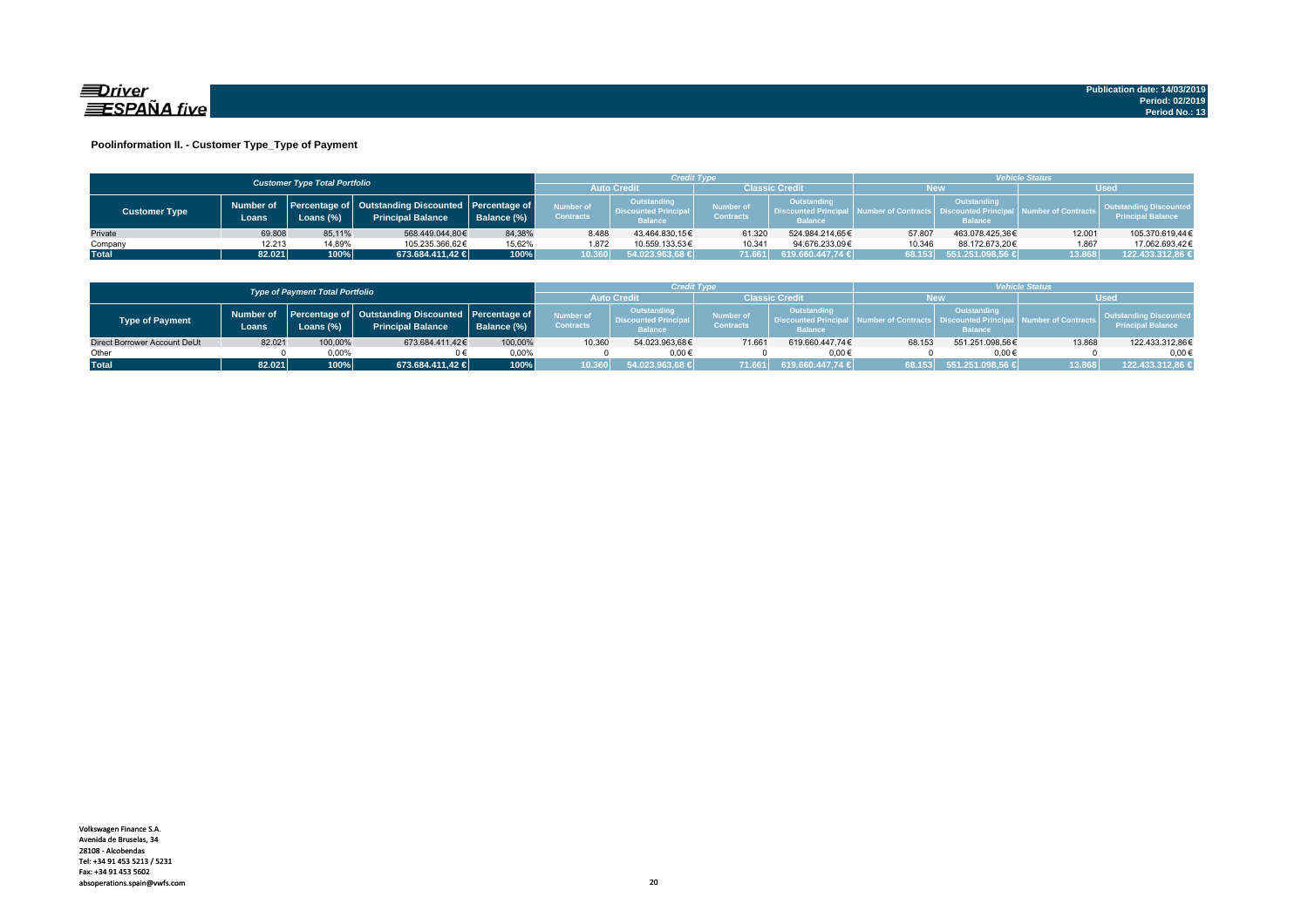

# **Poolinformation III. - Obligor Concentration**

# *Top 20 Borrower*

| <b>Number</b>   | <b>Number of</b><br><b>Loans</b> | <b>Percentage of</b><br>Contracts (%) | <b>Outstanding</b><br><b>Discounted Principal</b><br><b>Balance</b> | Percentage of<br>Balance (%) |
|-----------------|----------------------------------|---------------------------------------|---------------------------------------------------------------------|------------------------------|
| 1               | 2                                | 0,0023%                               | 100.496,18€                                                         | 0,0149% *                    |
| 2               | 1                                | 0,0012%                               | 60.636,18€                                                          | 0,0090%                      |
| 3               | 3                                | 0,0035%                               | 52.334,40 €                                                         | 0,0078%                      |
| 4               | $\overline{2}$                   | 0,0023%                               | 51.975,72€                                                          | 0,0077%                      |
| 5               | $\mathbf{1}$                     | 0,0012%                               | 51.389,18 €                                                         | 0,0076%                      |
| 6               | 1                                | 0,0012%                               | 49.129,98€                                                          | 0,0073%                      |
| $\overline{7}$  | $\mathbf{1}$                     | 0,0012%                               | 47.444,39 €                                                         | 0,0070%                      |
| 8               | 3                                | 0.0035%                               | 44.013,00 €                                                         | 0.0065%                      |
| 9               | $\mathbf{1}$                     | 0,0012%                               | 43.467,24 €                                                         | 0,0065%                      |
| 10              | 1                                | 0,0012%                               | 43.445,71 €                                                         | 0,0064%                      |
| 11              | $\mathbf{1}$                     | 0,0012%                               | 42.923,45 €                                                         | 0,0064%                      |
| 12              | 1                                | 0,0012%                               | 42.888,13 €                                                         | 0,0064%                      |
| 13              | $\mathbf{1}$                     | 0,0012%                               | 42.838,33 €                                                         | 0,0064%                      |
| 14              | 1                                | 0.0012%                               | 42.769,90 €                                                         | 0,0063% *                    |
| 15              | $\mathbf{1}$                     | 0,0012%                               | 42.547,38 €                                                         | 0,0063% *                    |
| 16              |                                  | 0,0012%                               | 42.434,24 €                                                         | 0,0063% *                    |
| 17              | $\mathbf{1}$                     | 0,0012%                               | 41.594,75 €                                                         | 0,0062% *                    |
| 18              | 1                                | 0.0012%                               | 40.976,53 €                                                         | 0,0061%                      |
| 19              | $\mathbf{1}$                     | 0,0012%                               | 40.473,09 €                                                         | 0,0060%                      |
| 20              |                                  | 0,0012%                               | 39.962,50 €                                                         | 0,0059%                      |
| <b>Subtotal</b> | 26                               | 0,03%                                 | 963.740,28 €                                                        | 0,14%                        |
| >20             | 81.995                           | 99,97%                                | 672.720.671                                                         | 99,86%                       |
| <b>Total</b>    | 82.021                           | 100%                                  | 673.684.411,42 €                                                    | 100%                         |

\* The calculation of borrower exposure is based on the first titular/customer per contract exclusively This table exclusively covers contracts with the Status Current, Partial Prepayment, Delinquent and Default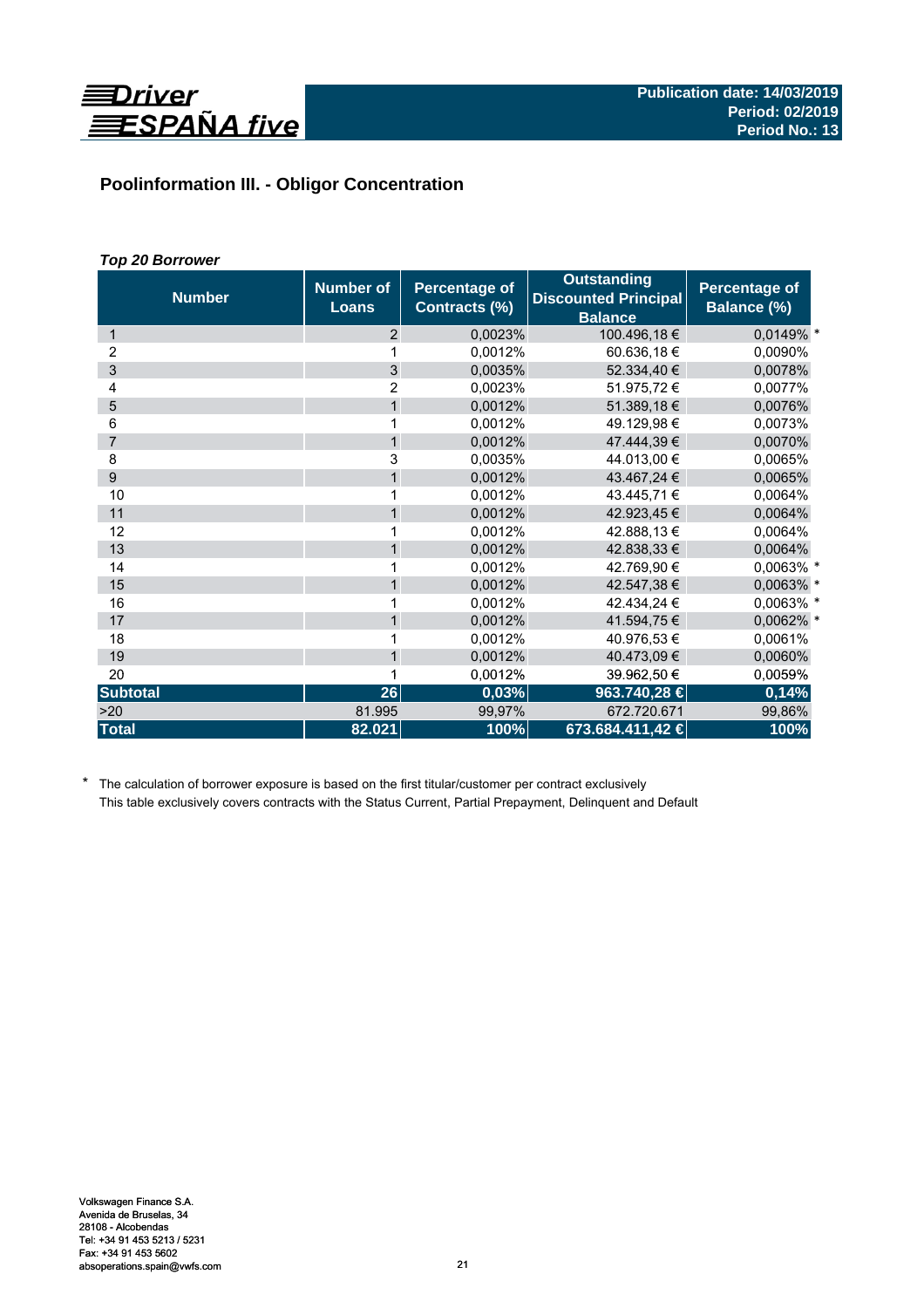

### **Poolinformation IV. - Distribution by Outstanding Discounted Balance and Original**

|                                                                              |                    | Distribution by Outstanding Discounted Principal Balance |                                                              |                              |                               |                                                               | <b>Credit Type</b>            |                                                              | <b>Vehicle Status</b>                |                                                             |                                      |                                                                    |  |
|------------------------------------------------------------------------------|--------------------|----------------------------------------------------------|--------------------------------------------------------------|------------------------------|-------------------------------|---------------------------------------------------------------|-------------------------------|--------------------------------------------------------------|--------------------------------------|-------------------------------------------------------------|--------------------------------------|--------------------------------------------------------------------|--|
|                                                                              |                    |                                                          |                                                              |                              | <b>Auto Credit</b>            |                                                               | <b>Classic Credit</b>         |                                                              | <b>New</b>                           |                                                             | <b>Used</b>                          |                                                                    |  |
| <b>Distribution by Outstanding Discounted</b><br><b>Principal Balance (€</b> | Number of<br>Loans | Percentage of<br>Loans $(\%)$                            | Outstanding<br><b>Discounted Principal</b><br><b>Balance</b> | Percentage of<br>Balance (%) | Number of<br><b>Contracts</b> | Outstanding<br><b>'Uiscounted Principal</b><br><b>Ralance</b> | Number of<br><b>Contracts</b> | Outstanding<br><b>Discounted Principal</b><br><b>Balance</b> | <b>Number of</b><br><b>Contracts</b> | Outstanding<br><b>Discounted Principa</b><br><b>Balance</b> | <b>Number of</b><br><b>Contracts</b> | <b>Outstanding</b><br><b>Discounted Principa</b><br><b>Balance</b> |  |
| $0.01 - 5000.00$                                                             | 21.215             | 25.87%                                                   | 65.444.439.90 €                                              | 9.71%                        | 5.871                         | 17.314.765.36 €                                               | 15.344                        | 48.129.674.54 €                                              | 18.482                               | 56.773.022.87 €                                             | 2.733                                | 8.671.417.03 €                                                     |  |
| 5.000.01 - 10.000.00                                                         | 37.508             | 45.73%                                                   | 276.848.164.92 €                                             | 41.09%                       | 3.549                         | 24.678.927.66 €                                               | 33.959                        | 252.169.237.26 €                                             | 30.893                               | 227.042.139.83 €                                            | 6.615                                | 49.806.025.09 €                                                    |  |
| 10.000,01 - 15.000,00                                                        | 16.019             | 19,53%                                                   | 192.480.364.16 €                                             | 28.57%                       | 790                           | 9.379.413.94 €                                                | 15.229                        | 183.100.950.22 €                                             | 12.870                               | 154.678.928.54 €                                            | 3.149                                | 37.801.435.62 €                                                    |  |
| 15.000.01 - 20.000.00                                                        | 5.119              | 6.24%                                                    | 87.506.399.87 €                                              | 12,99%                       | 130                           | 2.160.791.26 €                                                | 4.989                         | 85.345.608.61 €                                              | 4.136                                | 70.716.845.60 €                                             | 983                                  | 16.789.554.27 €                                                    |  |
| 20.000,01 - 25.000,00                                                        | 1.582              | 1,93%                                                    | 34.749.347.43 €                                              | 5,16%                        | 12                            | 264.828.84 €                                                  | 1.570                         | 34.484.518.59 €                                              | 1.315                                | 28.894.262.05 €                                             | 267                                  | 5.855.085.38 €                                                     |  |
| 25.000,01 - 30.000,00                                                        | 431                | 0,53%                                                    | 11.564.083.75 €                                              | 1,72%                        |                               | 181.769.38 €                                                  | 424                           | 11.382.314.37 €                                              | 340                                  | 9.123.043.79 $\in$                                          | 91                                   | 2.441.039.96 €                                                     |  |
| > 30.000,00                                                                  | 147                | 0,18%                                                    | 5.091.611.39 €                                               | 0.76%                        |                               | 43.467.24 €                                                   | 146                           | 5.048.144.15 €                                               | 117                                  | 4.022.855.88 €                                              | 30                                   | 1.068.755.51 €                                                     |  |
| <b>Total</b>                                                                 | 82.021             | 100%                                                     | 673.684.411.42 €                                             | 100%                         | 10.360                        | 54.023.963.68 €                                               | 71.661                        | 619.660.447.74 €                                             | 68.153                               | 551.251.098.56 €                                            | 13.868                               | 122.433.312.86 €                                                   |  |

| <b>Statistics</b>                                |  |             |
|--------------------------------------------------|--|-------------|
| Minimum Outstanding Discounted Principal Balance |  | $62.36 \in$ |
| Maximum Outstanding Discounted Principal Balance |  | 60.636.18€  |
| Average Outstanding Discounted Principal Balance |  | 8.213.56 €  |

|                                              |                                                 |                               |                                                              |                              |                                      |                                                              | <b>Credit Type</b>            |                                                       | <b>Vehicle Status</b>         |                                                              |                               |                                                             |
|----------------------------------------------|-------------------------------------------------|-------------------------------|--------------------------------------------------------------|------------------------------|--------------------------------------|--------------------------------------------------------------|-------------------------------|-------------------------------------------------------|-------------------------------|--------------------------------------------------------------|-------------------------------|-------------------------------------------------------------|
|                                              | <b>Distribution by Original Nominal Balance</b> |                               |                                                              |                              | <b>Auto Credit</b>                   |                                                              | <b>Classic Credit</b>         |                                                       | <b>New</b>                    |                                                              | <b>Used</b>                   |                                                             |
| Distribution by Original Nominal Balance (6) | <b>Number of</b><br>Loans                       | Percentage of<br>Loans $(\%)$ | Outstanding<br><b>Discounted Principal</b><br><b>Balance</b> | Percentage of<br>Balance (%) | <b>Number of</b><br><b>Contracts</b> | Outstanding<br><b>Discounted Principal</b><br><b>Balance</b> | Number of<br><b>Contracts</b> | Outstanding<br>Discounted Principal<br><b>Balance</b> | Number of<br><b>Contracts</b> | <b>Outstanding</b><br>Discounted Principal<br><b>Balance</b> | Number of<br><b>Contracts</b> | Outstanding<br><b>Discounted Principa</b><br><b>Balance</b> |
| $0.01 - 5.000.00$                            | 597                                             | 0,73%                         | 881.279.99 €                                                 | 0,13%                        | 587                                  | 863.589.33 €                                                 | 10                            | 17.690.66 €                                           | 568                           | 835.790.24 €                                                 | 29                            | 45.489.75 €                                                 |
| 5.000.01 - 10.000.00                         | 9.141                                           | 11.14%                        | 28.877.728.24 €                                              | 4.29%                        | 4.467                                | 14.714.968.22 €                                              | 4.674                         | 14.162.760.02 €                                       | 8.556                         | 27.001.449.25 €                                              | 585                           | 1.876.278.99 €                                              |
| 10.000.01 - 15.000.00                        | 36.920                                          | 45,01%                        | 230.450.495.08 €                                             | 34.21%                       | 3.367                                | 19.435.889.06 €                                              | 33.553                        | 211.014.606.02 €                                      | 30.173                        | 187.323.200.53 €                                             | 6.747                         | 43.127.294.55 €                                             |
| 15.000.01 - 20.000.00                        | 21.405                                          | 26,10%                        | 198.283.951,91 €                                             | 29,43%                       | 1.353                                | 11.608.254.94 €                                              | 20.052                        | 186.675.696.97 €                                      | 17.240                        | 158.904.584.71 €                                             | 4.165                         | 39.379.367.20 €                                             |
| 20.000.01 - 25.000.00                        | 8.681                                           | 10.58%                        | 113.165.931.85 €                                             | 16.80%                       | 425                                  | 4.923.066.86 €                                               | 8.256                         | 108.242.864.99 €                                      | 7.224                         | 92.733.403.32 €                                              | 1.457                         | 20.432.528.53 €                                             |
| 25.000.01 - 30.000.00                        | 3.418                                           | 4.17%                         | 59.500.291.82 €                                              | 8,83%                        | 109                                  | 1.549.381.36 €                                               | 3.309                         | 57.950.910.46 €                                       | 2.852                         | 49.497.903.06 €                                              | 566                           | 10.002.388.76 €                                             |
| >30.000,00                                   | 1.859                                           | 2,27%                         | 42.524.732.53 €                                              | 6,31%                        | 52                                   | 928.813.91 €                                                 | 1.807                         | 41.595.918.62 €                                       | 1.540                         | 34.954.767.45 €                                              | 319                           | 7.569.965.08 €                                              |
| <b>Total</b>                                 | 82.021                                          | 100%                          | 673.684.411.42 €                                             | 100%                         | 10.360                               | $1,54.023.963.68 \in \mathbb{R}^1$                           | 71.661 N                      | 619.660.447.74 €                                      | 68.153                        | 551.251.098.56 €                                             | 13.868                        | 122.433.312,86                                              |

| <b>Statistics</b>                |             |
|----------------------------------|-------------|
| Minimum Original Nominal Balance | 2.185.05 €  |
| Maximum Original Nominal Balance | 95.682.72€  |
| Average Original Nominal Balance | 15.324.40 € |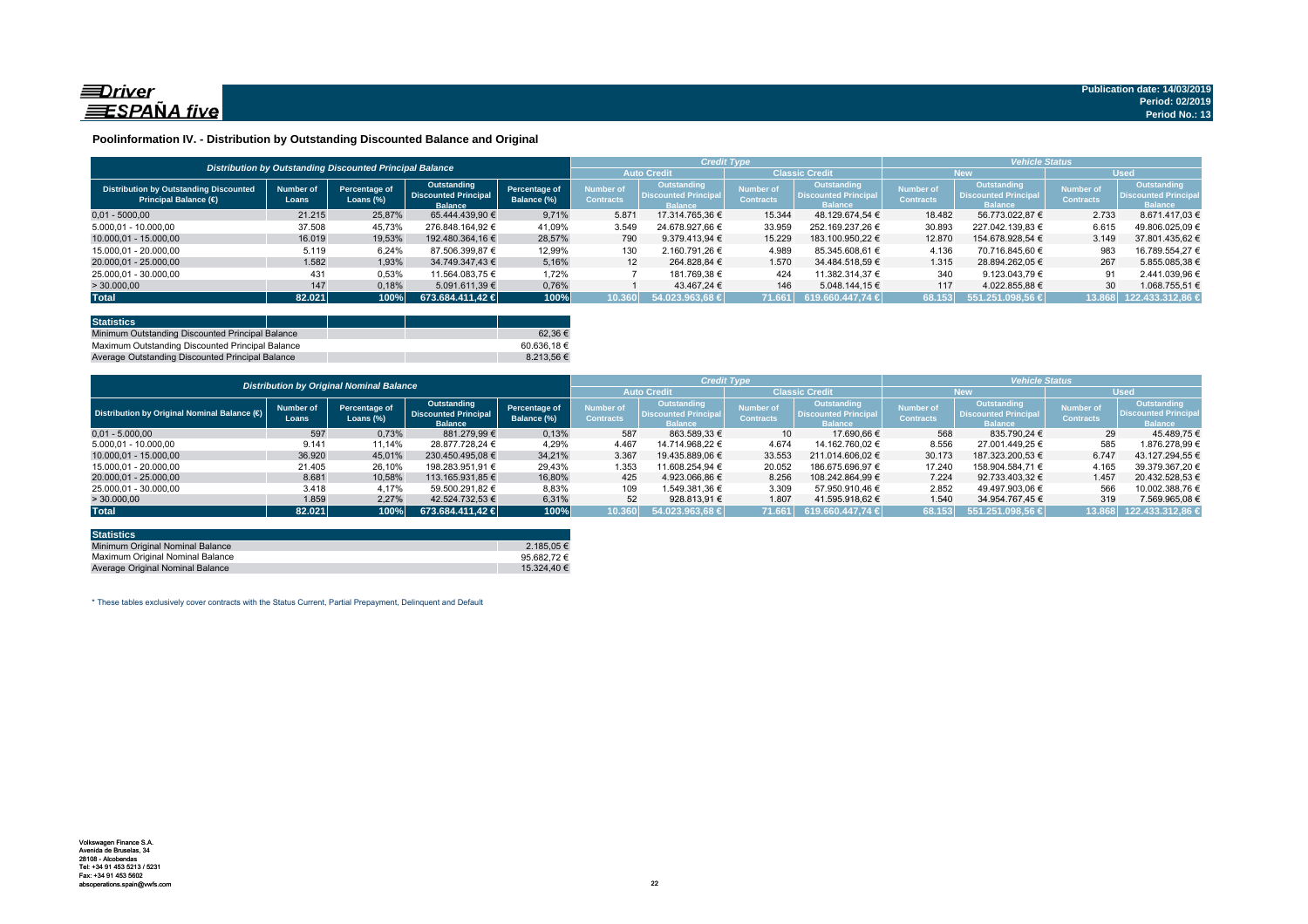

### **Poolinformation V. - Interest Rate paid by the Receivable Debtor**

| Interest Rate paid by the Receivable Debtor           |                           |                                      |                                                           |                                     | <b>Credit Type</b>                   |                                                           |                               |                                           | <b>Vehicle Status</b>         |                                           |                               |                                                          |
|-------------------------------------------------------|---------------------------|--------------------------------------|-----------------------------------------------------------|-------------------------------------|--------------------------------------|-----------------------------------------------------------|-------------------------------|-------------------------------------------|-------------------------------|-------------------------------------------|-------------------------------|----------------------------------------------------------|
|                                                       |                           |                                      |                                                           |                                     |                                      | <b>Auto Credit</b>                                        |                               | <b>Classic Credit</b>                     |                               | <b>New</b>                                | <b>Used</b>                   |                                                          |
| Interest Rate paid by the Receivable<br><b>Debtor</b> | <b>Number of</b><br>Loans | <b>Percentage of Loans</b><br>$(\%)$ | <b>Outstanding Discounted</b><br><b>Principal Balance</b> | <b>Percentage of</b><br>Balance (%) | <b>Number of</b><br><b>Contracts</b> | <b>Outstanding Discounted</b><br><b>Principal Balance</b> | Number of<br><b>Contracts</b> | Outstanding<br><b>Discounted Principa</b> | Number of<br><b>Contracts</b> | Outstanding<br><b>Discounted Principa</b> | Number of<br><b>Contracts</b> | Outstanding<br><b>Discounted Princip</b><br><b>Ralan</b> |
| $0\% \leq -\leq 0.5\%$                                | 39                        | 0.05%                                | 114.671.69€                                               | 0,02%                               |                                      | $0.00 \in$                                                | 39                            | 114.671.69€                               | 39                            | 114.671.69€                               | $\Omega$                      | $0,00 \in$                                               |
| $0.5\% < -5.1\%$                                      | $\Omega$                  | 0,00%                                | $0.00 \in$                                                | 0,00%                               |                                      | $0,00 \in$                                                |                               | $0,00 \in$                                |                               | $0,00 \in$                                |                               | $0,00 \in$                                               |
| $1\% < - \leq 1.5\%$                                  |                           | 0,00%                                | $0.00 \in$                                                | 0,00%                               |                                      | $0.00 \in$                                                | $\Omega$                      | $0.00 \in$                                | $\Omega$                      | $0.00 \in$                                |                               | $0.00 \in$                                               |
| $1.5\% < -5.2\%$                                      |                           | 0.00%                                | 354.98€                                                   | 0.00%                               |                                      | $0.00 \in$                                                |                               | 354.98€                                   |                               | 354,98€                                   |                               | $0.00 \in$                                               |
| $2\% < - \leq 2.5\%$                                  | $\Omega$                  | 0,00%                                | $0.00 \in$                                                | 0,00%                               |                                      | $0.00 \in$                                                |                               | $0.00 \in$                                | $\Omega$                      | $0.00 \in$                                |                               | $0.00 \in$                                               |
| $2.5\% < -5.3\%$                                      | $\Omega$                  | 0,00%                                | $0.00 \in$                                                | 0,00%                               |                                      | $0,00 \in$                                                |                               | $0,00 \in$                                | $\Omega$                      | $0.00 \in$                                |                               | $0,00 \in$                                               |
| $3\% < - \leq 3.5\%$                                  |                           | 0,00%                                | $0,00 \in$                                                | 0,00%                               |                                      | $0,00 \in$                                                |                               | $0,00 \in$                                | $\Omega$                      | $0,00 \in$                                |                               | $0,00 \in$                                               |
| $3.5\% < -5.4\%$                                      |                           | 0,00%                                | 4.094.14€                                                 | 0,00%                               |                                      | $0.00 \in$                                                |                               | 4.094.14€                                 |                               | 4.094,14€                                 |                               | $0,00 \in$                                               |
| $4\% < - \leq 4.5\%$                                  | $\Omega$                  | 0.00%                                | $0.00 \in$                                                | 0.00%                               |                                      | $0.00 \in$                                                | $\Omega$                      | $0.00 \in$                                | $\Omega$                      | $0.00 \in$                                |                               | $0,00 \in$                                               |
| $4.5\% < -5\%$                                        | 406                       | 0,50%                                | 5.235.210.57€                                             | 0.78%                               |                                      | 3.731,10€                                                 | 405                           | 5.231.479.47€                             | 399                           | 5.161.851.69€                             |                               | 73.358,88€                                               |
| $5\% < - \leq 5.5\%$                                  | 21                        | 0.03%                                | 245.490.78€                                               | 0.04%                               |                                      | 26.363.99€                                                | 16                            | 219.126.79€                               | 21                            | 245.490.78€                               | $\Omega$                      | $0.00 \in$                                               |
| $5.5\% < -5.6\%$                                      | 141                       | 0.17%                                | 1.368.746.46€                                             | 0.20%                               |                                      | 6.725,78€                                                 | 139                           | 1.362.020.68€                             | 30                            | 315.750.48€                               | 111                           | 1.052.995.98€                                            |
| $6\% < - \leq 6.5\%$                                  | 161                       | 0,20%                                | 1.517.551,09€                                             | 0,23%                               | 48                                   | 426.016,11€                                               | 113                           | 1.091.534,98€                             | 135                           | 1.324.224,61€                             | 26                            | 193.326,48€                                              |
| $6.5\% < -5.7\%$                                      | 104                       | 0.13%                                | 1.261.463.16€                                             | 0.19%                               |                                      | 36.610.10€                                                | 97                            | 1.224.853.06€                             | 72                            | 1.094.991.23€                             | 32                            | 166.471.93€                                              |
| $7\% < - \leq 7.5\%$                                  | 283                       | 0,35%                                | 3.126.719,90€                                             | 0,46%                               | 24                                   | 123.229,78€                                               | 259                           | 3.003.490,12€                             | 242                           | 2.680.345,97€                             | 41                            | 446.373,93€                                              |
| $7.5\% < -5.8\%$                                      | 547                       | 0.67%                                | 3.330.628.01€                                             | 0.49%                               |                                      | 5.016.44€                                                 | 543                           | 3.325.611.57€                             | 506                           | 3.110.868.16€                             | 41                            | 219.759.85€                                              |
| $8\% < - \leq 8.5\%$                                  | 4.095                     | 4,99%                                | 18.557.754.98€                                            | 2,75%                               | 287                                  | 1.969.367,16€                                             | 3.808                         | 16.588.387.82€                            | 4.008                         | 18.199.993.11€                            | 87                            | 357.761.87€                                              |
| $8.5\% < -5.9\%$                                      | 1.401                     | 1.71%                                | 10.669.815.60€                                            | 1.58%                               | 403                                  | 1.598.171.31€                                             | 998                           | 9.071.644.29€                             | 1.180                         | 9.091.290.22€                             | 221                           | 1.578.525.38€                                            |
| $9\% < - \leq 9.5\%$                                  | 8.283                     | 10,10%                               | 64.090.384.29€                                            | 9,51%                               | 5.641                                | 33.605.827.17€                                            | 2.642                         | 30.484.557.12€                            | 8.229                         | 63.719.587.52€                            | 54                            | 370.796,77€                                              |
| $9.5\% < -5.10\%$                                     | 12.297                    | 14,99%                               | 128.516.201,90€                                           | 19,08%                              | 2.505                                | 8.478.687,44€                                             | 9.792                         | 120.037.514,46€                           | 10.402                        | 101.226.461,30€                           | 1.895                         | 27.289.740.60€                                           |
| $10\% < -\leq 10.5\%$                                 | 19,922                    | 24.29%                               | 180.958.965.92€                                           | 26,86%                              | 622                                  | 3.662.714.39€                                             | 19,300                        | 177.296.251.53€                           | 14.194                        | 125.945.509.91€                           | 5.728                         | 55.013.456.01€                                           |
| $10.5\% < -\leq 11\%$                                 | 19.084                    | 23.27%                               | 153.609.208.52€                                           | 22.80%                              | 640                                  | 3.408.091,16€                                             | 18.444                        | 150.201.117.36€                           | 14.395                        | 123.507.500,77€                           | 4.689                         | 30.101.707.75€                                           |
| $11\% < - \leq 11.5\%$                                | 13,480                    | 16,43%                               | 92.600.367.35€                                            | 13,75%                              | 169                                  | 669.369,72€                                               | 13.311                        | 91.930.997.63€                            | 12.571                        | 87.134.848.39€                            | 909                           | 5.465.518.96€                                            |
| $11,5\% < -512\%$                                     | 1.706                     | 2.08%                                | 8.333.614.37€                                             | 1.24%                               |                                      | 4.042,03€                                                 | 1.704                         | 8.329.572.34€                             | 1.680                         | 8.234.148.39€                             | 26                            | 99.465.98€                                               |
| $12\% < -512.5\%$                                     | 48                        | 0,06%                                | 142.859.95€                                               | 0,02%                               |                                      | $0.00 \in$                                                | 48                            | 142.859.95€                               | 47                            | 138.807,46€                               |                               | 4.052,49€                                                |
| $12.5\% < -5.13\%$                                    |                           | 0,00%                                | 307,76€                                                   | 0,00%                               |                                      | $0,00 \in$                                                |                               | 307,76€                                   |                               | 307,76€                                   |                               | $0,00 \in$                                               |
| $13\% < -513.5\%$                                     | $\Omega$                  | 0,00%                                | $0,00 \in$                                                | 0,00%                               |                                      | $0,00 \in$                                                |                               | $0,00 \in$                                | $\Omega$                      | $0,00 \in$                                |                               | $0,00 \in$                                               |
| $13.5\% < -5.14\%$                                    | $\Omega$                  | 0.00%                                | $0,00 \in$                                                | 0,00%                               |                                      | $0,00 \in$                                                |                               | $0,00 \in$                                | $\Omega$                      | $0,00 \in$                                |                               | $0,00 \in$                                               |
| $14\% < -5.14.5\%$                                    | $\Omega$                  | 0,00%                                | $0.00 \in$                                                | 0,00%                               |                                      | $0.00 \in$                                                |                               | $0.00 \in$                                | $\Omega$                      | $0.00 \in$                                |                               | $0,00 \in$                                               |
| $14.5\% < -5.15\%$                                    | $\Omega$                  | 0.00%                                | $0.00 \in$                                                | 0.00%                               |                                      | $0.00 \in$                                                |                               | $0,00 \in$                                | $\Omega$                      | $0.00 \in$                                |                               | $0.00 \in$                                               |
| >15%                                                  |                           | 0,00%                                | $0.00 \in$                                                | 0.00%                               |                                      | $0.00 \in$                                                |                               | $0,00 \in$                                | $\Omega$                      | $0.00 \in$                                |                               | $0,00 \in$                                               |
| <b>Total</b>                                          | 82.021                    | 100%                                 | 673.684.411,42 €                                          | 100%                                | 10.360                               | $54.023.963.68 \in$                                       | 71.661                        | 619.660.447.74 €                          | 68.153                        | 551.251.098.56 €                          |                               | 13.868 122.433.312.86 €                                  |

| <b>Statistics</b>                     |        |
|---------------------------------------|--------|
| Minimum Interest Rate Debtor          | 0.00%  |
| Maximum Interest Rate Debtor          | 12.58% |
| Weighted Average Interest Rate Debtor | 10.18% |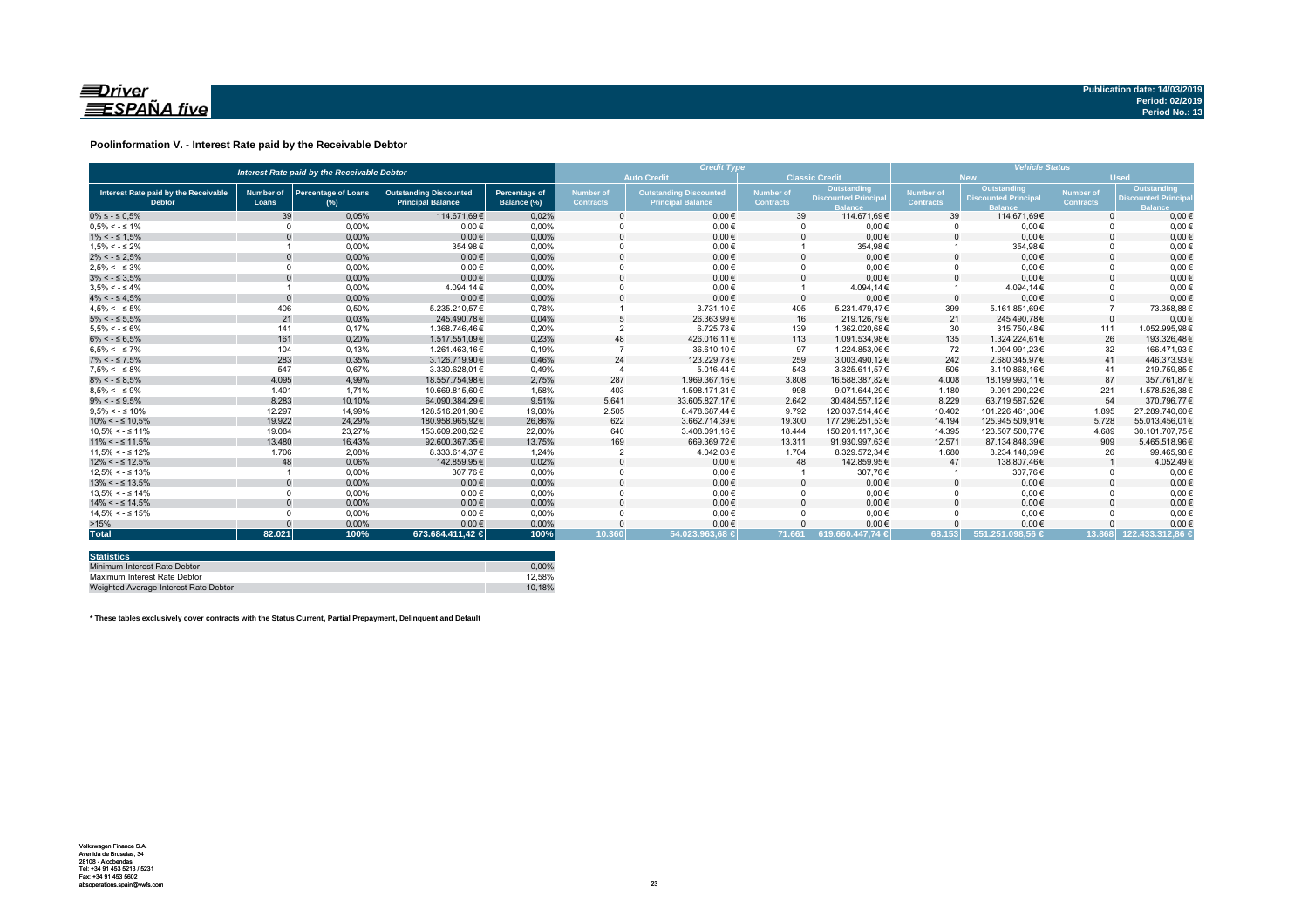

### **Poolinformation VI. - Distribution by Original Term, Remaining Term and Seasoning**

|                                                  |                 | <b>Distribution by Original Term</b> |                                                           |                                     |                                      | <b>Credit Type</b>                                           |                                      |                                                              |                                      | <b>Vehicle Status</b>                                              |                                      |                                                                     |
|--------------------------------------------------|-----------------|--------------------------------------|-----------------------------------------------------------|-------------------------------------|--------------------------------------|--------------------------------------------------------------|--------------------------------------|--------------------------------------------------------------|--------------------------------------|--------------------------------------------------------------------|--------------------------------------|---------------------------------------------------------------------|
|                                                  |                 |                                      |                                                           |                                     | <b>Auto Credit</b>                   |                                                              | <b>Classic Credit</b>                |                                                              | <b>New</b>                           |                                                                    | LUsed <sup>1</sup>                   |                                                                     |
| Length of Original Term (monthly<br>instalments) | Number of Loans | Percentage of Loans (%)              | <b>Outstanding Discounted</b><br><b>Principal Balance</b> | <b>Percentage of Balance</b><br>(%) | <b>Number of</b><br><b>Contracts</b> | Outstanding<br><b>Discounted Principal</b><br><b>Balance</b> | <b>Number of</b><br><b>Contracts</b> | Outstanding<br><b>Discounted Principal</b><br><b>Balance</b> | <b>Number of</b><br><b>Contracts</b> | <b>Outstanding</b><br><b>Discounted Principa</b><br><b>Balance</b> | <b>Number of</b><br><b>Contracts</b> | <b>Outstanding</b><br><b>Discounted Principal</b><br><b>Balance</b> |
| $01 - 12$                                        |                 | 0.00%                                | $0,00 \in$                                                | 0.00%                               |                                      | $0.00 \in$                                                   |                                      | $0.00 \in$                                                   |                                      | $0.00 \in$                                                         |                                      | 0.006                                                               |
| $13 - 24$                                        | 18              | 0,02%                                | 40.285.33 €                                               | 0,01%                               |                                      | 1.167.30 €                                                   |                                      | 39.118.03 €                                                  |                                      | 27.404.47 €                                                        | 10                                   | 12,880.86 6                                                         |
| $25 - 36$                                        | 16.696          | 20.36%                               | 67.393.033.16 €                                           | 10.00%                              | 3.063                                | 8.554.165.71 €                                               | 13.633                               | 58.838.867.45 €                                              | 15.042                               | 61.772.305.98 €                                                    | 1.654                                | 5.620.727.18 €                                                      |
| $37 - 48$                                        | 35.533          | 43,32%                               | 243.149.842.19 €                                          | 36,09%                              | 6.621                                | 37.434.076.47 €                                              | 28.912                               | 205.715.765.72 €                                             | 30.020                               | 204.395.262.47 €                                                   | 5.513                                | 38.754.579.72 €                                                     |
| $49 - 60$                                        | 13.099          | 15.97%                               | 132.569.246.01 €                                          | 19.68%                              | 674                                  | 8.034.554.20 €                                               | 12.425                               | 124.534.691.81 €                                             | 10.247                               | 105.409.546.93 €                                                   | 2.852                                | 27.159.699.08 €                                                     |
| $61 - 72$                                        | 7.497           | 9,14%                                | 92.699.960.52 €                                           | 13,76%                              |                                      | $0.00 \in$                                                   | 7.497                                | 92.699.960,52 €                                              | 5.841                                | 73.176.325.19 €                                                    | 1.656                                | 19.523.635,33 €                                                     |
| $73 - 84$                                        | 6.118           | 7,46%                                | 89.307.398.88 €                                           | 13.26%                              |                                      | $0.00 \in$                                                   | 6.118                                | 89.307.398.88 €                                              | 4.236                                | 64.002.414.93 €                                                    | 1.882                                | 25.304.983.95 €                                                     |
| $85 - 96$                                        | 3.060           | 3.73%                                | 48.524.645,33 €                                           | 7.20%                               |                                      | $0.00 \in$                                                   | 3.060                                | 48.524.645.33 €                                              | 2.759                                | 42.467.838,59 €                                                    | 301                                  | 6.056.806,74 €                                                      |
| <b>Total</b>                                     | 82.021          | 100%                                 | 673.684.411,42 €                                          | 100%                                | 10.360                               | 54.023.963.68 €                                              | 71.661                               | 619.660.447.74 €                                             | 68.153                               | 551.251.098.56 €                                                   | 13.868                               | 122.433.312,86                                                      |
|                                                  |                 |                                      |                                                           |                                     |                                      |                                                              |                                      |                                                              |                                      |                                                                    |                                      |                                                                     |

| <b>Statistics</b>                                     |       |
|-------------------------------------------------------|-------|
| Minimum Original Term in monthly instalments          |       |
| Maximum Original Term in monthly instalments          |       |
| Weighted Average Original Term in monthly instalments | 60.58 |

Weighted Average Original Term in monthly instalments

|                                                          |                 | <b>Distribution by Remaining Term</b> |                                                           |                                     | <b>Credit Type</b>            |                                                                     |                                      |                                                              | <b>Vehicle Status</b>         |                                                                    |                                      |                                                                     |
|----------------------------------------------------------|-----------------|---------------------------------------|-----------------------------------------------------------|-------------------------------------|-------------------------------|---------------------------------------------------------------------|--------------------------------------|--------------------------------------------------------------|-------------------------------|--------------------------------------------------------------------|--------------------------------------|---------------------------------------------------------------------|
|                                                          |                 |                                       |                                                           |                                     | <b>Auto Credit</b>            |                                                                     | <b>Classic Credi</b>                 |                                                              | <b>New</b>                    |                                                                    | <b>Used</b>                          |                                                                     |
| <b>Lenght of Remaining Term</b><br>(monthly instalments) | Number of Loans | Percentage of Loans (%)               | <b>Outstanding Discounted</b><br><b>Principal Balance</b> | <b>Percentage of Balance</b><br>(%) | Number of<br><b>Contracts</b> | <b>Outstanding</b><br><b>Discounted Principal</b><br><b>Balance</b> | <b>lumber</b> of<br><b>Contracts</b> | Outstanding<br><b>Discounted Principal</b><br><b>Balance</b> | Number of<br><b>Contracts</b> | <b>Outstanding</b><br><b>Discounted Principa</b><br><b>Balance</b> | <b>Number of</b><br><b>Contracts</b> | <b>Outstanding</b><br><b>Discounted Principal</b><br><b>Balance</b> |
| $00 - 01$                                                | 89              | 0,11%                                 | 1.072.964.59 €                                            | 0,16%                               | 11                            | 95.015.91 €                                                         | 78                                   | 977.948.68 €                                                 | 71                            | 909.982.47 €                                                       | 18                                   | 162.982.12 €                                                        |
| $01 - 12$                                                | 10.875          | 13,26%                                | 26.164.141.95 €                                           | 3,88%                               | 1.930                         | 3.705.729.96 €                                                      | 8.945                                | 22.458.411.99 €                                              | 9.412                         | 22.434.433.26 €                                                    | 1.463                                | 3.729.708,69 €                                                      |
| $13 - 24$                                                | 20.527          | 25.03%                                | 111.157.169.96 €                                          | 16.50%                              | 4.086                         | 17.050.713.08 €                                                     | 16.441                               | 94.106.456.88 €                                              | 18.281                        | 99.616.717.74 €                                                    | 2.246                                | 11.540.452.22 6                                                     |
| $25 - 36$                                                | 26.493          | 32,30%                                | 217.421.603.33 €                                          | 32,27%                              | 3.741                         | 26.108.344.38 €                                                     | 22.752                               | 191.313.258.95 €                                             | 21.743                        | 178.709.839,85 €                                                   | 4.750                                | 38.711.763.48 (                                                     |
| $37 - 48$                                                | 11.071          | 13.50%                                | 125.242.513.51 €                                          | 18,59%                              | 592                           | 7.064.160.35 €                                                      | 10.479                               | 118.178.353.16 €                                             | 8.649                         | 99.406.236.04 €                                                    | 2.422                                | 25.836.277.47 6                                                     |
| $49 - 60$                                                | 6.519           | 7,95%                                 | 88.923.681.66 €                                           | 13,20%                              |                               | $0.00 \in$                                                          | 6.519                                | 88.923.681.66 €                                              | 4.977                         | 69.175.218.58 €                                                    | 1.542                                | 19.748.463.08 €                                                     |
| $61 - 72$                                                | 4.541           | 5.54%                                 | 70.964.170.47 €                                           | 10.53%                              |                               | $0.00 \in$                                                          | 4.541                                | 70.964.170.47 €                                              | 3.321                         | 52.674.559.74 €                                                    | 1.220                                | 18.289.610.73 €                                                     |
| $73 - 84$                                                | 1.906           | 2.32%                                 | 32.738.165.95 €                                           | 4.86%                               |                               | $0.00 \in$                                                          | 1.906                                | 32.738.165.95 €                                              | 1.699                         | 28.324.110.88 €                                                    | 207                                  | 4.414.055.07 €                                                      |
| $85 - 94$                                                |                 | 0,00%                                 | $0.00 \in$                                                | 0.00%                               |                               | $0.00 \in$                                                          |                                      | $0.00 \in$                                                   |                               | $0.00 \in$                                                         |                                      | $0.00 \leftarrow$                                                   |
| <b>Total</b>                                             | 82.021          | 100%                                  | 673.684.411,42 €                                          | 100%                                | 10.360                        | 54.023.963.68 €                                                     | 71.661                               | 619.660.447.74 ∈                                             | 68.153                        | 551.251.098.56 €                                                   | 13.868                               | 122.433.312,86                                                      |

| <b>Statistics</b>                                      |       |
|--------------------------------------------------------|-------|
| Minimum Remaining Term in monthly instalments          |       |
| Maximum Remaining Term in monthly instalments          | 80    |
| Weighted Average Remaining Term in monthly instalments | 38.10 |

|                                        |                                  |                         |                                                           |                              | <b>Credit Type</b>                   |                                                       |                                      |                                                              | <b>Vehicle Status</b>                |                                                                    |                                      |                                                              |
|----------------------------------------|----------------------------------|-------------------------|-----------------------------------------------------------|------------------------------|--------------------------------------|-------------------------------------------------------|--------------------------------------|--------------------------------------------------------------|--------------------------------------|--------------------------------------------------------------------|--------------------------------------|--------------------------------------------------------------|
|                                        | <b>Distribution by Seasoning</b> |                         |                                                           |                              | <b>Auto Credit</b>                   |                                                       | <b>Classic Credit</b>                |                                                              | New.                                 |                                                                    | <b>Used</b>                          |                                                              |
| <b>Seasoning (monthly instalments)</b> | <b>Number of Loans</b>           | Percentage of Loans (%) | <b>Outstanding Discounted</b><br><b>Principal Balance</b> | Percentage of Balance<br>(%) | <b>Number of</b><br><b>Contracts</b> | Outstanding<br>Discounted Principal<br><b>Ralance</b> | <b>Number</b> of<br><b>Contracts</b> | Outstanding<br><b>Discounted Principal</b><br><b>Ralance</b> | <b>Number of</b><br><b>Contracts</b> | <b>Outstanding</b><br><b>Discounted Principa</b><br><b>Ralance</b> | <b>Number of</b><br><b>Contracts</b> | Outstanding<br><b>Discounted Principal</b><br><b>Ralance</b> |
| $01 - 12$                              | 41                               | 0,05%                   | 669.302,90 €                                              | 0,10%                        |                                      | 49.890.75 €                                           | 37                                   | 619.412.15 €                                                 | 34                                   | 587.247.49 €                                                       |                                      | 82.055.41                                                    |
| $13 - 24$                              | 53.169                           | 64,82%                  | 503.464.043.92 €                                          | 74,73%                       | 7.028                                | 43.141.367.06 €                                       | 46.141                               | 460.322.676.86 €                                             | 44.261                               | 412.870.508.64 €                                                   | 8.908                                | 90.593.535,28 €                                              |
| $25 - 36$                              | 24.039                           | 29,31%                  | 145.423.288.55 €                                          | 21,59%                       | 2.904                                | 9.884.728.93 €                                        | 21.135                               | 135.538.559.62 €                                             | 19.886                               | 118.101.043.28 €                                                   | 4.153                                | 27.322.245.27 6                                              |
| $37 - 48$                              | 4.382                            | 5,34%                   | 22.632.207.82 €                                           | 3,36%                        | 424                                  | 947.976.94 €                                          | 3.958                                | 21.684.230.88 €                                              | 3.676                                | 18.548.504.10 €                                                    | 706                                  | 4.083.703.72 €                                               |
| $49 - 60$                              | 259                              | 0.32%                   | 1.072.821.13 €                                            | 0,16%                        |                                      | $0.00 \in$                                            | 259                                  | 1.072.821.13 €                                               | 192                                  | 804.484.87 €                                                       | 67                                   | 268.336.26 €                                                 |
| $61 - 72$                              | 98                               | 0,12%                   | 355.738,77 €                                              | 0,05%                        |                                      | $0.00 \in$                                            | 98                                   | 355.738.77 €                                                 | 78                                   | 283.955,83 €                                                       | 20                                   | 71.782.94 6                                                  |
| > 72                                   | 33                               | 0.04%                   | 67.008.33 €                                               | 0,01%                        |                                      | $0.00 \in$                                            | 33                                   | 67.008.33 €                                                  | 26                                   | 55.354.35 €                                                        |                                      | 11.653,98 €                                                  |
| <b>Total</b>                           | 82.021                           | 100%                    | 673.684.411.42 €                                          | 100%                         | 10.360                               | 54.023.963.68 €                                       | 71.661                               | $619.660.447.74 \in$                                         | 68.153                               | 551.251.098.56 €                                                   | 13.868                               | 122.433.312.86                                               |

| <b>Statistics</b>                                      |       |
|--------------------------------------------------------|-------|
| Minimum Seasoning Term in monthly instalments          |       |
| Maximum Seasoning Term in monthly instalments          | 96    |
| Weighted Average Seasoning Term in monthly instalments | 22.38 |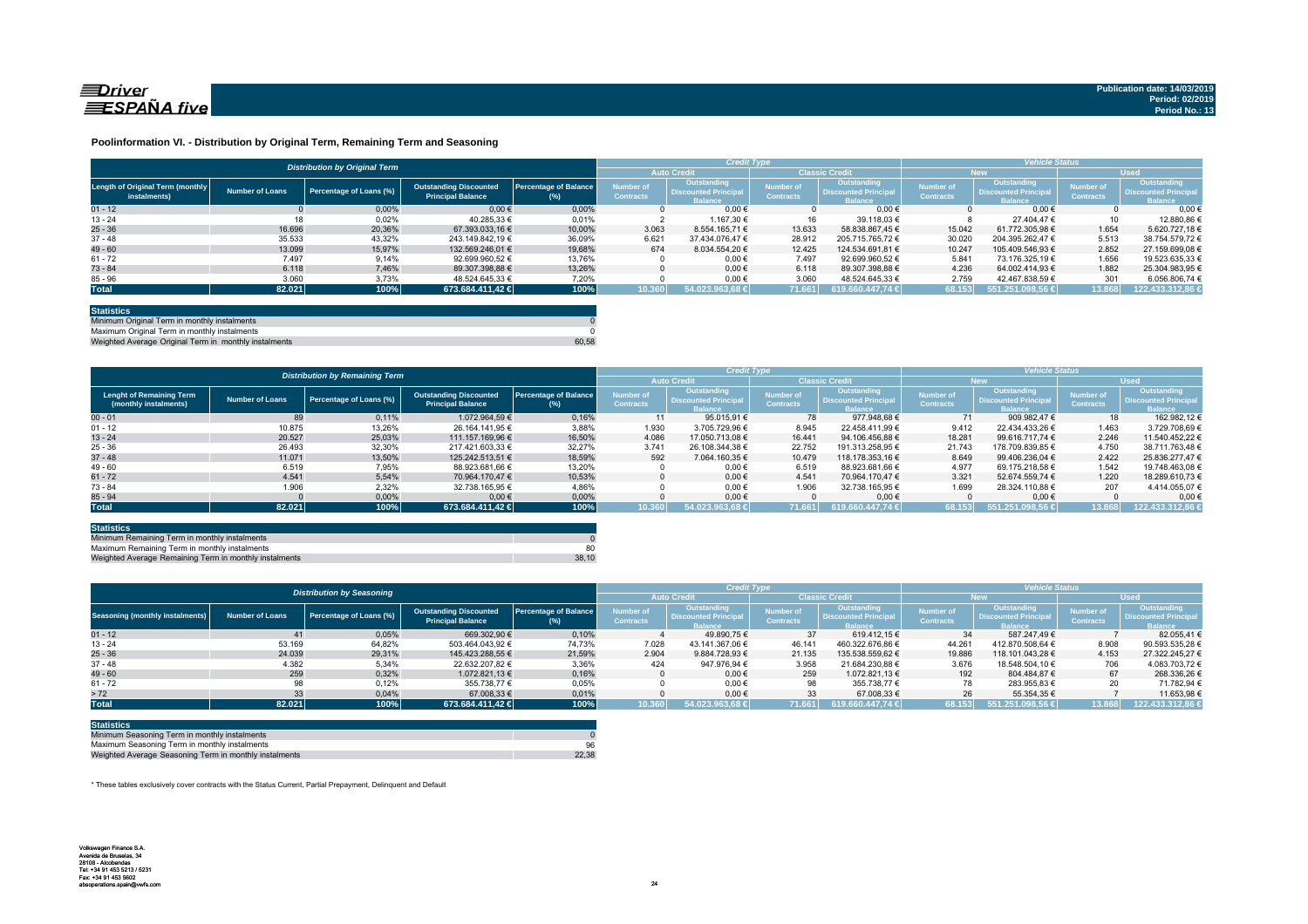

# **Poolinformation VII. - Credit Type and Type of Car**

# *Credit Type*

| <b>Credit Type</b>    | <b>Number of Loans</b> | $(%)^{1}$ | Percentage of Loans   Outstanding Discounted<br><b>Principal Balance</b> | Percentage of<br>Balance (%) |
|-----------------------|------------------------|-----------|--------------------------------------------------------------------------|------------------------------|
| Auto Credit           | 10.360                 | 12.63%    | 54.023.963.68 €                                                          | 8.02%                        |
| <b>Classic Credit</b> | 71.661                 | 87.37%    | 619.660.447.74 €                                                         | 91.98%                       |
| <b>Total</b>          | 82.021                 | 100%      | 673.684.411,42 €                                                         | 100%                         |

# *Type of Car*

| <b>Type of Car</b> | <b>Number of Loans</b> | (%)    | Percentage of Loans   Outstanding Discounted<br><b>Principal Balance</b> | Percentage of<br>Balance (%) |
|--------------------|------------------------|--------|--------------------------------------------------------------------------|------------------------------|
| New Cars           | 68.153                 | 83.09% | 551.251.098.56 €                                                         | 81,83%                       |
| Used Cars          | 13.868                 | 16.91% | 122.433.312.86 €                                                         | 18,17%                       |
| <b>Total</b>       | 82.021                 | 100%   | 673.684.411.42 €                                                         | 100%                         |

# *Type of Car: only Auto Credit*

| <b>Type of Car</b> | <b>Number of Loans</b> | (%)    | Percentage of Loans   Outstanding Discounted<br><b>Principal Balance</b> | Percentage of<br>Balance (%) |
|--------------------|------------------------|--------|--------------------------------------------------------------------------|------------------------------|
| New Cars           | 10.144                 | 97.92% | 53.176.828.35 €                                                          | 98,43%                       |
| Used Cars          | 216                    | 2.08%  | 847.135.33 €                                                             | 1.57%                        |
| <b>Total</b>       | 10.360                 | 100%   | 54.023.963,68 €                                                          | 100%                         |

# *Type of Car: only Classic Credit*

| <b>Type of Car</b> | <b>Number of Loans</b> | (%)    | Percentage of Loans   Outstanding Discounted<br><b>Principal Balance</b> | Percentage of<br>Balance (%) |
|--------------------|------------------------|--------|--------------------------------------------------------------------------|------------------------------|
| New Cars           | 58,009                 | 80.95% | 498.074.270.21 €                                                         | 80,38%                       |
| Used Cars          | 13.652                 | 19.05% | 121.586.177.53 €                                                         | 19,62%                       |
| <b>Total</b>       | 71.661                 | 100%   | 619.660.447.74 €                                                         | 100%                         |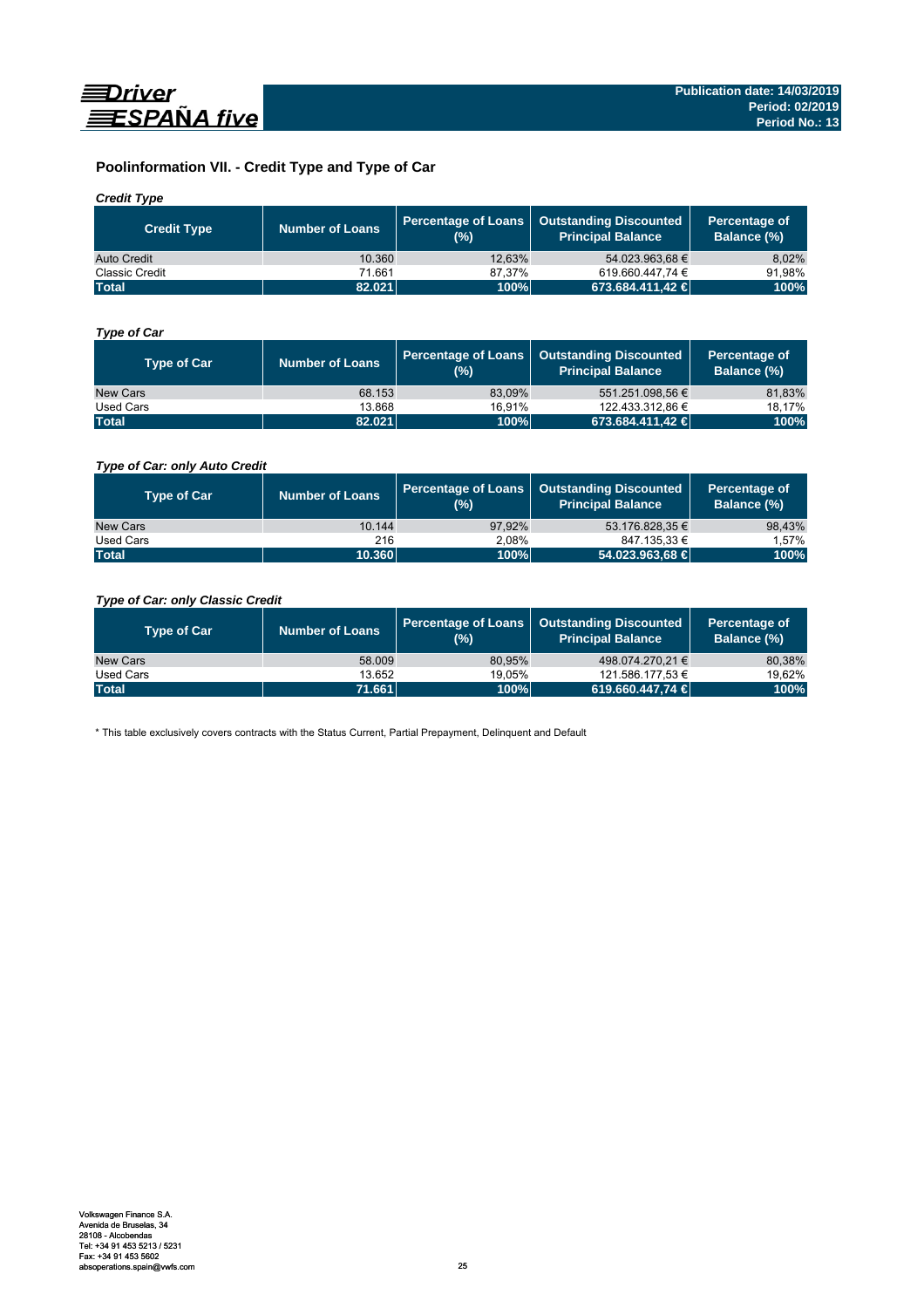# $\equiv$ Driver ESPAÑA five

**Poolinformation VIII. - Distribution by Vehicle Makes and Models**

| <b>Make and Model Total Portfolio</b> |                                |                                   |                      |                                  |                |                    | <b>Credit Type</b>                         |                                      |                                           | <b>Vehicle Status</b><br><b>Used</b><br><b>New</b> |                                  |                                      |                                  |  |  |  |
|---------------------------------------|--------------------------------|-----------------------------------|----------------------|----------------------------------|----------------|--------------------|--------------------------------------------|--------------------------------------|-------------------------------------------|----------------------------------------------------|----------------------------------|--------------------------------------|----------------------------------|--|--|--|
|                                       |                                |                                   |                      |                                  |                |                    | <b>Auto Credit</b>                         |                                      | <b>Classic Credit</b>                     |                                                    | Outstanding                      |                                      | Outstanding                      |  |  |  |
| <b>Make</b>                           | <b>Model</b>                   | <b>Number of Loans</b>            | <b>Percentage of</b> | <b>Outstanding Discounted</b>    | Percentage of  | <b>Number of</b>   | <b>Outstanding<br/>Discounted Principa</b> | <b>Number of</b><br><b>Contracts</b> | <b>Outstanding</b><br>Discounted Principa | Number of<br><b>Contracts</b>                      | <b>Discounted Principa</b>       | <b>Number of</b><br><b>Contracts</b> | <b>Discounted Principal</b>      |  |  |  |
|                                       |                                |                                   | Loans (%)            | <b>Principal Balance</b>         | Balance (%)    | <b>Contracts</b>   |                                            |                                      |                                           |                                                    |                                  |                                      |                                  |  |  |  |
| Audi                                  | A1                             | 2.544                             | 3,10%                | 18.333.714,68 €                  | 2,72%          | 496                | 1.793.870,84 €                             | 2.048                                | 16.539.843,84 €                           | 1.681                                              | 10.362.899,81 €                  | 863                                  | 7.970.814,87 €                   |  |  |  |
|                                       | A <sub>3</sub>                 | 4.052                             | 4,94%                | 35.208.683,59 €                  | 5,23%          | 791                | 3.602.675,11 €                             | 3.261                                | 31.606.008,48 €                           | 2.502                                              | 19.449.277,80 €                  | 1.550                                | 15.759.405,79 €                  |  |  |  |
|                                       | A4<br>A5                       | 2.406                             | 2,93%                | 23.749.743,72 €                  | 3,53%          | 389                | 2.149.791,91 €                             | 2.017                                | 21.599.951,81 €                           | 1.573                                              | 14.500.963,40 €                  | 833                                  | 9.248.780,32 €                   |  |  |  |
|                                       | A <sub>6</sub>                 | 622<br>365                        | 0,76%<br>0,45%       | 6.120.982,65 €<br>4.014.278,47 € | 0,91%<br>0,60% | 162<br>65          | 1.081.694,64 €<br>461.328,07 €             | 460<br>300                           | 5.039.288,01 €<br>3.552.950,40 €          | 531<br>211                                         | 5.216.008,60 €<br>2.306.401,35 € | 91<br>154                            | 904.974,05€<br>1.707.877,12 €    |  |  |  |
|                                       | A7                             | 35                                | 0,04%                | 399.126,30 €                     | 0,06%          | 9                  | 72.319,21 €                                | 26                                   | 326.807,09 €                              | 17                                                 | 193.226,90 €                     | 18                                   | 205.899,40 €                     |  |  |  |
|                                       | A8                             | 9                                 | 0,01%                | 149.751,29 €                     | 0,02%          | $\mathbf{0}$       | $0,00 \in$                                 | 9                                    | 149.751,29 €                              | $\overline{0}$                                     | $0,00 \in$                       | 9                                    | 149.751,29 €                     |  |  |  |
|                                       | Q2                             | 1.026                             | 1,25%                | 9.106.329,96 €                   | 1,35%          | 365                | 1.995.728,09 €                             | 661                                  | 7.110.601,87 €                            | 905                                                | 7.761.009,58 €                   | 121                                  | 1.345.320,38 €                   |  |  |  |
|                                       | Q3                             | 2.127                             | 2,59%                | 17.891.917,00 €                  | 2,66%          | 429                | 2.193.141,69 €                             | 1.698                                | 15.698.775,31 €                           | 1.709                                              | 13.732.724,94 €                  | 418                                  | 4.159.192,06 €                   |  |  |  |
|                                       | Q <sub>5</sub>                 | 1.485                             | 1,81%                | 14.440.521,57 €                  | 2,14%          | 309                | 1.991.652,29 €                             | 1.176                                | 12.448.869,28 €                           | 1.311                                              | 12.427.611,20 €                  | 174                                  | 2.012.910,37 €                   |  |  |  |
|                                       | Q7                             | 146                               | 0,18%                | 1.665.594,85 €                   | 0,25%          | 51                 | 506.988,37 €                               | 95                                   | 1.158.606,48 €                            | 103                                                | 1.140.331,65 €                   | 43                                   | 525.263,20 €                     |  |  |  |
|                                       | <b>TT</b>                      | 40                                | 0,05%                | 426.320,38 €                     | 0,06%          | 11                 | 82.531,13 €                                | 29                                   | 343.789,25 €                              | 14                                                 | 111.677,16€                      | 26                                   | 314.643,22 €                     |  |  |  |
|                                       | <b>OTHER AUDI</b>              | 6                                 | 0,01%                | 84.910,64 €                      | 0,01%          | $\mathbf{0}$       | $0,00 \in$                                 | 6                                    | 84.910,64 €                               | $\overline{1}$                                     | 7.735,91 €                       | 5                                    | 77.174,73€                       |  |  |  |
|                                       | <b>Subtotal</b>                | 14.863                            | 18,12%               | 131.591.875,10 €                 | 19,53%         | 3.077              | 15.931.721,35 €                            | 11.786                               | 115.660.153,75 €                          | 10.558                                             | 87.209.868.30 €                  | 4.305                                | 44.382.006.80 €                  |  |  |  |
| <b>Seat</b>                           | MII<br>ALHAMBRA                | 275<br>376                        | 0,34%<br>0,46%       | 1.491.375,99 €<br>3.033.588,98 € | 0,22%<br>0,45% | 11<br>10           | 36.344,07 €                                | 264<br>366                           | 1.455.031,92 €<br>2.987.811,08 €          | 232<br>289                                         | 1.247.947,00 €                   | 43<br>87                             | 243.428,99 €                     |  |  |  |
|                                       | <b>ALTEA</b>                   | 88                                | 0,11%                | 536.139,53 €                     | 0,08%          | $\overline{0}$     | 45.777,90 €<br>0,00€                       | 88                                   | 536.139,53 €                              | 43                                                 | 2.298.946,03 €<br>213.640,43 €   | 45                                   | 734.642,95 €<br>322.499,10 €     |  |  |  |
|                                       | <b>AROSA</b>                   | $\mathbf 0$                       | 0,00%                | $0,00 \in$                       | 0,00%          | $\mathbf 0$        | $0,00 \in$                                 | $\mathbf 0$                          | $0,00 \in$                                | $\overline{0}$                                     | $0,00 \in$                       | $\mathbf 0$                          | $0,00 \in$                       |  |  |  |
|                                       | <b>ATECA</b>                   | 5.757                             | 7,02%                | 52.551.259,99 €                  | 7,80%          | 275                | 2.264.985,52 €                             | 5.482                                | 50.286.274,47 €                           | 5.580                                              | 50.796.904,42 €                  | 177                                  | 1.754.355,57 €                   |  |  |  |
|                                       | CORDOBA                        | $\mathbf 0$                       | 0,00%                | $0,00 \in$                       | 0,00%          | $\mathsf 0$        | $0,00 \in$                                 | $\overline{0}$                       | $0,00 \in$                                | $\overline{0}$                                     | $0,00 \in$                       | $\overline{0}$                       | $0,00 \in$                       |  |  |  |
|                                       | <b>EXEO</b>                    |                                   | 0,00%                | 9.835,60 €                       | 0,00%          | $\Omega$           | $0,00 \in$                                 | $\overline{4}$                       | 9.835,60 €                                |                                                    | 2.558,91 €                       | $\mathbf{3}$                         | 7.276,69 €                       |  |  |  |
|                                       | <b>IBIZA</b>                   | 12.585                            | 15,34%               | 98.578.649,67 €                  | 14,63%         | 302                | 1.495.936,12 €                             | 12.283                               | 97.082.713,55 €                           | 10.521                                             | 83.106.416,19 €                  | 2.064                                | 15.472.233,48 €                  |  |  |  |
|                                       | <b>LEON</b>                    | 10.930                            | 13,33%               | 93.277.846,44 €                  | 13,85%         | 321                | 1.851.016,72 €                             | 10.609                               | 91.426.829,72 €                           | 9.026                                              | 77.089.566,75 €                  | 1.904                                | 16.188.279,69 €                  |  |  |  |
|                                       | <b>TOLEDO</b>                  | 1.231                             | 1,50%                | 9.753.451,45€                    | 1,45%          | 20                 | 92.900,10 €                                | 1.211                                | 9.660.551,35 €                            | 1.107                                              | 8.745.547,53 €                   | 124                                  | 1.007.903,92 €                   |  |  |  |
|                                       | OTHER SEAT                     | 17                                | 0,02%                | 179.741,69€                      | 0,03%          | $\overline{1}$     | 7.570,28 €                                 | 16                                   | 172.171,41 €                              | 14                                                 | 155.675,06 €                     | $\overline{\mathbf{3}}$              | 24.066,63€                       |  |  |  |
|                                       | <b>Subtotal</b>                | 31.263                            | 38,12%               | 259.411.889,34 €                 | 38,51%         | 940                | 5.794.530,71 €                             | 30.323                               | 253.617.358,63 €                          | 26.813                                             | 223.657.202,32 €                 | 4.450                                | 35.754.687,02 €                  |  |  |  |
| Skoda                                 | <b>CITIGO</b>                  | 48                                | 0,06%                | 230.440,82 €                     | 0,03%          | $\overline{1}$     | 3.248,02 €                                 | 47                                   | 227.192,80 €                              | 41                                                 | 201.233,24 €                     | $\overline{7}$                       | 29.207,58€                       |  |  |  |
|                                       | FABIA                          | 2.946                             | 3,59%                | 20.399.604,39 €                  | 3,03%          | 193                | 610.937,68 €                               | 2.753                                | 19.788.666,71 €                           | 2.716                                              | 18.584.486,54 €                  | 230                                  | 1.815.117,85 €                   |  |  |  |
|                                       | <b>RAPID</b><br><b>OCTAVIA</b> | 1.204                             | 1,47%<br>1,96%       | 9.577.345,87 €                   | 1,42%<br>2,46% | 38<br>60           | 144.346,79 €                               | 1.166                                | 9.432.999,08 €                            | 1.076                                              | 8.400.471,83 €                   | 128<br>311                           | 1.176.874,04 €<br>2.835.698,99 € |  |  |  |
|                                       | <b>ROOMSTER</b>                | 1.610<br>$\overline{\phantom{0}}$ | 0,00%                | 16.595.471,07 €<br>$0,00 \in$    | 0,00%          | $\mathbf 0$        | 302.508,98 €<br>$0,00 \in$                 | 1.550<br>$\overline{\phantom{0}}$    | 16.292.962,09 €<br>$0,00 \in$             | 1.299<br>$\overline{\phantom{0}}$                  | 13.759.772,08 €<br>$0,00 \in$    | $\overline{0}$                       | $0,00 \in$                       |  |  |  |
|                                       | <b>SPACEBACK</b>               | 196                               | 0,24%                | 1.739.980,43 €                   | 0,26%          | 12                 | 36.115,62 €                                | 184                                  | 1.703.864,81 €                            | 189                                                | 1.666.374,04 €                   | $\overline{7}$                       | 73.606,39€                       |  |  |  |
|                                       | <b>SUPERB</b>                  | 423                               | 0,52%                | 4.448.081,76 €                   | 0,66%          | 26                 | 154.687,51 €                               | 397                                  | 4.293.394,25 €                            | 377                                                | 4.032.973,68 €                   | 46                                   | 415.108,08€                      |  |  |  |
|                                       | <b>YETI</b>                    | 833                               | 1,02%                | 8.262.708,92 €                   | 1,23%          | 42                 | 233.818,73 €                               | 791                                  | 8.028.890,19 €                            | 727                                                | 7.283.523,17 €                   | 106                                  | 979.185,75€                      |  |  |  |
|                                       | OTHER SKODA                    | 462                               | 0,56%                | 5.233.825,14 €                   | 0,78%          | 36                 | 316.211,33 €                               | 426                                  | 4.917.613,81 €                            | 429                                                | 4.925.657,53 €                   | 33                                   | 308.167,61 €                     |  |  |  |
|                                       | <b>Subtotal</b>                | 7.722                             | 9,41%                | 66.487.458,40 €                  | 9,87%          | 408                | .801.874,66 €                              | 7.314                                | 64.685.583,74€                            | 6.854                                              | 58.854.492,11 €                  | 868                                  | 7.632.966,29 €                   |  |  |  |
| <b>VW</b>                             | <b>UP</b>                      | 82                                | 0,10%                | 422.353,74 €                     | 0,06%          | 28                 | 85.625,14 €                                | 54                                   | 336.728,60 €                              | 61                                                 | 289.532,44 €                     | 21                                   | 132.821,30 €                     |  |  |  |
|                                       | FOX                            | $\overline{0}$                    | 0,00%                | 0,00€                            | 0,00%          | $\mathbf 0$        | $0,00 \in$                                 | $\overline{0}$                       | $0,00 \in$                                | $\overline{0}$                                     | $0,00 \in$                       | $\overline{0}$                       | $0,00 \in$                       |  |  |  |
|                                       | <b>POLO</b>                    | 5.860                             | 7,14%                | 34.793.621,30 €                  | 5,16%          | 1.446              | 4.999.049,01 €                             | 4.414                                | 29.794.572,29 €                           | 4.997                                              | 28.882.157,92 €                  | 863                                  | 5.911.463,38 €                   |  |  |  |
|                                       | GOLF                           | 8.986                             | 10,96%               | 66.630.231,09 €                  | 9,89%          | 2.101              | 10.356.393,63 €                            | 6.885                                | 56.273.837,46 €                           | 7.205                                              | 52.354.885,24 €                  | 1.781                                | 14.275.345,85 €                  |  |  |  |
|                                       | <b>JETTA</b>                   | 57                                | 0,07%                | 319.700,49€                      | 0,05%          | 9                  | 27.605,08 €                                | 48                                   | 292.095,41€                               | 42                                                 | 219.292,57 €                     | 15                                   | 100.407,92 €                     |  |  |  |
|                                       | PASSAT<br><b>EOS</b>           | 1.729<br>$\overline{2}$           | 2,11%<br>0,00%       | 14.445.750,00 €<br>23.209,42 €   | 2,14%<br>0,00% | 334<br>$\mathbf 0$ | 1.995.302,83 €                             | 1.395                                | 12.450.447,17 €<br>23.209,42 €            | 1.412                                              | 11.599.842,49 €                  | 317                                  | 2.845.907,51 €<br>23.209,42€     |  |  |  |
|                                       | NEW BEETLE                     | 179                               | 0,22%                | 1.388.270,53 €                   | 0,21%          | 53                 | $0,00 \in$<br>276.137,83 €                 | $\overline{2}$<br>126                | 1.112.132,70 €                            | $\overline{\mathbf{0}}$<br>141                     | $0,00 \in$<br>1.000.431,92 €     | $\overline{2}$<br>38                 | 387.838,61 €                     |  |  |  |
|                                       | <b>TOURAN</b>                  | 2.035                             | 2,48%                | 15.917.988,11 €                  | 2,36%          | 418                | 2.116.010,30 €                             | 1.617                                | 13.801.977,81 €                           | 1.714                                              | 12.813.212,45 €                  | 321                                  | 3.104.775,66 €                   |  |  |  |
|                                       | SHARAN                         | 311                               | 0,38%                | 2.523.952,75 €                   | 0,37%          | 56                 | 374.366,84 €                               | 255                                  | 2.149.585,91 €                            | 267                                                | 2.089.709,69 €                   | 44                                   | 434.243,06 €                     |  |  |  |
|                                       | <b>TOUAREG</b>                 | 31                                | 0,04%                | 401.742,39 €                     | 0,06%          | 8                  | 82.515,97 €                                | 23                                   | 319.226,42€                               | 22                                                 | 284.063,74 €                     | 9                                    | 117.678,65 €                     |  |  |  |
|                                       | PHAETON                        | $\overline{1}$                    | 0,00%                | 17.810,83 €                      | 0,00%          | $\mathsf 0$        | $0,00 \in$                                 | $\overline{1}$                       | 17.810,83 €                               | $\overline{0}$                                     | $0,00 \in$                       | $\overline{1}$                       | 17.810,83 €                      |  |  |  |
|                                       | CADDY                          | 944                               | 1,15%                | 8.398.706,56 €                   | 1,25%          | 10                 | 72.038,35 €                                | 934                                  | 8.326.668,21 €                            | 752                                                | 6.801.383,69 €                   | 192                                  | 1.597.322,87 €                   |  |  |  |
|                                       | T4/T5                          | 1.289                             | 1,57%                | 14.230.634,94 €                  | 2,11%          | 45                 | 277.670,42 €                               | 1.244                                | 13.952.964,52 €                           | 1.142                                              | 12.785.501,00 €                  | 147                                  | 1.445.133,94 €                   |  |  |  |
|                                       | CRAFTER/LT                     | 332                               | 0,40%                | 3.972.343,20 €                   | 0,59%          | $\overline{0}$     | $0,00 \in$                                 | 332                                  | 3.972.343,20 €                            | 306                                                | 3.719.466,96 €                   | 26                                   | 252.876,24 €                     |  |  |  |
|                                       | <b>AMAROK</b>                  | 16                                | 0,02%                | 144.539,95 €                     | 0,02%          | $\mathsf 0$        | $0,00 \in$                                 | 16                                   | 144.539,95 €                              | 12                                                 | 115.527,29 €                     | 4                                    | 29.012,66 €                      |  |  |  |
|                                       | <b>SCIROCCO</b>                | 898                               | 1,09%                | 7.532.551,02 €                   | 1,12%          | 348                | 1.805.283,55 €                             | 550                                  | 5.727.267,47 €                            | 875                                                | 7.250.660,90 €                   | 23                                   | 281.890,12 €                     |  |  |  |
|                                       | <b>TIGUAN</b>                  | 4.965                             | 6,05%                | 41.801.017,30 €                  | 6,20%          | 963                | 7.510.591,01 €                             | 4.002                                | 34.290.426,29 €                           | 4.554                                              | 38.328.876,18 €                  | 411                                  | 3.472.141,12 €                   |  |  |  |
|                                       | <b>ARTEON</b>                  | 20                                | 0,02%                | 340.544,89 €                     | 0,05%          | $\overline{4}$     | 57.703,19€                                 | 16                                   | 282.841,70 €                              | 19                                                 | 330.716,31 €                     | $\overline{1}$                       | 9.828,58 €                       |  |  |  |
|                                       | OTHER VW                       | 399                               | 0,49%                | 2.592.995,27 €                   | 0,38%          | 112                | 459.543,81 €                               | 287                                  | 2.133.451,46 €                            | 397                                                | 2.577.233,96 €                   | 2                                    | 15.761,31 €                      |  |  |  |
|                                       | <b>Subtotal</b>                | 28.136                            | 34,30%               | 215.897.963,78 €                 | 32,05%         | 5.935              | 30.495.836,96 €                            | 22.201                               | 185.402.126,82 €                          | 23.918                                             | 181.442.494,75 €                 | 4.218                                | 34.455.469,03 €                  |  |  |  |
| <b>Non VW Group Vehicles</b>          | <b>OTHER</b>                   | 37                                | 0,05%                | 295.224,80 €                     | 0,04%          | $\Omega$           | $0,00 \in$                                 | 37                                   | 295.224,80 €                              | 10                                                 | 87.041,08 €                      | 27                                   | 208.183,72€                      |  |  |  |
|                                       | <b>Total</b>                   | 82.021                            | 100,00%              | 673.684.411,42 €                 | 100,00%        | 10.360             | 54.023.963,68 €                            |                                      | 71.661 619.660.447,74 €                   | 68.153                                             | 551.251.098,56 €                 | 13.868                               | 122.433.312,86 €                 |  |  |  |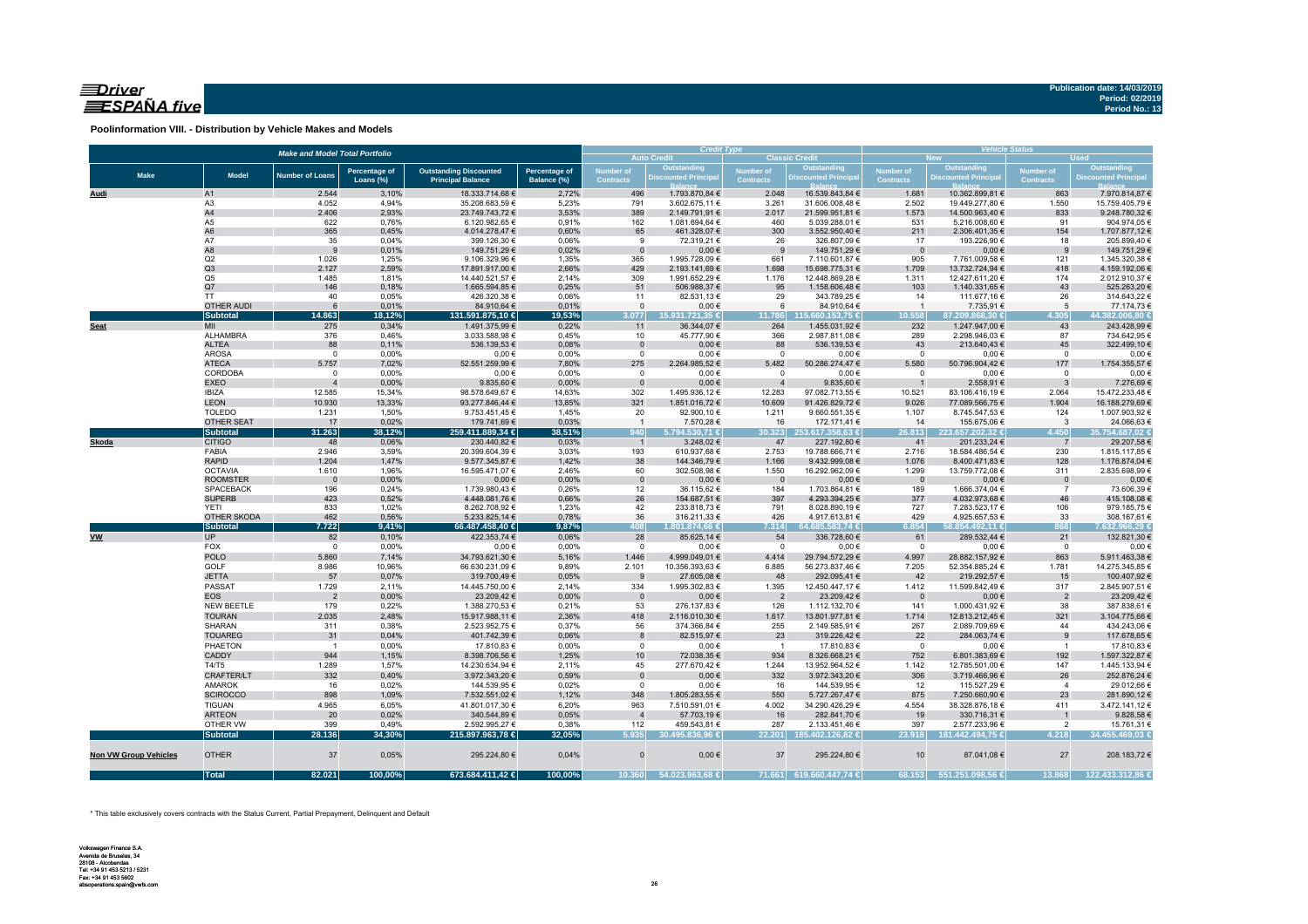

## **Poolinformation IX. - Geographic Distribution**

| <b>Geographic Distribution Total Portfolio</b> |                        |                            |                                                           |                              |                               | <b>Credit Type</b>                                           |                                      |                                                              | <b>Vehicle Status</b>                |                                                                     |                               |                                                             |  |  |
|------------------------------------------------|------------------------|----------------------------|-----------------------------------------------------------|------------------------------|-------------------------------|--------------------------------------------------------------|--------------------------------------|--------------------------------------------------------------|--------------------------------------|---------------------------------------------------------------------|-------------------------------|-------------------------------------------------------------|--|--|
|                                                |                        |                            |                                                           |                              |                               | <b>Auto Credit</b>                                           |                                      | <b>Classic Credit</b>                                        |                                      | <b>New</b>                                                          |                               | <b>Used</b>                                                 |  |  |
| <b>Autonomous Communities</b>                  | <b>Number of Loans</b> | Percentage of<br>Loans (%) | <b>Outstanding Discounted</b><br><b>Principal Balance</b> | Percentage of<br>Balance (%) | Number of<br><b>Contracts</b> | Outstanding<br><b>Discounted Principal</b><br><b>Balance</b> | <b>Number of</b><br><b>Contracts</b> | Outstanding<br><b>Discounted Principal</b><br><b>Balance</b> | <b>Number of</b><br><b>Contracts</b> | <b>Outstanding</b><br><b>Discounted Principal</b><br><b>Balance</b> | Number of<br><b>Contracts</b> | Outstanding<br><b>Discounted Principa</b><br><b>Balance</b> |  |  |
| <b>GALICIA</b>                                 | 4.464                  | 5,44%                      | 38.917.625,08 €                                           | 5,78%                        | 401                           | 1.907.801,32 €                                               | 4.063                                | 37.009.823,76 €                                              | 3.561                                | 30.303.513,40 €                                                     | 903                           | 8.614.111,68 €                                              |  |  |
| <b>ASTURIAS</b>                                | 1.408                  | 1,72%                      | 11.669.561,82 €                                           | 1,73%                        | 146                           | 745.390,86 €                                                 | 1.262                                | 10.924.170,96 €                                              | 1.169                                | 9.600.399,26 €                                                      | 239                           | 2.069.162,56 €                                              |  |  |
| <b>CANTABRIA</b>                               | 978                    | 1,19%                      | 7.992.669.80 €                                            | 1,19%                        | 98                            | 475.311.38 €                                                 | 880                                  | 7.517.358.42 €                                               | 824                                  | 6.667.133.87 €                                                      | 154                           | 1.325.535,93 €                                              |  |  |
| <b>LA RIOJA</b>                                | 416                    | 0.51%                      | 3.056.582.04 €                                            | 0,45%                        | 39                            | 190.559.90 €                                                 | 377                                  | 2.866.022.14 €                                               | 346                                  | 2.459.141.64 €                                                      | 70                            | 597.440.40 €                                                |  |  |
| <b>CASTILLA LEON</b>                           | 3.344                  | 4,08%                      | 25.937.976,94 €                                           | 3,85%                        | 239                           | 1.340.200.29 €                                               | 3.105                                | 24.597.776,65 €                                              | 2.650                                | 20.426.985,56 €                                                     | 694                           | 5.510.991,38 €                                              |  |  |
| C.MADRID                                       | 13.969                 | 17,03%                     | 105.592.388,09 €                                          | 15,67%                       | 2.260                         | 11.501.022,36 €                                              | 11.709                               | 94.091.365,73 €                                              | 11.584                               | 84.647.397,17 €                                                     | 2.385                         | 20.944.990,92 €                                             |  |  |
| <b>PAIS VASCO</b>                              | 3.332                  | 4,06%                      | 24.424.487.76 €                                           | 3,63%                        | 185                           | 817.841.05 €                                                 | 3.147                                | 23.606.646.71 €                                              | 2.754                                | 19.861.413.73 €                                                     | 578                           | 4.563.074,03 €                                              |  |  |
| C.NAVARRA                                      | 908                    | 1,11%                      | 6.768.427.90 €                                            | 1,00%                        | 89                            | 373.430.67 €                                                 | 819                                  | 6.394.997.23 €                                               | 744                                  | 5.381.578.26 €                                                      | 164                           | 1.386.849,64 €                                              |  |  |
| <b>CATALUÑA</b>                                | 16.515                 | 20,14%                     | 137.167.393.40 €                                          | 20,36%                       | 2.315                         | 12.416.277.75 €                                              | 14.200                               | 124.751.115.65 €                                             | 13.404                               | 109.149.606.01 €                                                    | 3.111                         | 28.017.787,39 €                                             |  |  |
| ARAGÓN                                         | 2.224                  | 2.71%                      | 18.629.924.76 €                                           | 2,77%                        | 205                           | 1.235.873.90 €                                               | 2.019                                | 17.394.050.86 €                                              | 1.839                                | 15.364.322,26 €                                                     | 385                           | 3.265.602,50 €                                              |  |  |
| C. VALENCIANA                                  | 8.586                  | 10.47%                     | 69.848.076.25 €                                           | 10,37%                       | 1.208                         | 6.281.609.87 €                                               | 7.378                                | 63.566.466.38 €                                              | 7.169                                | 57.319.224.08 €                                                     | 1.417                         | 12.528.852.17 €                                             |  |  |
| <b>CASTILLA LA MANCHA</b>                      | 3.327                  | 4,06%                      | 27.054.685,72 €                                           | 4,02%                        | 393                           | 2.266.051,09 €                                               | 2.934                                | 24.788.634,63 €                                              | 2.767                                | 22.220.957,00 €                                                     | 560                           | 4.833.728,72 €                                              |  |  |
| <b>EXTREMADURA</b>                             | 1.274                  | 1,55%                      | 10.709.303,76 €                                           | 1,59%                        | 167                           | 796.864.65 €                                                 | 1.107                                | $9.912.439,11 \in$                                           | 1.007                                | 8.280.175,94 €                                                      | 267                           | 2.429.127.82 €                                              |  |  |
| <b>ANDALUCIA</b>                               | 13.817                 | 16,85%                     | 119.134.371.23 €                                          | 17,68%                       | 2.006                         | 10.350.346.26 €                                              | 11.811                               | 108.784.024,97 €                                             | 11.536                               | 98.758.187.14 €                                                     | 2.281                         | 20.376.184,09 €                                             |  |  |
| <b>ISLAS BALEARES</b>                          | 2.172                  | 2,65%                      | 17.594.872.71 €                                           | 2,61%                        | 264                           | 1.526.943.21 €                                               | 1.908                                | 16.067.929.50 €                                              | 1.916                                | 15.380.944.17 €                                                     | 256                           | 2.213.928.54 €                                              |  |  |
| <b>MURCIA</b>                                  | 2.328                  | 2,84%                      | 21.040.516.70 €                                           | 3,12%                        | 247                           | 1.268.106,73 €                                               | 2.081                                | 19.772.409,97 €                                              | 1.962                                | 17.617.871.27 €                                                     | 366                           | 3.422.645,43 €                                              |  |  |
| <b>ISLAS CANARIAS</b>                          | 2.854                  | 3,48%                      | 27.077.135.14 €                                           | 4,02%                        | 92                            | 494.659,82 €                                                 | 2.762                                | 26.582.475,32 €                                              | 2.823                                | 26.799.089.60 €                                                     | 31                            | 278.045,54 €                                                |  |  |
| <b>CEUTA</b>                                   | 54                     | 0,07%                      | 515.837,00 €                                              | 0,08%                        |                               | 16.457,64 €                                                  | 50                                   | 499.379,36 €                                                 | 50                                   | 489.461,29 €                                                        |                               | 26.375,71 €                                                 |  |  |
| <b>MELILLA</b>                                 | 51                     | 0,06%                      | 552.575,32 €                                              | 0,08%                        |                               | 19.214,93 €                                                  | 49                                   | 533.360,39 €                                                 | 48                                   | 523.696,91 €                                                        |                               | 28.878,41 €                                                 |  |  |
| <b>Total</b>                                   | 82.021                 | 100,00%                    | 673.684.411.42 €                                          | 100,00%                      | 10.360                        | $54.023.963.68 \in$                                          |                                      | 71.661 619.660.447,74 €                                      |                                      | 68.153 551.251.098,56 €                                             | 13.868                        | 122.433.312.86                                              |  |  |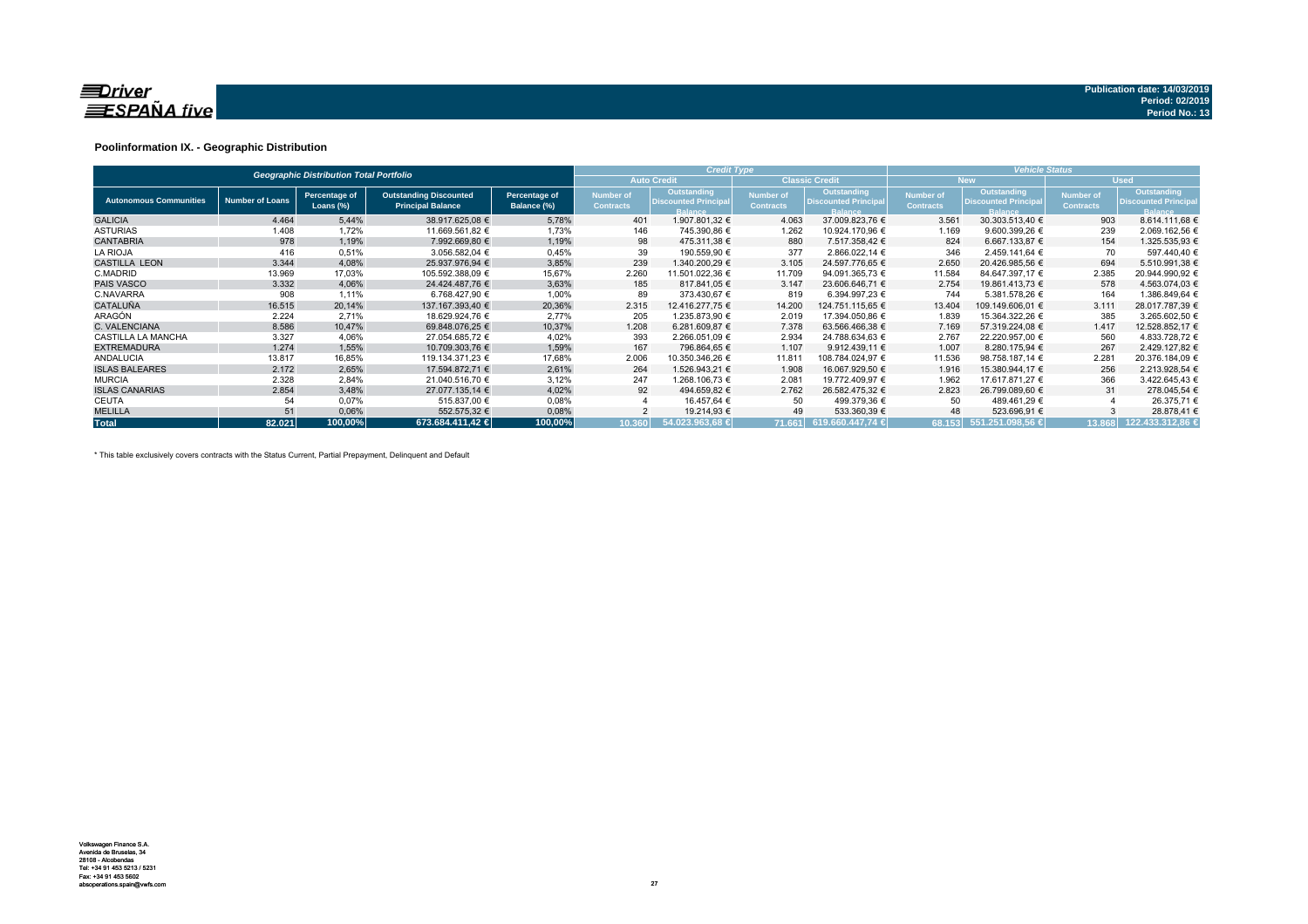

**Poolinformation X. - Motor Type**

| <b>Customer Type Total Portfolio</b> |        |              |                                                                             |                                  |                    |                                                                       | <b>Credit Type</b>    |                                                              | <b>Vehicle Status</b>                |                                                                     |                               |                                                              |  |  |
|--------------------------------------|--------|--------------|-----------------------------------------------------------------------------|----------------------------------|--------------------|-----------------------------------------------------------------------|-----------------------|--------------------------------------------------------------|--------------------------------------|---------------------------------------------------------------------|-------------------------------|--------------------------------------------------------------|--|--|
|                                      |        |              |                                                                             |                                  | <b>Auto Credit</b> |                                                                       | <b>Classic Credit</b> |                                                              | <b>New</b>                           | <b>Used</b>                                                         |                               |                                                              |  |  |
| Motor type                           | Loans. | of Loans (%) | Number of Percentage   Outstanding Discounted  <br><b>Principal Balance</b> | Percentage<br>of Balance<br>(% ) | <b>Contracts</b>   | <b>Outstanding Discounted   Number of</b><br><b>Principal Balance</b> | <b>Contracts</b>      | Outstanding<br><b>Discounted Principal</b><br><b>Balance</b> | <b>Number of</b><br><b>Contracts</b> | <b>Outstanding</b><br><b>Discounted Principal</b><br><b>Balance</b> | Number of<br><b>Contracts</b> | Outstanding<br><b>Discounted Principal</b><br><b>Balance</b> |  |  |
| EA 189 (unfixed)                     | 88     | 0.11%        | 471.368.68€                                                                 | 0.07%                            | 18                 | 101.739.90 €                                                          | 70                    | 369.628.78 €                                                 |                                      | 373.714.56 €                                                        |                               | 97.654.12 €                                                  |  |  |
| Other                                | 81.933 | 99.89%       | 673.213.042.74 €                                                            | 99.93%                           | 10.665             | 87.160.190.85 €                                                       | 71.268                | 586.052.851.89 €                                             | 68.122                               | 558.797.644.29 €                                                    | 13.811                        | 114.415.398.45 €                                             |  |  |
| <b>Total</b>                         | 82.021 | 100.00%      | $673.684.411.42 \in$                                                        | 100.00%                          | 10.683             | 87.261.930.75 €                                                       | 71.338                | $586.422.480.67 \in$                                         | 68.195                               | $559.171.358.85 \in$                                                | 13.826                        | 114.513.052.57 €                                             |  |  |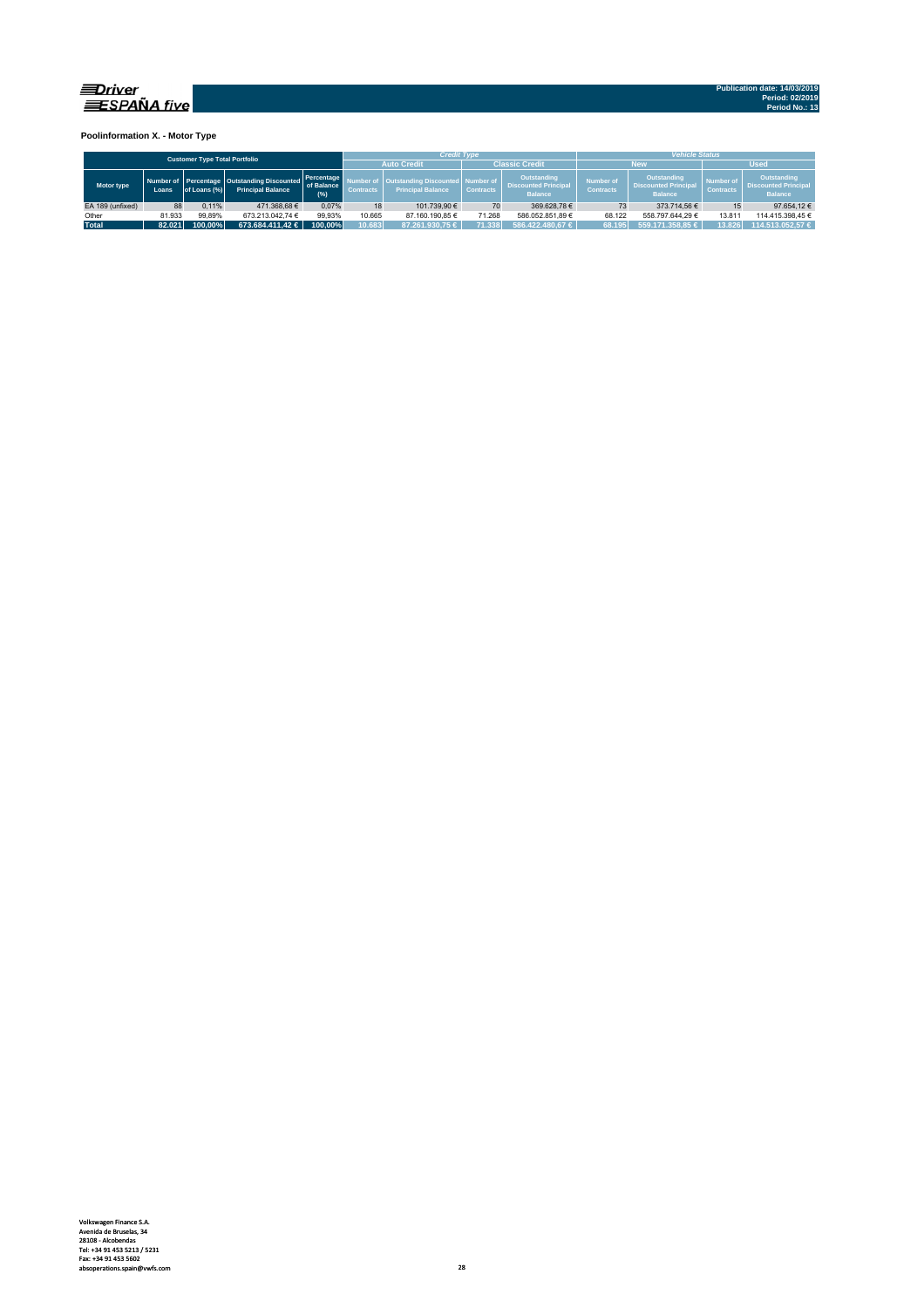## $\equiv$ Driver  $\equiv$ SPAÑA five

#### **Poolinformation XI. - Loan Level Data**

| Loar       |                       | Balance    | at Default  | <b>Current</b><br>$P$ alance | Rebate | Month / Year<br>ot i<br>Loss | <b>Recovery</b><br>from<br>Asset |           | <b>Total</b><br>write off | <b>Loss Amount</b> | Loss<br>on Original<br><b>Ralance</b> | Loss<br>Current<br>Ralance | of Borrow | / Make | amortisinɑ/b<br>oon) | <b>Channel</b><br>not | <b>Type</b> | 05.2018    |
|------------|-----------------------|------------|-------------|------------------------------|--------|------------------------------|----------------------------------|-----------|---------------------------|--------------------|---------------------------------------|----------------------------|-----------|--------|----------------------|-----------------------|-------------|------------|
| 14/09/2016 | 31/05/2018            | 45.835,00€ | 36.307,68 € | 0,00€                        |        | 30/11/2018                   |                                  | 33.844,55 | $0,00*$                   | .463,136           | 5,37%                                 |                            |           |        |                      |                       | Reta        | 33.844.55€ |
|            | 12/05/2016 00/00/0000 | 9.276.29€  | 0.00€       | $0,00 \in$                   |        | 19/12/2018                   |                                  | 0,00      | 0,00€                     | 923,20€            | 9,95%                                 |                            |           |        |                      |                       | Reta        | $0,00 \in$ |